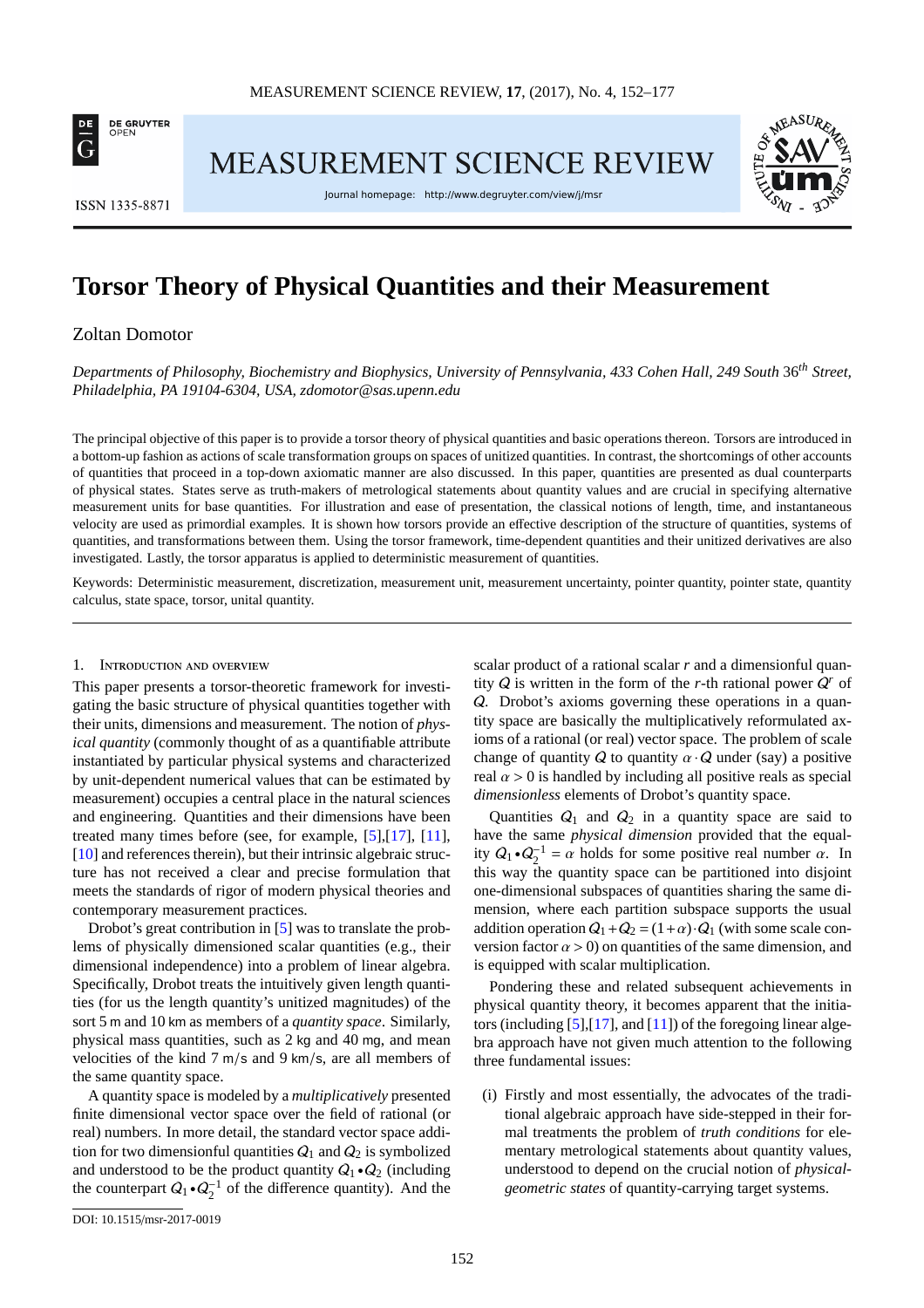Clearly, recording the target quantity's values and reasoning about them relies on a suitable Boolean algebra of propositions that is needed also for the introduction of probability measures underlying statistical reasoning.

- (ii) Secondly, followers of the Drobot paradigm leave out in their investigation the formal structure of *dependent* quantities – dependent on or varying with spatial, temporal and other dimensionful quantities, crucial in signal theory, and the construction of various derivatives and integrals of quantities.
- (iii) And thirdly, the initiators of the linear algebra view have not considered the underlying *quantity-theoretic* structure of the target quantity's measurement process itself, involving *pointer* or *indicator* quantities of measuring instruments, associated uncertainties, confidence levels or coverage probabilities.

In this paper, these issues are addressed in the framework of torsors over commutative groups. Before getting to torsors of quantities, we give a quick reminder on the classical approach to quantities and some of its shortcomings.

1.1. Classical approach to quantities and their measurement In recent years, two prominent foundational conceptions of quantities and their measurement have been the subject of considerable research interest (see, for example, [\[6\]](#page-24-1), [\[15\]](#page-25-3), and [\[12\]](#page-25-4)): (a) the so called *classical* and (b) *representational* theories of measurement. The history of these rival theories is complex and we can only recall some of the central technical results, and express our reservations regarding their formal articulation and interpretation. At a more basic level, the history of quantities and their measurement is the story of search for the intrinsic algebraic structures underlying dimensional analysis, measurement units, and measurement uncertainty of quantity values. Since the representational approach ([\[13\]](#page-25-5) and [\[16\]](#page-25-6)) skirts the issue of physical quantities and measurement units, $<sup>1</sup>$  $<sup>1</sup>$  $<sup>1</sup>$  we shall not review it here.</sup>

In the *classical* approach, following Maxwell [\[14\]](#page-25-7), there is a well-established tradition to express the *value* of a physical quantity under consideration as the product of a numerical factor and a suitable unit of measurement (normally thought of as a particular reference quantity of the same kind as the target quantity). From this perspective, the *International Standard Organization* [\[8\]](#page-25-8) recommends to formulate the *value* of a static deterministic scalar quantity *Q* of interest in terms of equational statements having the form

# $Q = {Q} \cdot [Q]$ .

The simplest spatial and cognitively privileged example of a concrete continuous geometric scalar quantity is the length of, say, a flagpole, illustrated by the metrological proposition "Length(flagpole)  $=$  5.347 meters," where the numerical factor is specified by the real number  $\{Q\} = 5.347$  and the unit  $[Q]$ is 1.000 meter or simply 1 m (metre) according to the **SI** (abbreviated from the French *Le Systéme International d'Unités*) notation.[2](#page-1-1)

The basic structure upon which the assumptions and conditions of the classical view are based is a Drobot style finitely generated quantity space of abstractly conceived physical quantities, closed under syntactically specified product and rational-power operations, together with unit-conversion transformations between them.

Since here everything hinges on what definitions and interpretations one adopts, the first thing that needs to be done is to explain exactly how the central ideas of physical quantity, its value, and measurement unit fit into the classical framework. Following Maxwell, the concept of quantity is intuitively characterized but not defined. In the classical theory, a unit of measurement is viewed as a reference quantity, chosen and specified by convention. Given these notions, measurement is usually conceived as a process of *estimation* or *approximation* of the numerical *ratio*  $\{Q\} = \frac{Q}{|Q|}$  between the value  $Q$  of the measured quantity and the value  $[Q]$  of a commensurate reference unit quantity. Supporters of the classical approach tend to fasten on the idea of ratios of quantity values, because it accords with an old account of what real numbers might be. According to the classical view, real numbers are simply ratio-type *relations* between the values of continuous quantities instantiated by physical systems. Therefore numbers should be thought of as being internal to the empirical situation.[3](#page-1-2)

It is important to note that in the basic classical setting, errors and uncertainties that regularly obfuscate measurement results are not given any technical (deterministic or statistical) formulation. For example, even in a single direct deterministic measurement of the length of the target flaglope f by a meter stick, due to limited precision, accuracy, resolution, calibration, and other perturbing physical factors and circumstances, the measurement result is not exact. In simple idealized deterministic situations, a single geometric measurement reading from the instrument includes the available *significant digits* and one estimated digit, given by a *tolerance* interval or *round-off* to the nearest significant digit.<sup>[4](#page-1-3)</sup> With regard to validating the deterministic length-theoretic metrological proposition "Length(f) =  $5.3470$  meters," if the measurement is made with a perfectly calibrated metric ruler that has a 1 millimeter precision, specified by uniform *least count*

<span id="page-1-0"></span><sup>&</sup>lt;sup>1</sup>The key representational measurement-theoretic motto is: Measurement is a process of assigning numbers to empirical entities (i.e., bodies, particles, fields, commodities, events, and so forth) in terms of faithful numerical representations of the underlying measurement model of the targeted attribute, manifested by instantiating various entities. It should be noted that "faithful numerical representations" can be used to define quantities as appropriate mappings of empirical entities to the real line. However, their metrological interpretations in physics and engineering are far from obvious. Specifically, it is not clear how the representational approach treats products and inverses of quantities.

<span id="page-1-1"></span> $2F$ or ease of exposition, we use length as our running example. However, there will be other examples as we proceed.

<span id="page-1-2"></span><sup>&</sup>lt;sup>3</sup>We revisit the ontology and role of real numbers in quantity calculus and measurement below.

<span id="page-1-3"></span><sup>4</sup>Note that here the choice of the 1 meter measurement unit precedes the consideration of deterministic uncertainties expressed in millimeter or other measurement subunits.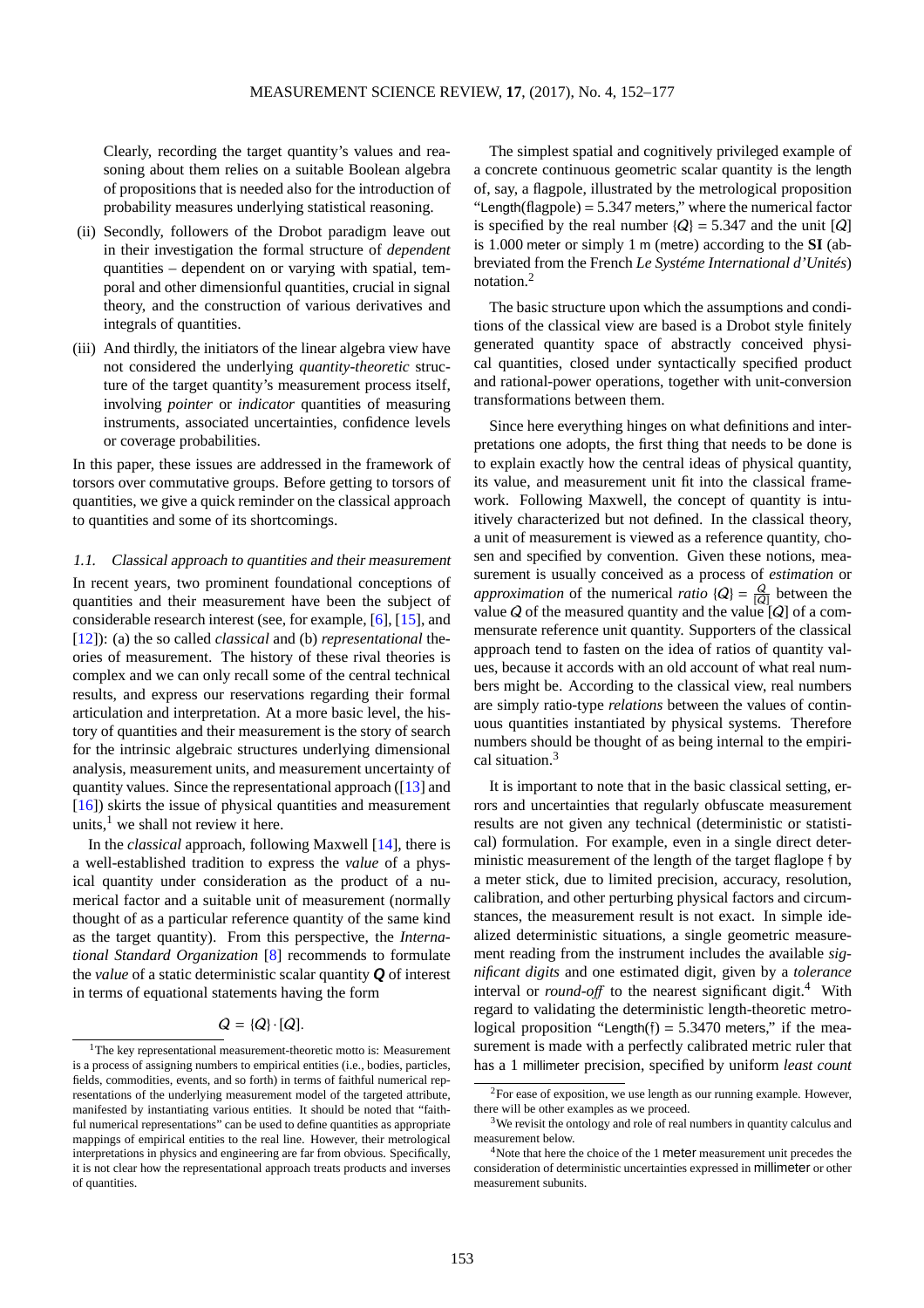marks spaced 1 millimeter apart, then the measurement statement about the flagpole's length in a single measurement operation acquires a new form

$$
\mathsf{Length}_{meas}(\mathfrak{f}) - \varepsilon \le \mathsf{Length}(\mathfrak{f}) \le \mathsf{Length}_{meas}(\mathfrak{f}) + \varepsilon
$$

So after measurement, the actual length Length(f) of the flagpole f is determined by the measured length Length*meas*(f) and a deterministic uncertainty (error)  $\varepsilon$  around it. For example, if the measured length of f is Length*meas*(*f lagpole*) = 5.347 meters and the "doubtful" digit (typically estimated by the measurer) representing the deterministic interval-based uncertainty is  $\varepsilon = 0.0005$  meters, then the actual length of f is inferred to be an element of the interval [5.3465,5.3475].

In single-case deterministic measurements the number of significant digits accompanied with measurement uncertainty is regularly used in ranking the overall precision and accuracy of measuring instruments and measurement methods. Following along these lines, it is crucial to enrich the classical framework with data models that take account of the effects of errors and statistical uncertainties in analyzing the measurand's measurement results and alternative methods.

Also, it is to be emphasized that in contrast to the largely autonomous character of units of measurement, the concept of quantity must be fitted to the scientific theory in which it is used. $5$  Curiously, quantities employed by classical continuum mechanics, thermodynamics and space-time theories do not fit easily into the foregoing equational formulation involving quantity values. One reason is that physical systems and their behavior often exhibit two complementary structures: (i) the *local* infinitesimal structure that is studied in (time-dependent, space-dependent, etc.) differential quantity calculus, and (ii) the *global* structure that utilizes the *bundle* formalism of *variable* quantities, continuously varying with respect to time, space and environmental factors, such as the ambient temperature or pressure.

Additionally, we must not forget the *amphibious* character of quantities, exemplified by belonging to both the equations of abstractly presented scientific laws and concrete observerfriendly measurement arrangements. In their "double life," quantities are flexible enough to exhibit both continuous and discrete qualities, and encompass both unit-free and unitized embodiments.

At this point we may wonder which notions of classical quantity calculus are used in the equations of scientific theories vs. measurement. This is a good moment to be specific and raise the following question: does continuum mechanics use in its equations the abstractly conceived general notions of length, time, and mass or rather the equations utilize the unitized values of these quantities? The quick answer, of course, is "None of the above." In order for the mathematical laws of science to be applicable to target physical systems, they must be formulated in equational forms that embody reference-frame invariance, quantity scale invariance, and empirical compatibility between predictions and measurement results. And these conditions are best handled analytically and universally in terms of "pure" numbers, traditionally specified by the *ratios* between quantities and their units, and functions thereon.

In the next subsection we raise a couple of problems for the classical approach and sketch a background for their solution.

# 1.2. Some shortcomings of the classical approach to quantities and their measurement

There are many questions that can be asked about the limitations of the classical framework but at this point we shall consider only a couple of simple conceptual subtleties.

First, after a closer perusal of Maxwell's familiar formula, discussed in [\[14\]](#page-25-7) and recalled at the top of the previous subsection, it should be noted that the numerical factor  $\{Q\}$  used in the equational statement strictly depends on the chosen unit  $\mathcal{U} =_{df} [Q]$ , and therefore the popular notation for fac-tors is ambiguous and ill-formed.<sup>[6](#page-2-1)</sup> It should be changed into a parametrized expression of the form  $Q_{\mathcal{U}}$  or something similar, resulting in the revised equation  $Q = Q_{\mathcal{U}} \cdot \mathcal{U}$ . Better yet, for any quantity value  $Q$  and any reference unit quantity  $U$ of the same kind there exists a unique non-zero real number  $\alpha$  such that  $Q = \alpha \cdot \mathcal{U}$ . More generally, since for any pair of quantity values  $Q$  and  $U$  one can be expressed in terms of the other as  $Q = \alpha \cdot U$  with a unique scale conversion factor  $\alpha \neq 0$ , the revised equation is nothing more than a simple *unitized quantity conversion* rule. Knowing that  $\alpha \neq 0$  is uniquely determined by  $Q$  and  $U$ , we can conveniently denote it by the ratio expression  $\frac{Q}{U} =_{df} \alpha$  and rewrite Maxwell's equation into a well-formed equational statement

$$
Q=\frac{Q}{U}\cdot U.
$$

Mathematically, it is also true that for each quantity  $Q$  and scalar  $\alpha \neq 0$  there exists a unique quantity  $Q'$  of the same kind such that  $Q = \alpha \cdot Q'$ .

Starting in Section 2, we shall deliberately use the ratio notation  $\frac{Q}{U}$  instead of  $Q_U$ , because it suggests a direct ac-U cess to the familiar algebraic structure of real numbers. More specifically, for ratios we have the obvious multiplication law  $\frac{Q}{U} \cdot \frac{U}{V} = \frac{Q}{V}$ , capturing the change of quantity values obtained by passing from measurement unit  $U$  to unit  $V$ . And of course we have the trivial identity condition: if  $\frac{Q}{U} = 1$ , then  $Q = U$ , together with its converse. The notion of ratio is designed to (i) accommodate Maxwell's idea as its close cousin, and (ii) to treat the underlying structure of quantities in the framework of *torsors* over groups, i.e., special kinds of actions of scale-transformation groups on spaces of unitized quantities. Torsors are to groups as affine spaces are to vector

<span id="page-2-0"></span><sup>5</sup>Keep in mind the radically different methods of calculation and measurement of length or velocity in Newtonian vs. relativistic frameworks. And recall that quantum theory treats the time quantity as a parameter and quantum gravity theory posits a Planck scale granularity of space-time. In physical geometry, length of the circumference of an ellipse on a three-dimensional sphere strictly depends on the sphere's underlying elliptical geometry. Simply, the concept of length as well as all the other physical-geometric quantities tend to be theory-laden.

<span id="page-2-1"></span><sup>&</sup>lt;sup>6</sup>Here and below we use the expression  $=_{df}$  to indicate *equality by definition*.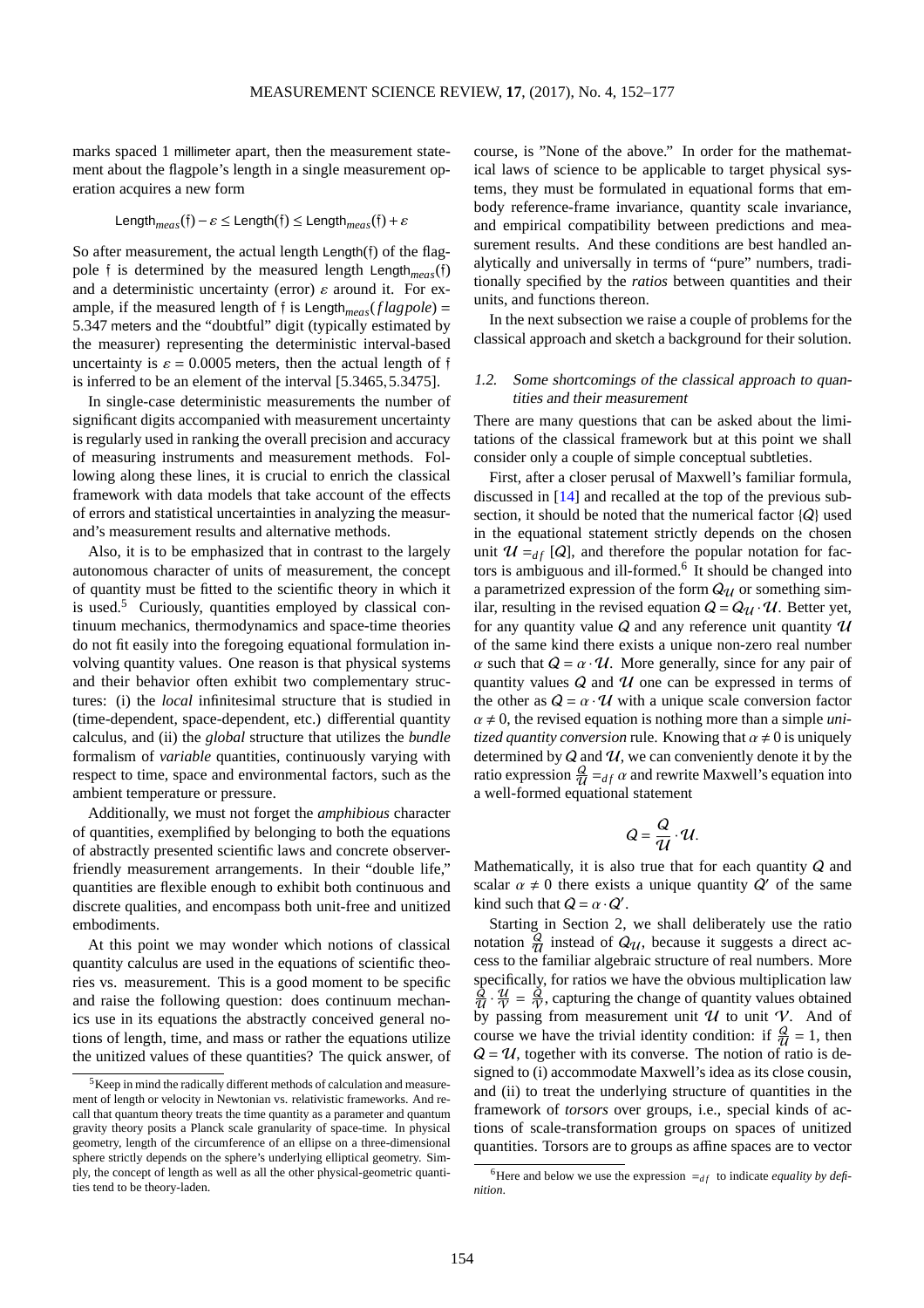spaces, and they are known to be highly effective tools both in algebraic geometry and modern physics. As it turns out, torsors are also fundamental in modeling *relative* physicalgeometric quantities, such as position, time, temperature, potential difference, energy difference, and many other quantities that depend on the notion of difference between two states of the target quantity-bearing system.

As we shall see in the next section, from a formal standpoint, the starting point for torsors of quantities is a fixed commutative group of scale or state transformations, i.e., a nonempty set  $G$  furnished with a binary operation that is commutative, associative, invertible, and has a unit. Given a group  $G$ , a *torsor over*  $G$  is a nonempty set **Q** equipped with a free and transitive "dynamical" action of  $\mathcal G$  on  $\mathbf Q$ , which is a special case of the familiar coordinate change transformation.

One major justification for the choice of the torsor framework is the fact that the fundamental structure of physical quantities of a given kind in space **Q** can be derived from the *action* of the scale transformation group. For example, for any pair of physical quantities  $Q$  and  $Q'$  of the same kind in **Q** we can always find a reference quantity  $U$  and unique scale transformations  $\alpha$  and  $\alpha'$  in  $\mathcal G$  such that  $\mathcal Q = \alpha \cdot \mathcal U$  and  $\mathcal Q' =$  $\alpha' \cdot \mathcal{U}$ . And their *addition* is given by  $Q + Q' =_{df} (\alpha + \alpha') \cdot \mathcal{U}$ . One of the main assets of using torsors in quantity calculus is that all previously discussed *syntactically* given operations have natural *semantic* counterparts, formulated in terms of operations on torsors of quantities. Additional justifications will be provided in the next section, after we recall the relevant mathematical tool kit and make the torsor structure of physical quantities concrete.

Second, we ought to be able to make a careful distinction between a physical quantity *Q per se* and its potential *values*  $Q, Q', \dots$ , referred to in Maxwell's equation. In this setting, one should posit a separate *value space* for each physical quantity *Q*, along with suitable algebraic operations thereon. In addition, one must also provide product and exponentiation operations on the abstractly granted quantities themselves. To answer this, we need specific definitions of these operations.

And lastly, in the classical theory there is no rigorous characterization of how abstractly conceived quantities acquire their values. We can see right away that these values do not come as the result of the standard *evaluation* operation of the form  $Q(f)$  applied to flagpole f, because such quantity values depend on a chosen unit, and possibly also on a spatial reference frame. In addition to the target flagpole, quantity values also depend on the flagpole's physical-geometric condition considered at the time the measurement is made. So the big question is: what is the exact relationship between an abstractly given quantity *Q* and its possible values?

In order to proceed further, we need a precise characterization of how physical quantities acquire their values when instantiated by commonplace real-world systems. Also, to be compatible with the dynamical laws of modern physical theories, it is extremely important to be able to construct iterated (total and partial) *derivatives* of quantities, and their (time, space, etc.) *dependent* and *random* or *stochastic* alternatives.

It is not clear how these constructions of new quantities from old fit into the classical framework. More will be said about each of these problems later.

Up to now, we have provided a concise summary of the classical approach to quantities and their measurement. We have also outlined our reservations regarding the classical syntactic formulation and interpretation of quantities and their values, and quantity calculus in general. We take these criticisms to be good reasons for developing an alternative metrological framework that circumvents the earlier discussed pitfalls and interpretative difficulties surrounding quantity calculus and measurement.

2. Scale transformations and torsors of unital quantities In this section we introduce four basic ingredients for the theory of unital quantities: physical-geometric *states* of quantitybearing systems with one degree of freedom, torsors of *unital quantities*, and *scale* and *state* transformation groups underlying torsors. Our main objective is to bring the conceptual structure of quantities into agreement with the requirements of modern physical theories and associated measurement practices, and to circumvent the problems discussed earlier.

Modern theoretical physics utilizes an extremely effective framework for the mathematical description of classical, quantum and statistical physical systems in which the basic concepts are *states* and *quantities* (a.k.a. observables). These eminently fruitful notions stand in a duality relationship, meaning that there is a pairing in which quantities are evaluated on states and collectively quantity values individuate states. The theory of unital quantities we present in this section fits seamlessly into the adopted physical framework.<sup>[7](#page-3-0)</sup> The only difference is in the geometric dimensionality of state spaces. Whereas in models of theoretical physics and systems science the underlying state spaces are generally multidimensional, in the theory of deterministic scalar (as opposed to vector or tensor) unitized quantities these spaces are exclusively one-dimensional, characterizing systems with just one degree of freedom. For mathematical reasons not relevant here, the one-dimensional (continuum line or semi-line) constraint turns out to be crucial for the construction of product and inverse quantities, needed in defining volume, velocity, density and many other commonplace derived quantities.

In the classical approach, a physical quantity is thought of as a quantifiable attribute of physical entities (meaning bodies, fields, particles and spatio-temporal events) that comes with an extrinsically attached unit. Quantities in themselves are abstract and theoretical in nature, and are subjected to syntactically presented product and rational power operations. Unfortunately, this view is not practical and is at odds with most applications, because applied scientists and engineers, who are interested in making predictions and performing

<span id="page-3-0"></span> $7$ Because a measuring instrument can only distinguish a limited neighborhood of alternatives around the actual state of the measured system, measurements of the measurand encoding the state can provide only a restricted amount of information about the measured system's extant state.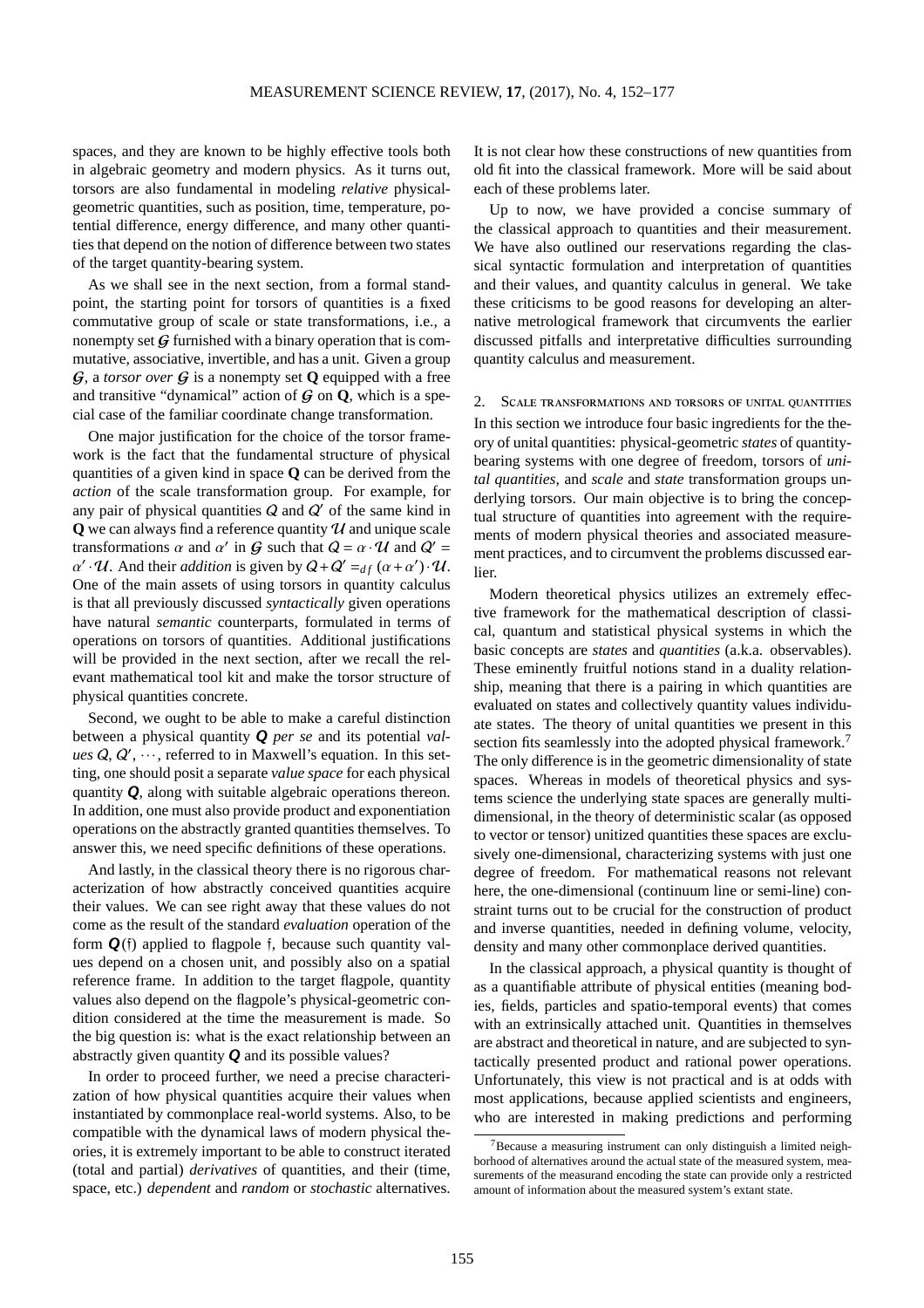measurements, usually work with *unital* quantities in which the units are specifically tailored to the phenomena they study and to the instruments they use.

In our pragmatic approach, we bring the notion of quantity to bear directly on the instantiating physical system and the associated measuring instrument, meaning that we do take into account the ingredient of measurement unit. In spite of much discussion to the contrary, for all practical purposes of physics we take quantities to be intrinsically "unitized" with built-in units. From a colloquial linguistic standpoint, a major distinction between the classical and our formulation of metrological statements can be seen in handling the values of quantities.

In more detail, the classical metrological statement "Length $(f) = 5.347$  m" with its awkward unitized way of treating physical values (unitized magnitudes) is easily fixed by conversion into an equational statement of the form "Length<sub>m</sub> $(f) = 5.347$ ," in which the left side shows length as a unit-parametrized numerical-valued function, *evaluated* at argument f, and the right side refers to a concrete "pure" real number. But to require a subscript-style, unit-relativized notation for quantities, based solely on the fact that one can move smoothly between the two formulations of metrological statements, is clearly insufficient in itself. We provide the necessary formal framework below. However, since we do not see any serious possibility of giving a mathematically explicit and rigorous characterization of unital quantities without invoking the concept of state, we begin by showing how states may be effectively used in defining the notion of "unitized" quantity and in the grounding of *truth conditions* of metrological statements about quantity values.

## 2.1. State spaces underlying unital quantities

In this subsection we investigate the importance of *physicalgeometric states* of quantity-bearing systems in quantity calculus. To illustrate the essential role of states in the world of physical quantities, consider, once again, the simplest concrete paradigmatic example of length, say, the length of flagpole f. To set the scene, we begin with the following question: what makes the metrological assertion "Length $(f)$  = 5.347meters" true?

As far as one can make out, in the classical approach to quantities the emphasis is all on the multiplicatively presented vector space of quantities and relationships between their values, and the issue of *truth conditions* for metrological statements is not addressed.

With classical continuum mechanics as a background theory, our answer to the above-posed question is based on the following two idealized theoretical assumptions:<sup>[8](#page-4-0)</sup>

- (i) At any given instant of time, the flagpole f (thought of as having just one degree of freedom that is reserved exclusively for length) occupies a well-defined spatial region in the common-sense Newtonian space with two spatial endpoints A and B (localizing the flagpole's respective left and right ends) that are connected by a unique oriented (closed, bounded) line segment AB<sub>f</sub>.
- (ii) The Cartesian line segment completely characterizes the flagpole's physical-geometric condition which we call its extant length *state* and, additionally, we say that in virtue of the way the flagpole f is at the assumed moment of time, it *instantiates* (realizes) the line segment  $AB_{\tilde{1}}$ .

Turning now to the state space apparatus for length, we associate with each flagpole f a geometric space  $\mathcal{L}_f$  of states, consisting of all (positive) Euclidean line segments, modulo spatial congruence, intended to encode the flagpole's potential deterministic physical-geometric modes of being when viewed from a given vantage point of time and coordinate frame.<sup>[9](#page-4-1)</sup> At this point we can make the theoretical claim about the flagpole's length mathematically explicit and rigorous as follows:

Length(f) = Euclidean distance-in-meters between  $A$  and  $B$ .

As the equation suggests, the *truth-maker* of the assertion "Length(f) =  $5.347$  m" is the flagpole's extant state, encoded by the instantiated line segment  $AB_j$ . Thus, for us, length is *intrinsic* to f and is not something that is determined by elementhood in a measurement model of length-bearing bodies, as suggested, e.g., by the representationalists. From the standpoint of applied quantity calculus, we have two heuristic reasons for focusing on states: (i) states serve as *truth-makers* for metrological statements, and (ii) they specify the *intrinsic* measurement units of unital quantities.

Before we begin with pertinent technicalities, there is one additional piece of mathematical structure to include in our quantity-theoretic framework, namely that of the archetypal set of real numbers  $\mathbb R$ . We know that real numbers, traditionally treated as "magnitude algebras," play a special role in science and measurement. However, it is important to be clear about the precise mathematical structure of  $\mathbb R$  one plans to use. For example, it can be the natural complete linear order structure furnished with suprema and infima of bounded subsets, the basic commutative group or ring structure for computational content, Euclidean topology for geometry, Borel measurable structure for random quantities, or a judicious combination of all of these.

<span id="page-4-0"></span><sup>8</sup>For us, an assumption is "idealized theoretical" insofar as it leaves out or abstracts away many of the concrete microscopic physical-geometric details of the target system (e.g., the specific atomic structure and the mesoscopically blurred endpoints of the flagpole under consideration), and therefore the system can have multiple microphysical realizers. A useful reminder is that continuum mechanics effectively articulates the quantitative properties of physically isolated target systems and relations between them in coarse-

grained macroscopic terms that generally do not (and needed not) involve any reference to the system's microphysical details and energy exchanges with its environment. Along related lines, the requirement of truth assignment can be successfully maintained even for metrological statements in which the microscale details about the target system are abstracted away.

<span id="page-4-1"></span><sup>9</sup> In more complex situations it may become necessary to introduce *statistical* states that are encoded by *random* line segments, governed by suitable probability distributions.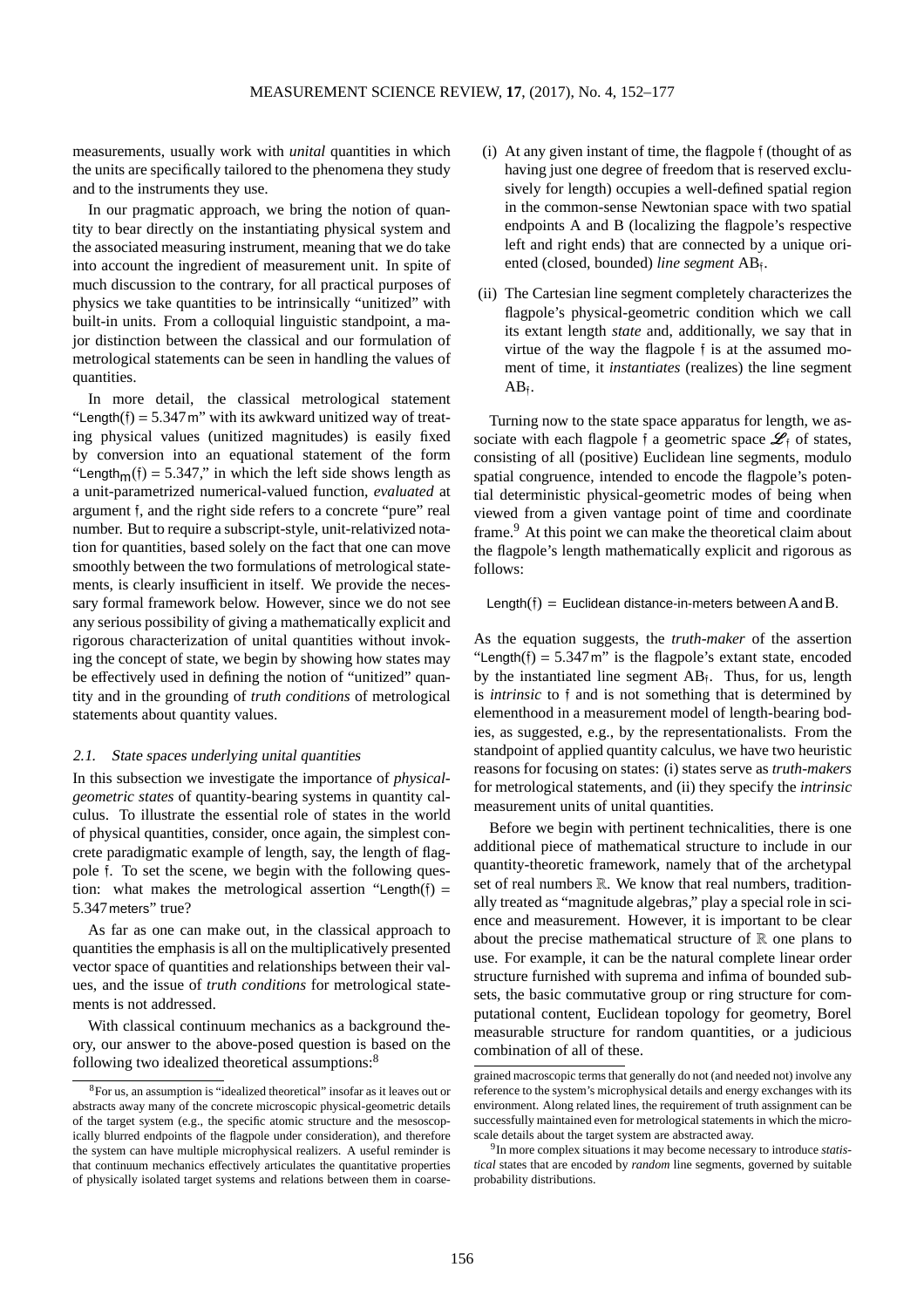Our fundamental assumption, which conforms to the wellestablished practice in algebraic and differential geometry, is to model state spaces in terms of isomorphic coordinatizing maps to the real line. We have a number of good reasons to sticking to real numbers. These include not only the large variety of fully familiar and well-understood properties of reals and their astonishing success in local and global manifold coordinatization, but also the fact that real number structures admit numerous useful constructions, including Cartesian products R×R, direct sums R⊕R, *n*-dimensional coordinate spaces  $\mathbb{R}^n$ , extensions to complex numbers  $\mathbb{R} + i\mathbb{R}$ , and passage to all sorts of important substructures, such as the continuum of strictly positive reals  $\mathbb{R}_{>0}$ , the subsets of rational numbers  $Q$  and integers  $Z$ , or just natural numbers  $N$ , to name a few.

Because many familiar extensive physical quantities (including length, mass, and absolute temperature) admit only positive numerical values, it is common to discard all uninterpreted surplus elements and work with the subset  $\mathbb{R}_{>0}$  of strictly positive reals. It should be noted that in this reduced numerical setting there are only two basic measurementtheoretically important structures to consider: the natural linear order < for comparison purposes and the addition operation + for aggregating magnitudes. Although there are many options, it is common to give priority to the Hölder perspective [\[7\]](#page-24-2), which is in favor of the Archimedean ordered additive structure  $\langle \mathbb{R}_{>0}, \langle + \rangle$  of positive reals, upholding the laws of complete linearly ordered positive commutative semigroups.[10](#page-5-0) By way of contrast, we should also include the multiplicative group structure  $\langle \mathbb{R}_{>0}, 1, \cdot \rangle$  of positive reals (and that of nonzero reals  $\langle \mathbb{R}_{\neq 0}, 1, \cdot \rangle$ , known to be crucial in investigating the scale transformations of unital quantities and scalar multiplication. Finally, numbers are also needed for constructing numerical powers of quantities, such as square roots, cubic roots, and so forth.

It is now time to examine the mathematical structure of state spaces in more detail. Once again, there are many diverging options, but in the case of length one obvious choice is the linearly ordered additive semigroup structure  $\langle \mathcal{L}, \prec, \star \rangle$ that matches the similarity type of the preferred additive structure of real numbers. This state space structure is not only heuristically plausible but enjoys a solid justification. Because states associated with extensive quantities share the universal properties of *bounded intervals* that depend only on the underlying geometric structure of continuum lines or semi-lines, they automatically satisfy the laws of comparative relations  $\ell < \ell'$  and support the definition of additive combinations  $\ell * \ell'$  of states  $\ell, \ell' \in \mathcal{L}$ . In Euclidean geometry, we can obviously compare line segments in terms of the familiar "shorter-than" relation and treat their addition in terms of concatenation, modulo spatial congruence. Note also that states are usually equipped with a dynamical structure. For length, the most common example of state dynamics is given by state changes of material bodies caused by temperature variation and elastic deformation.

2.2. Evidence for the torsor structure of unital quantities

We are now fully prepared to answer the question: what is a unital quantity? Our answer relies on a one-dimensional variant of the standard definition of space coordinatization. Quite simply, a *unital quantity* (i.e., a quantity with a measurement unit) is an isomorphism map from the underlying quantity state space to the (positive) real line. In the example of length, a unital length quantity is given by a complete linearly ordered commutative semigroup isomorphism of the form

$$
\langle \mathscr{L}, \prec, \star \rangle \xrightarrow{\mathcal{L}} \langle \mathbb{R}_{>0}, \prec, + \rangle
$$

between the state space  $\mathscr L$  of positive line segments and the positive real line  $\mathbb{R}_{>0}$ , understood as the range of their unitized lengths. Recall that an *ordered semigroup isomorphism* is a one-to-one and onto mapping that preserves the semigroup operations, and it also preserves and reflects the order relation. Importantly, we know from [\[7\]](#page-24-2) and [\[3\]](#page-24-3) that complete linearly ordered semigroup isomorphisms of the kind displayed above do exist.

We shall see that the isomorphism-based definition of a unital quantity is completely general. It applies equally well also to all the other kinds of quantities, such as time and electric current, but some of these may require the ordered additive structure of the full set of real numbers  $\mathbb{R}^{11}$  $\mathbb{R}^{11}$  $\mathbb{R}^{11}$ .

Next, we have to show that each linearly ordered semigroup isomorphism of the form  $\mathcal{L} : \mathcal{L} \longrightarrow \mathbb{R}_{>0}$  is automatically endowed with its intrinsic "built-in" *unit of length* that accords with the classical understanding of unitized quantities and modern definitions of units of measure. To warm up, our immediate interest is in answering the question "How is 1 meter defined?"

As well known, since 1983, the meter unit is defined somewhat theoretically in terms of a designated Euclidean line segment in the following way (see page 18 in [\[9\]](#page-25-9)):

One meter is the length of a straight-line path traveled by light in a vacuum during the time interval of 1 : 299,792,458*th* of a second.

Because 1 meter is *o*ffi*cially defined as* the length of a *straight-line segment* traveled by light during an agreed-upon time interval, we have a good reason for sticking to the linesegment ontology of length states.

<span id="page-5-0"></span><sup>10</sup>For ordered semigroups and related concepts see [\[3\]](#page-24-3) and references therein.

<span id="page-5-1"></span> $11$ Although the existing literature of representational measurement theory ([\[12\]](#page-25-4), [\[13\]](#page-25-5), and [\[16\]](#page-25-6)) tends to focus exclusively on Hölder style representation results in ensuring the existence of certain structure-preserving mappings, it is important to bear in mind that this is not the only option. For example, any state space  $\langle \mathcal{S}, \cdot \rangle$  that meets the definition of a one-dimensional real vector space is automatically linear isomorphic to the vector space  $\langle \mathbb{R}, + \rangle$ of reals. And the same idea extends also to one-dimensional *linearly ordered* vector spaces and even ordered semilinear spaces, such as the space  $\langle \mathbb{R}_{>0}, \lt, , + \rangle$  of strictly positive reals over the semiring of reals. Another possibility is a one-dimensional rational or complex linear space. For us, realvalued isomorphisms constitute the heart of unital quantities of a given kind.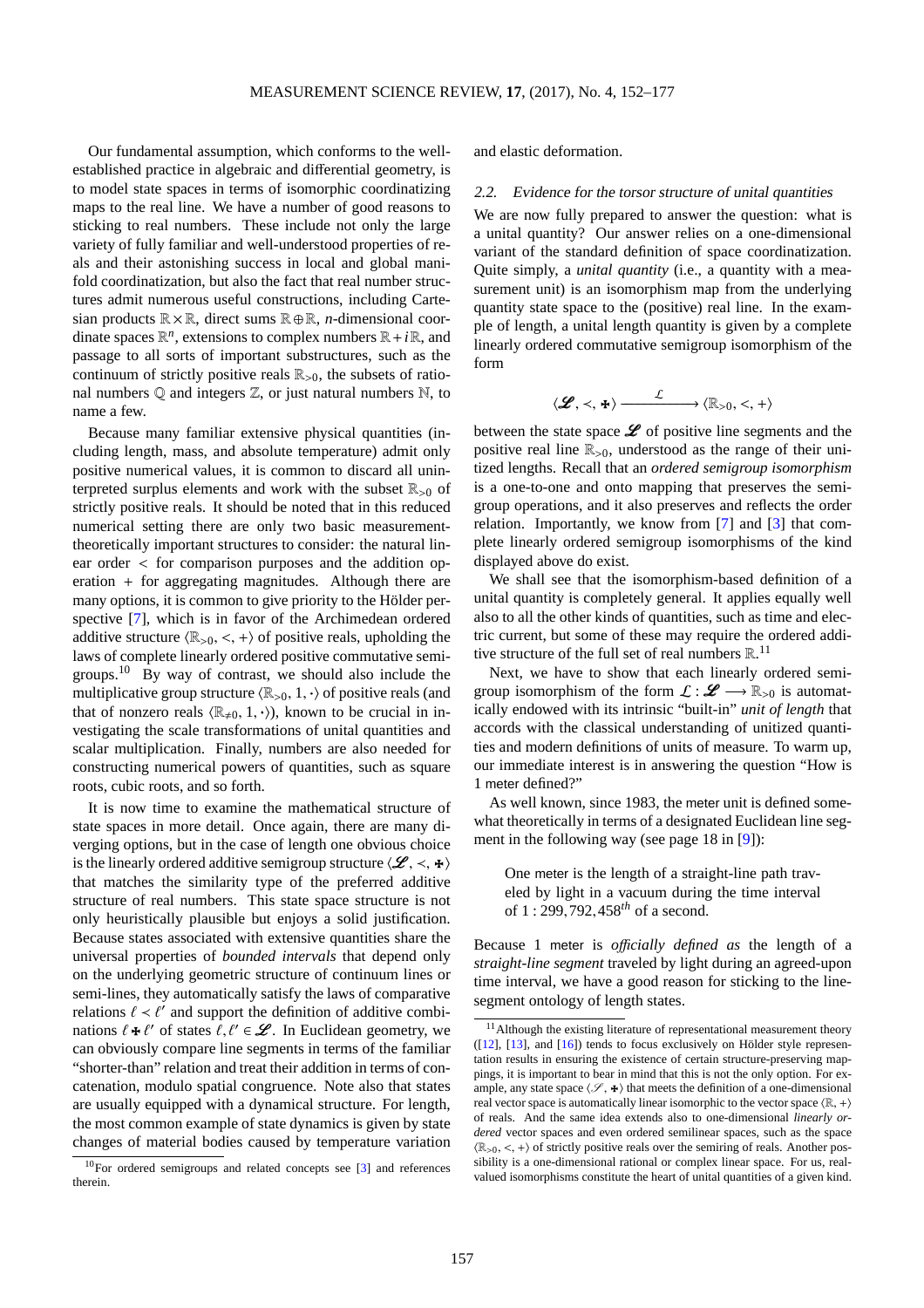Concretely, we say that a unital quantity presented by the isomorphism mapping  $\mathcal{L} : \mathscr{L} \longrightarrow \mathbb{R}_{>0}$  is intrinsically *unitized* by 1 meter, provided that the inverse map equation  $\ell$ m =  $\mathcal{L}^{-1}(1)$  holds, where  $\ell$ m denotes the line segment described in the aforementioned definition of meter and 1 is the numerical unit in  $\mathbb{R}_{>0}$ . In other words, the unital quantity presented by L is *unitized* by 1 meter exactly when it assigns number 1 to the line segment  $\ell_{\rm m}$  (modulo congruence) traveled (i.e., instantiated or realized) by light during the prescribed time interval. As expected, a unital quantity  $\mathcal{L}'$  is unitized by 1 centimeter provided that the line segment defined by its inverse  $\ell_{\text{cm}} = \mathcal{L}'^{-1}(1)$  satisfies the equation  $\mathcal{L}(\ell_{\text{cm}}) = 0.01$ , where  $\mathcal{L}$  is unitized by 1 meter. This example will become important later on when we discuss scale changes of the form  $\mathcal{L}' = 0.01 \cdot \mathcal{L}$ . Thus, fixing a unital quantity  $\mathcal L$  for length means specifying a unit of measure in state space  $\mathscr L$  for length that can be instantiated by a concrete motion of a physical entity.

The reader may wonder why do we use isomorphisms rather than homomorphisms in defining unital quantities. The reason is that different isomorphism maps send different states (and therefore different measurement units) directly to the same real number unit 1. In this way, each unital quantity is unitized by exactly one state, so that states stand in a one-to-one and onto correspondence with unitized quantities. All this readily generalizes to any base quantity. And as we will show below, another redeeming reason is that the set  $\text{Isom}(\mathscr{S}, \mathbb{R}_{>0})$  of structure-preserving isomorphisms between a state space  $\mathscr S$  and positive reals is a torsor over the group of scale transformations that has many spectacular applications in quantity calculus and dimensional analysis. As far as measurement units are concerned, all information is in the real-valued isomorphisms on states. One may complain about the seemingly far-fetched continuum of measurement units for length. But as we will see later on, this is not a problem, because one can always choose a subtorsor of unital quantities that singles out a convenient subset of countably many measurement units.

Metrologists have long referred to and investigated various kinds of real-valued physical quantities. It will help our project to distinguish between *unital* quantities and *general* quantities. The latter is obtained from the former by composition with suitable real-valued functions. For example, if the interest is in establishing whether or not there is current of a sufficient magnitude in a given circuit powered by a battery, then the pertinent general quantity may be obtained from a unital current quantity that is composed with a two-valued function Bool :  $\mathbb{R}_{>0} \longrightarrow \{0,1\}$ , sending all small current values (determined by a unitized threshold) to 0 and sending the rest of the values to 1. Additional examples will be discussed in the next section.

Now we are ready to provide the final list of truth conditions for lenth-theoretic metrological statements: the assertion "Flagpole f is 5.347 meters long" is *true* about f's length if and only if the following two non-epistemic conditions hold:

(i) At a given instant of time, in its internal material setting, environmental conditions and other contingent factors, the target flagpole f instantiates a unique line segment

AB<sub>i</sub> in the flagpole's associated state space  $\mathcal{L}_i$ ;

(ii) The unital quantity  $\mathcal{L}$ , unitized by 1 meter in the sense of the definition formulated above, satisfies the assertion's condition  $\mathcal{L}(AB_{\dagger}) = 5.347$ .

Note that these truth conditions hold (or fail to hold) about f regardless of whether the flagpole's length is measured or whether there are any other flagpoles. When one measures the flagpole's particular unital length (e.g., its length-inmeters), the aim is to *estimate* the unknown numerical value of this unital length. The important point here is that this unknown numerical value is assumed to be an objective mathematical property of the line segment that is instantiated by the flagpole, and thus is conferred upon the flagpole's extant length condition. We regard this to be the underlying ontological assumption about the truth-making role of physical-geometric states of measured systems. So if we estimate the value of f's unital length as, say, lying in the half-open interval [5.3465,5.3475) measured directly once in the meter unit, then the measurement operation gives us *incomplete* information about the flagpole's extant objective length state.<sup>[12](#page-6-0)</sup> The proposed state-based definition of length of flagpoles is technically pictured by the commutative diagram



The diagram illustrates how the unitized length of flagpoles belonging to the set  $\mathfrak F$  is determined in terms of instantiated (realized) states.

We can now put all our conceptual pieces together. Among all the ingredients that go into building a torsor theory of unital quantities, three stand out as especially fundamental:

(i) The isomorphism class  $\textbf{Isom}(\mathscr{S}, \mathbb{R}_{>0})$  of unital quantities of a given kind is essential for the formulation of quantity calculus. It is comprised of mappings that send physical-geometric states to numbers in a one-to-one, onto and a structure-preserving fashion. Although here we work with state spaces that are equipped with an ordered additive semigroup structure, the method applies equally well also to state spaces that are endowed with other types of structure. The starting point for the investigation of a physical quantity is a one-dimensional

<span id="page-6-0"></span><sup>12</sup>Modeling the flagpole's blurred endpoints may require a statistical (or fuzzy) structure that in a trade-off manner simultaneously enriches and complicates the underlying deterministic model.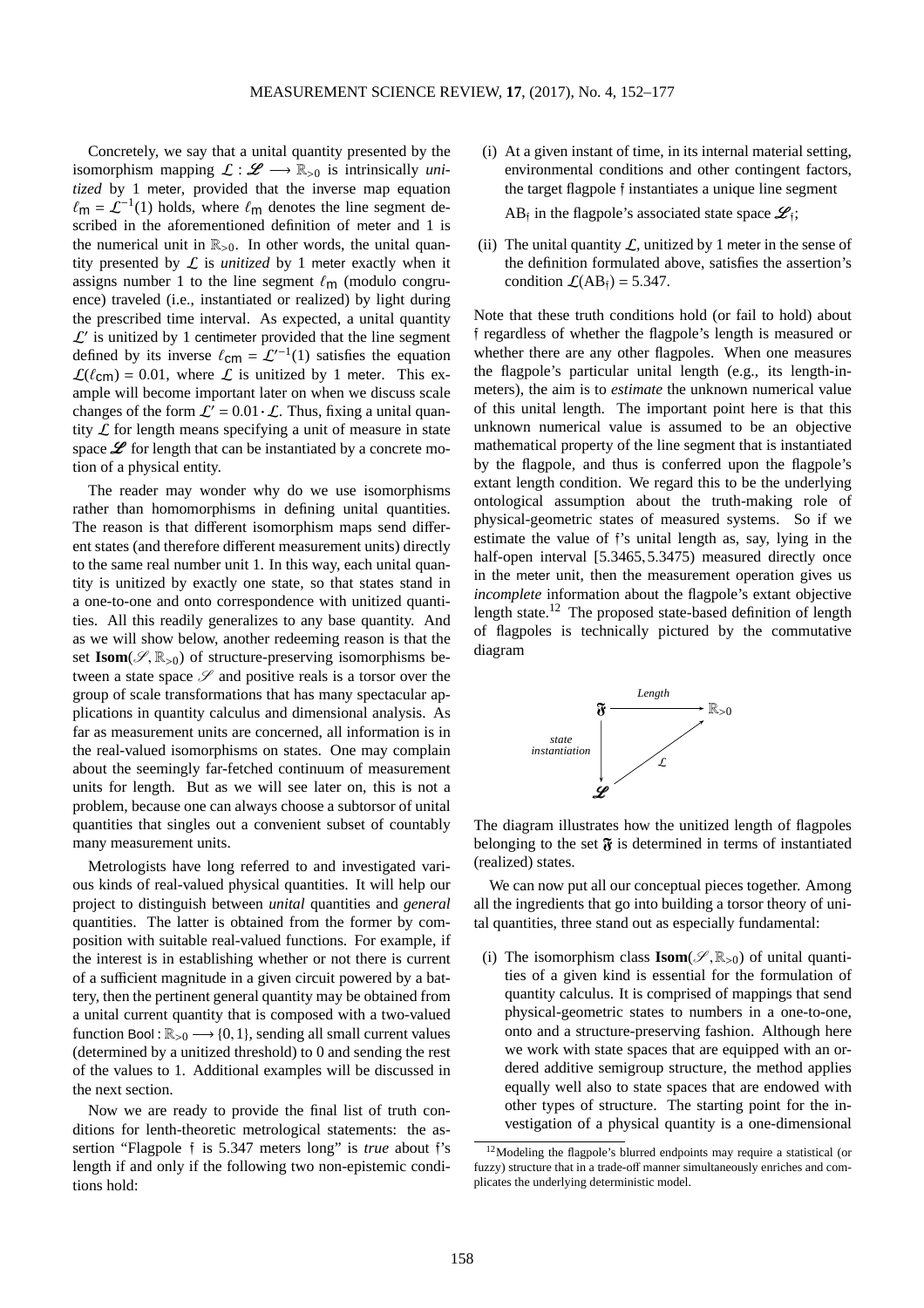coordinatizing system of real-valued isomorphisms that faithfully mirror the unknown or less familiar relations between states in terms of well-understood numerical relations.

(ii) We shall see that the commutative group **Aut**  $\mathbb{R}_{>0} =_{df}$ **Isom**( $\mathbb{R}_{>0}, \mathbb{R}_{>0}$ ) of automorphisms on positive reals, having the form

$$
\langle \mathbb{R}_{>0}, <, + \rangle \xrightarrow{\sigma_{\alpha}} \langle \mathbb{R}_{>0}, <, + \rangle,
$$

where for all  $a \in \mathbb{R}_{>0}$  we set  $\sigma_{\alpha}(a) =_{df} \alpha \cdot a$  with a unique  $\alpha > 0$ , is essential in modeling quantity scale transformations. Because here the group operation is given by the composition of automorphisms, satisfying for all  $\alpha, \alpha' \in \mathbb{R}_{>0}$ 

- (a) *Identity:*  $\sigma_1 = \text{Id}_{\mathbb{R}_{>0}}$ ;
- (b) *Multiplication:*  $\sigma_{\alpha} \circ \sigma_{\alpha'} = \sigma_{\alpha \cdot \alpha'}$ ; and
- (c) *Inverse:*  $\sigma_{\alpha^{-1}} = (\sigma_{\alpha})^{-1}$ ,

there is a natural isomorphism relationship between the multiplicative group  $\langle \mathbb{R}_{>0}, 1, \cdot \rangle$  of strictly positive reals and the scale transformation group **Aut**  $\mathbb{R}_{>0}$ . It is easy to verify that each  $\alpha$  in the multiplicative group of reals is mapped by  $\sigma : \mathbb{R}_{>0} \longrightarrow$  **Aut**  $\mathbb{R}_{>0}$  to its unique scale transformation  $\sigma_{\alpha}$ , and it is immediately apparent that the multiplicative group structure of  $\mathbb{R}_{>0}$  is preserved in a one-to-one and onto manner.

Of special importance is the intimate relationship between two unital quantities  $Q$  and  $Q'$  in **Isom**( $\mathcal{S}, \mathbb{R}_{>0}$ ). In complete analogy with geometric coordinate transformations, the unit *conversion* of quantity Q into quantity Q ′ is achieved by composing the first unital quantity Q with a suitable similarity automorphism  $\sigma_{\alpha} \in \text{Aut } \mathbb{R}_{>0}$ , as shown in the commutative diagram



in which we have the equalities  $Q' = \alpha \cdot Q = df \sigma_{\alpha}$ Q for some  $\alpha > 0$ . Thus, all unital quantities in **Isom**( $\mathscr{S}, \mathbb{R}_{>0}$ ) are of the scalar-product form  $\alpha \cdot Q$ , where  $Q: \mathscr{S} \longrightarrow \mathbb{R}_{>0}$  is a designated *reference* unital quantity, and  $\alpha > 0$  is a unique scale *conversion* coefficient in  $\mathbb{R}_{>0}$ . Technically, the most striking feature of automorphism groups is the canonical group isomorphism Aut  $\mathbb{R}_{>0} \cong$  Aut Isom( $\mathscr{S}, \mathbb{R}_{>0}$ ).

We contend that the classical approach treats scale conversions only in a "passive" manner, meaning that the main concern is the symmetry group **Aut** R><sup>0</sup> that acts on quantity values independently of their origin or how they are obtained. Physicists label these automorphic scale transformations as *passive* because there is nothing objectively physical that changes under their actions.

It turns out that the analysis of quantities can be significantly deepened by introducing, in a dual fashion, the "active" group **Aut**  $\mathcal{S} =_{df}$  **Isom**( $\mathcal{S}, \mathcal{S}$ ) of dynamical automorphisms of state spaces, encoding all causally induced state changes in the target system, independently of any access to numerical values. From a foundational standpoint, the duality between active and passive automorphism groups can be viewed as a bridge (realized by quantities) between ontologically stipulated truth-maker states endowed with causal powers and epistemically accessible numerical counterparts. To advance to the active side of transformations surrounding quantities, we now turn to the final basic ingredient of unital quantity calculus.

(iii) As alluded to above, besides unital quantities and their scale transformations, we need dynamical transformations on states that characterize temporal and other *changes* in the quantity-bearing target system. In conformity with scale transformations, the group **Aut**  $\mathcal{S}$ consists of automorphisms of the form  $\delta_{\alpha}: \mathscr{S} \longrightarrow \mathscr{S}$ , defined by  $\delta_{\alpha} =_{df} Q^{-1} \circ \sigma_{\alpha} \circ Q$ , where  $Q' = \alpha \cdot Q$  with some  $\alpha > 0$  and  $\sigma_{\alpha} = Q \circ \delta_{\alpha} \circ Q^{-1}$ , as seen in the commutative diagram



It is no surprise that the state automorphisms  $\delta_{\alpha}$  may be obtained in a one-to-one and onto manner from scale transformations  $\sigma_{\alpha}$ . Furthermore, it is easy to check by elementary calculations that the passage to state automorphisms from scale transformations is independent of the choice of unital quantity  $Q$ . This brings out the all-important dual group-isomorphism relationship between the fundamental automorphism groups  $\text{Aut } \mathcal{S}$ and **Aut**  $\mathbb{R}_{>0}$ .

These are all the ingredients we need for torsors of unital quantities of a given kind. We have been repeatedly referring to the set  $\text{Isom}(\mathscr{S}, \mathbb{R}_{>0})$  of unital quantities and indicated that it is furnished with the structure of a torsor over an automorphism group, but we have not fully explained what it is. We now pause to recall the pertinent definition.[13](#page-7-0) Fortunately, the definition is pretty minimal.

<span id="page-7-0"></span><sup>13</sup>An elementary discussion of torsors may be found in [\[2\]](#page-24-4).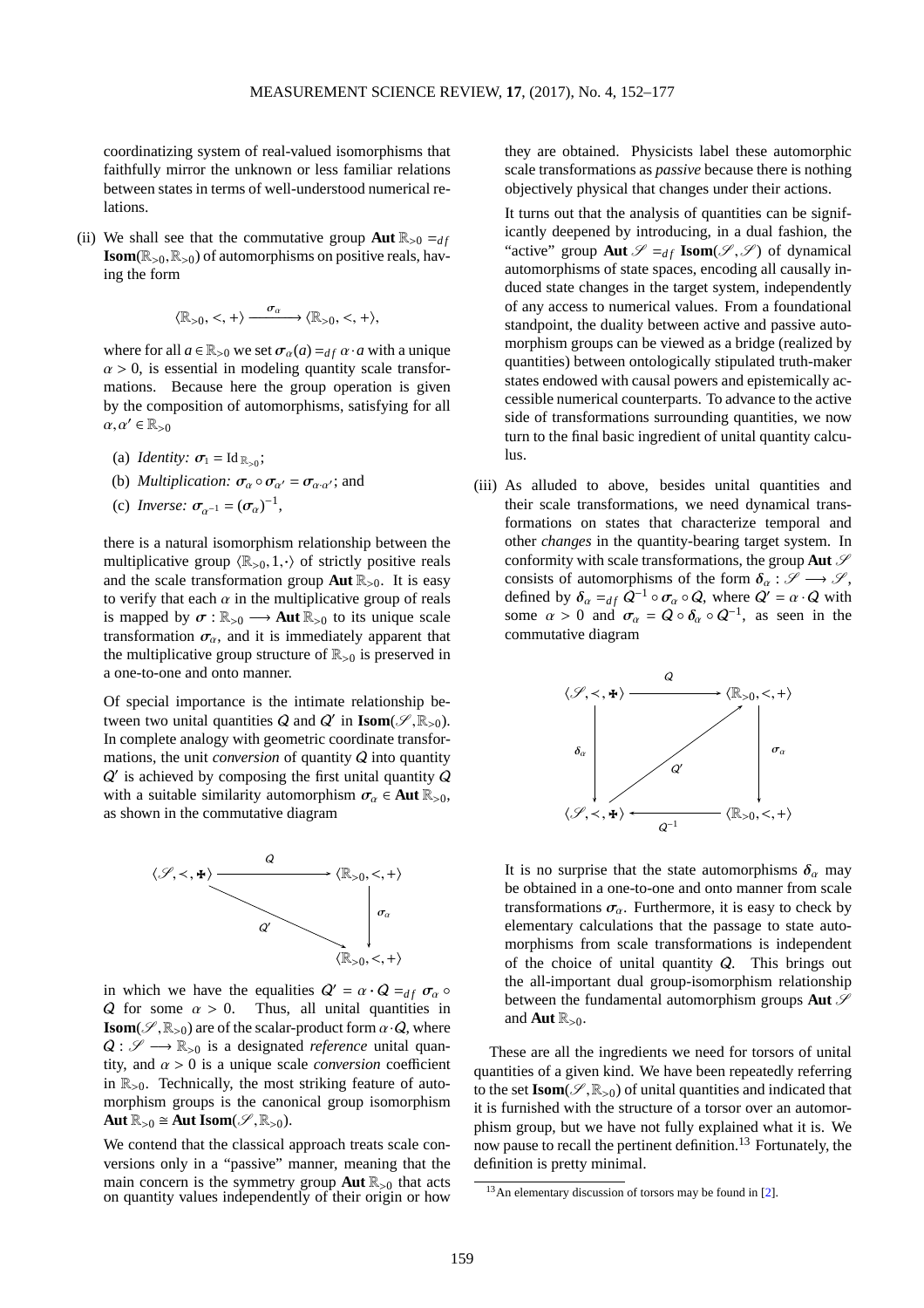#### 2.3. Torsor structure of unital quantities

In the case of unital quantities of a given kind, the starting point for the specification of a torsor is a multiplicative Abelian group  $\langle G,1,\cdot\rangle$  that introduces the torsor structure on a set **X** in the form of a group action.[14](#page-8-0) Simply put, a *torsor* over the group  $G$  is a nonempty set **X**, equipped with a free and transitive action of G on **X**.

In unwrapped and explicit terms, a *torsor* (a.k.a. a principal homogeneous space, which is a special case of a principal bundle) over the group  $G$ , denoted by  $G \sim X$ , is defined by the following three conditions:

- 1. *Group action:* There is a designated map  $G \times X \longrightarrow$ ━━━→ **X**, called the *left action* of group  $G$  on set **X**, which assigns to each group element  $g \in G$  and  $X \in X$  a unique element of **X**, denoted  $g \triangleright X$ , in such a way that the following *action* axioms (familiar from dynamical systems theory) hold for all  $g, g' \in G$  and  $X \in \mathbf{X}$ :
	- (a) *Identity:*  $1 \triangleright X = X$ ;
	- (b) *Composition of action:*  $g' \triangleright (g \triangleright X) = (g' \cdot g) \triangleright X$ .
- 2. *Transitive action:* The above specified action is assumed to be *transitive*, i.e., for all  $X, X' \in \mathbf{X}$  there exists a  $g \in \mathcal{G}$ such that  $g \triangleright X = X'$ . In the language of dynamical systems theory, the "transitivity" assumption means that for the given group action on **X** there exists exactly one orbit, namely the entire set **X** itself. To be more concrete, in torsor **X** there is no preferred or distinguished element.
- 3. *Free action:* The action is *free*, i.e., the uniqueness condition  $g \triangleright X = g' \triangleright X \implies g = g'$  holds. Equivalently, for a free action the condition  $q \triangleright X = X \implies q = 1$  is satisfied. Informally, "freeness" means that different group elements act differently on the elements of torsor **X**, i.e., the stabilizer subgroup at every point is trivial, specified by the group's identity element.

The free and transitive action requirements are equivalent to the following simple condition:

4. *Ratio law*: For every pair of elements  $X, X' \in \mathbf{X}$  there exists a unique element  $g \in G$  such that the equation  $g \triangleright X = X'$  holds. Here the unique group element g is denoted by the *ratio* expression  $\frac{X'}{X}$  and is called the *quotient X'* by *X*. So there is a *quotient* map  $- : \mathbf{X} \times \mathbf{X} \longrightarrow \mathbf{G}$ which sends each pair  $(X, X')$  in **X** to a unique group element  $g = \frac{X'}{X}$  such that  $g \triangleright X = X'$ . Quotients will be of paramount importance later on, when we show how unital quantities of the same kind can be divided to get "pure" numbers. The analysis just given is actually modeled on Maxwell's account of quantities and their idealized measurement.

It is easy to modify the foregoing definition of a torsor to include topological, differentiable, measurable and many other species of groups and spaces. All one has to do is enrich the group and torsor space of interest with a topological or other structure in a manner that is compatible with the group action.

There is one glaring omission from the just given definition of a torsor. The definition is not complete without specifying a set of mappings that relate pairs of torsors in a structurepreserving manner.

Recall that a *torsor map*

$$
\mathcal{G} \cap X \xrightarrow{\qquad \mathsf{H}} \mathcal{G} \cap Y
$$

from torsor  $G \sim X$  to torsor  $G \sim Y$  is a mapping of the form  $H: X \longrightarrow Y$  which renders the following diagram commutative:



That is to say, the equality  $H(g \triangleright X) = g \blacktriangleright H(X)$  holds for all points *X* in **X** and for all group elements  $g \in G$ . A one-to-one and onto torsor map  $H: X \longrightarrow Y$  is called a *torsor isomorphism* from torsor  $G \sim X$  to torsor  $G \sim Y$ . If there is a torsor isomorphism between torsors **X** and **Y** over the shared group G, then we write  $X \cong Y$ . Moreover, we denote the set of all torsor isomorphisms from torsor  $G \sim X$  to torsor  $G \sim Y$  by **Isom**<sub>tor</sub>( $X$ , $Y$ ). It is routine to check that a sequential composition of two torsor maps is again a torsor map, and the identity map is trivially a torsor map.

Next, we turn to examples of torsors arising in quantity calculus. Keep in mind that each commutative group  $\mathcal G$  can be turned into a *trivial* torsor  $G \setminus G$  by viewing its group operation as an action  $\cdot : G \times G \longrightarrow G$  on itself and by setting  $\frac{g'}{g} =_{df} g' \cdot g^{-1}$  with  $g, g' \in G$  for the quotient element. In particular, the multiplicative group  $\langle \mathbb{R}_{>0},1,\cdot \rangle$  of positive reals is a trivial torsor over itself.

For us, the most important example is the torsor **Isom**( $\mathscr{S}, \mathbb{R}_{>0}$ ) of unital quantities of a given kind over the automorphism group  $\text{Aut } \mathbb{R}_{>0}$  of scale transformations, isomorphic to the multiplicative group  $\langle \mathbb{R}_{>0},1,\cdot\rangle$  of positive reals. This torsor is specified by the (left) action

 $\langle \mathbb{R}_{>0}, 1, \cdot \rangle \times \text{Isom}(\mathscr{S}, \mathbb{R}_{>0}) \xrightarrow{\triangleright} \text{Isom}(\mathscr{S}, \mathbb{R}_{>0})$ 

of the multiplicative group  $\langle \mathbb{R}_{>0}, 1, \cdot \rangle$  of reals on the set **Isom**( $\mathscr{S}, \mathbb{R}_{>0}$ ) of unital quantities defined on state space  $\mathscr{S}$ . We know from our earlier discussion of quantities that each real number  $\alpha > 0$  and each unital quantity Q determines a unique quantity  $Q' = \alpha \triangleright Q$ , defined by the simple scale

<span id="page-8-0"></span><sup>&</sup>lt;sup>14</sup>Note that the term "torsor" comes from the French "torseur" and it may have originated from "torque," an *action* of rotation. As we shall see, torsors hold the key to understanding all of quantity calculus.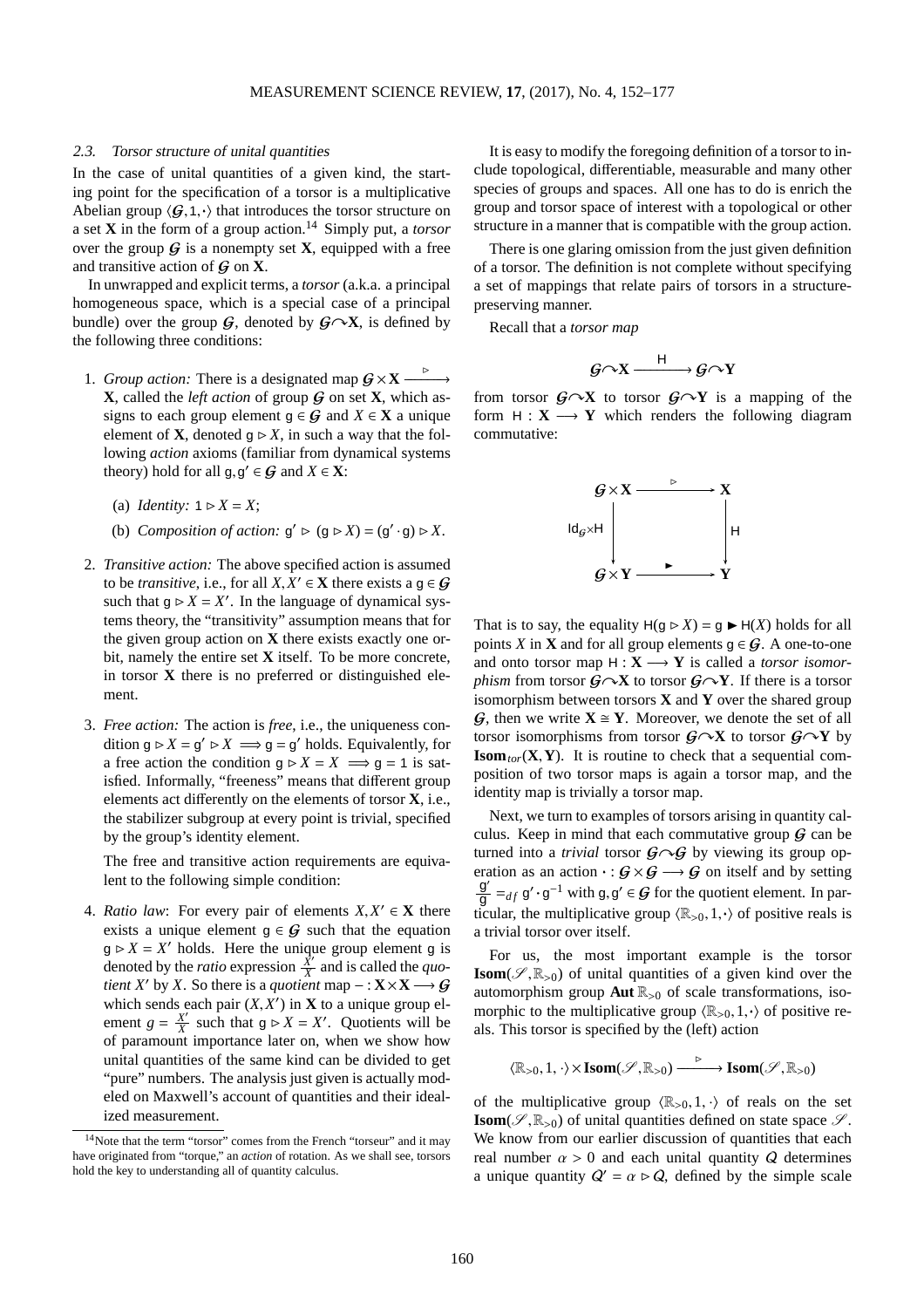change  $Q'(s) = [\alpha \triangleright Q](s) =_{df} \alpha \cdot Q(s)$  for all states s. Evidently, both action axioms are satisfied. Furthermore, it is clear from our previous analysis that any pair of unital quantities Q and Q' determines a unique real number  $\alpha > 0$  in the multiplicative group of positive reals such that the equality  $Q' = \alpha \cdot Q$  holds. In the present case the real number is denoted by the quotient  $\frac{Q'}{Q}$  that permits us to convert Q the Maxwell formula (discussed in the Introduction) into the equation  $Q' = \frac{Q'}{Q} \cdot Q$ . In the classical approach, this equation Q characterizes the idealized measurement of the unital quantity  $Q'$  of interest relative to a given reference "unit" quantity Q, where the quotient  $\frac{Q'}{Q}$  denotes the number the measurer reads off a perfect analog instrument's display. The torsor **Isom**( $\mathscr{S}, \mathbb{R}_{>0}$ ) of isomorphisms is based on the idea that unital quantities are special forms of numerical coordinatizations of geometrical state spaces.

Because all three groups  $\langle \mathbb{R}_{>0}, 1, \cdot \rangle$ , **Aut**  $\mathbb{R}_{>0}$ , and **Aut**  $\mathscr{S}$ , discussed in the previous subsection, are pairwise isomorphic, we end up with three essentially equivalent specifications of the torsor of unital quantities. To clarify the slight difference between torsors introduced over the last two groups, we hasten point out that the state automorphism group **Aut**  $\mathscr S$  acts on  $\text{Isom}(\mathscr{S}, \mathbb{R}_{>0})$  from the *right*. In more detail, it has the right action form

$$
\text{Isom}(\mathscr{S},\mathbb{R}_{>0})\!\times\!\text{Aut}\;\mathscr{S}\xrightarrow{\quad \ \ \, \triangleleft\quad \ \ \, \text{Isom}(\mathscr{S},\mathbb{R}_{>0})
$$

satisfying  $Q \triangleleft \delta_1 = Q$  and  $(Q \triangleleft \delta_\alpha) \triangleleft \delta_{\alpha'} = Q \triangleleft \delta_{\alpha' \alpha'}$  for all unital quantities Q and strictly positive reals  $\alpha$  and  $\alpha'$ . The key lies in observing that this action is also free and transitive. Since here in accord with the *compatibility* requirement the right action can be transformed into the left action by setting  $Q \triangleleft \delta_\alpha = \sigma_\alpha \triangleright Q$  for all unital quantities Q and reals  $\alpha > 0$ , the isomorphism class **Isom**( $\mathscr{S}, \mathbb{R}_{>0}$ ) is guaranteed to be a torsor also for the automorphism group **Aut**  $\mathscr S$  of state tranformations. We are quick to point out that in this formulation of group action the unital quantities vary in the same way as states vary. The foregoing two compatible (passive and active) group actions are commonly taken to imply that **Isom**( $\mathscr{S}, \mathbb{R}_{>0}$ ) is actually a *bitorsor*. Fortunately, here we need not engage a general theory of torsors. As expected, the *evaluation* map

$$
\text{Isom}(\mathscr{S},\mathbb{R}_{>0})\times\mathscr{S}\xrightarrow{\quad \ \ \infty \quad \ \ }\mathbb{R}_{>0}
$$

defined by  $\mathcal{C}(Q, s) = Q(s)$  is an isomorphism. The essential thing to note here is that a measurement act can be thought of as an approximate empirical realization of the evaluation map, applied to the target system's measured quantity and its extant state.

To say that a unital quantity  $Q$  of a given kind is equipped with a particular *unit of measure* simply means that it is an element of a certain torsor **Isom**( $\mathscr{S}, \mathbb{R}_{>0}$ ) over the automorphism group **Aut**  $\mathbb{R}_{>0}$  of positive reals. For this reason it is profitable to view torsors of unital quantities over a given scale conversion group as dimension-theoretic encodings of the *kinds* or *types* of unital quantities. As we shall see,

*quantity types* of the form **Isom**( $\mathscr{S}, \mathbb{R}_{>0}$ ) provide a powerful torsor-theoretic account of dimensional analysis.

Conventional wisdom has it that the units of measure and associated unital quantities of a given kind used in applied sciences do not form a continuum. What this means is that instead of labeling the units by arbitrary positive real numbers, we may prefer to label them more accessibly by **SI**'s metric *prefixes*, referring to the everyday use of integer powers of 10. So under the metric approach the set of measurement units of a given kind is at most countable.

At this point we have a bit of a confusion to clear up. The critical point to notice is that torsors of isomorphisms between state spaces and real numbers provide the ideal conceptual arena for truth conditions of metrological propositions, definitions of unital quantities, and for specifying derived quantities. In the torsor picture, we can accommodate the accepted metric-system wisdom by specifying the *subtorsor*  $10^{\mathbb{Z}} \cdot Q$  of unital base quantities, defined by the countable subset  $\{\cdots, 10^{-2} \cdot Q, 10^{-1} \cdot Q, Q, 10 \cdot Q, 10^{2} \cdot Q, \cdots\}$  of unitized quantities, generated by a designated unital quantity  $Q$  (e.g., 1) meter, 1 kilogram, 1 ampere and so forth). So the elements of this subtorsor can be written as  $10<sup>n</sup>$  multiples (with integers  $n \in \mathbb{Z}$ ) of the reference unital quantity  $Q$ , and the corresponding scale names are given by the familiar Latin name-prefixes (e.g., nano for  $10^{-9}$ , micro for  $10^{-6}$ , milli for  $10^{-3}$ , kilo for  $10^3$ , mega for  $10^6$ , giga for  $10^9$ , etc.). According to the definition of the metric subtorsor  $10^{\mathbb{Z}} \cdot Q$ , the group of scale transformations is given by the infinite multiplicative cyclic subgroup  $10<sup>Z</sup>$  of integer powers of ten. Similar subtorsors can be identified also for imperial and other non-metric systems of unital quantities. A moment's reflection reveals that the subset of rational-valued unital quantities in torsor **Isom**( $\mathscr{S}, \mathbb{R}_{>0}$ ), defined on the counterpart countable subset of the state space  $\mathscr{S}$ , is a subtorsor over the scale automorphism group **Aut**  $\mathbb{Q}_{>0}$ of positive rational numbers. The analysis just given works also for supertorsors of complex-valued unital quantities over the scale automorphism group **Aut** C of complex numbers.

In Subsection 2.2 we discussed the truth conditions for metrological propositions. To get clear on the connection between quantities and propositions about their values, it would be good first to have some idea of what propositions are. For a given unital quantity  $Q : \mathscr{S} \longrightarrow \mathbb{R}_{>0}$ , all *elementary* propositions about its potential values are specified by subsets

$$
\llbracket Q \le \alpha \rrbracket =_{df} \{ \mathbf{s} \mid Q(s) \le \alpha \}
$$

of states in  $\mathscr S$  that satisfy the condition stating that the value of quantity  $Q$  is not greater than  $\alpha$ . This includes the special case  $\llbracket Q = \alpha \rrbracket$  discussed earlier. In addition, using Boolean complements and intersections, we can quickly obtain more complex propositions having the form  $\llbracket \alpha \leq Q \leq \beta \rrbracket$ .

The logical structure of unital quantity  $Q$ , needed for reasoning about its values, is encoded by the Boolean (sigma) algebra  $\mathfrak{B}_Q$  of propositions, constructed from elementary propositions using set-theoretic Boolean operations. A passage from quantity Q to quantity  $Q' = \gamma \cdot Q$  is reflected in the proposition  $\llbracket \alpha \leq \alpha' \leq \beta \rrbracket = \llbracket \frac{\alpha}{\gamma} \leq \alpha \leq \frac{\beta}{\gamma} \rrbracket$ . If deterministic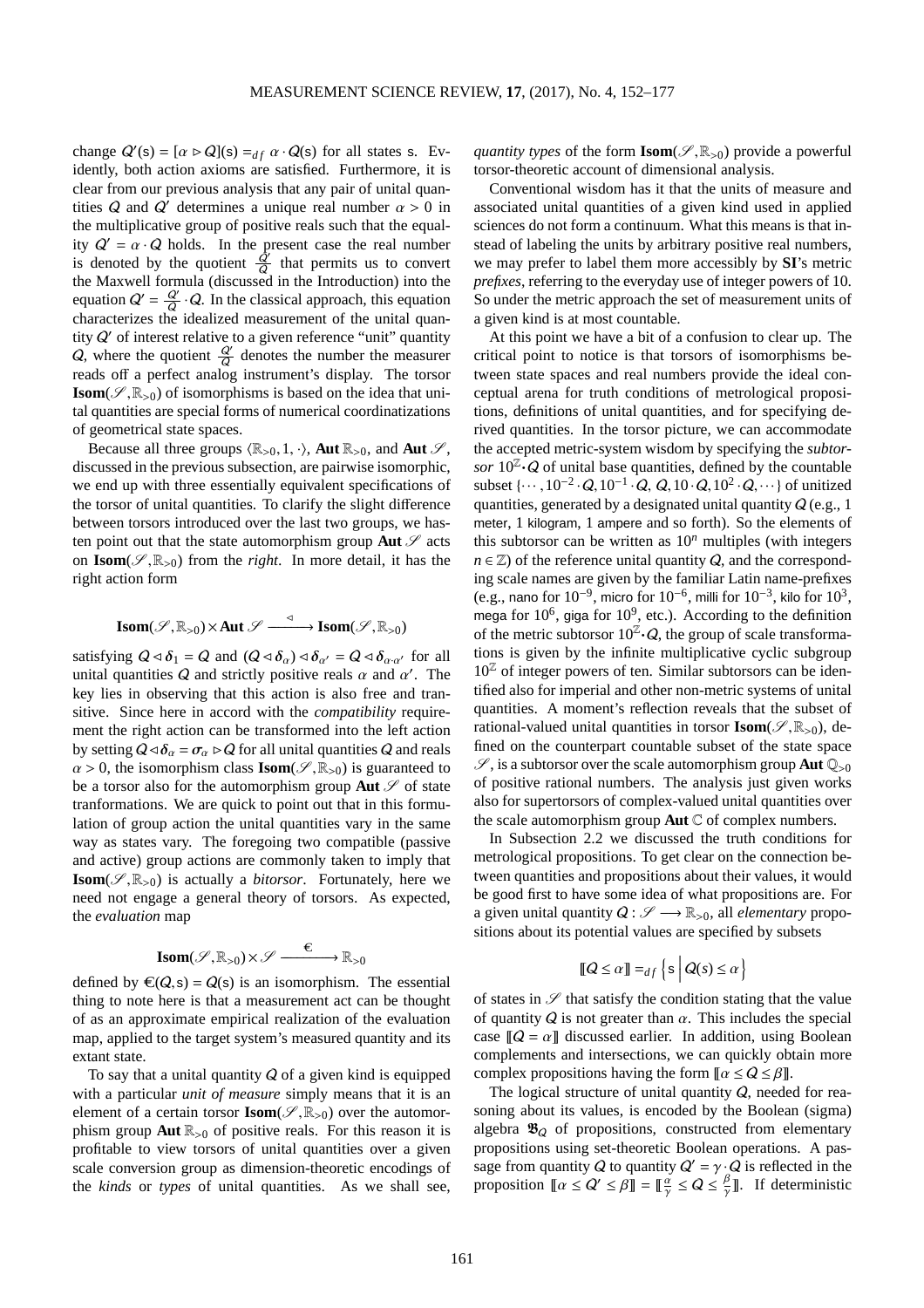truth assignments to elementary propositions are hard to specify, then it becomes necessary to reformulate the basic metrological statements into probabilistic statements, using suitable probability measures **P** defined on the Boolean (sigma) algebra  $\mathfrak{B}_Q$  of subsets of  $\mathscr{S}$ . These statements have the basic form  $P(\llbracket Q \le \alpha \rrbracket) = p$ , stating that the probability that the value of quantity  $Q$  is not greater than  $\alpha$ , is  $p$ . Under a frequentist ontology, the probability measures **P** are conveniently thought of as *statistical* states instantiated by the target system.

There are several useful ways of adding new structure to any torsor of unital quantities. For us, a substantive example is the *addition*  $Q + Q'$  of unital quantities of the *same kind*, defined by

$$
Q + Q' = (1 + \frac{Q'}{Q}) \cdot Q,
$$

and the natural linear order structure, given by

$$
Q < Q' \iff 1 < \frac{Q'}{Q},
$$

satisfying the monotonicity condition  $Q < Q' \implies Q + Q'' <$  $Q'+Q''$ .

A quantity torsor  $\text{Isom}(\mathscr{S}, \mathbb{R}_{>0})$  over the automorphism group **Aut**  $\mathbb{R}_{>0}$  is also a metric space under the distance function **d**( $Q'$ ,  $Q''$ ) =  $df \mid \frac{Q'}{Q} - \frac{Q''}{Q}$ . Simple calculation shows that the distance function does not depend on the choice of  $Q$ in the quotients. Thus, if needed, we can also think of the torsor of unital quantities as a topological and hence a Borel measurable torsor. Alternatively, the order topology on **Isom**( $\mathscr{S}, \mathbb{R}_{>0}$ ) is given by the subbasis family of subsets of the form  $\{Q \mid Q < Q'\}$  and  $\{Q \mid Q'' < Q\}$  for all  $Q'$  and  $Q''$ .

When it comes to handling the unital quantities instantiated by *composite* physical systems (e.g., systems presented in terms of parallel combinations of electric circuits in which currents behave additively, or massy bodies given by separate parts with masses that also combine additively, along with similar cases involving volume or area), we can use a Cartesian product construction. As a classic example, suppose we wish to calculate the combined length of two juxtaposed (concatenated) flagpoles, symbolized by  $\mathfrak{f} + \mathfrak{f}'$ . Since each constituent flagpole comes with its own respective state space  $\mathcal{L}_f$ and  $\mathcal{L}_{f'}$  for length, there is also a similar state space  $\mathcal{L}_{f+f'}$  for the concatenated flagpole. Although these state spaces are labeled differently, the are in fact defined by the same set of line segments. In modeling the length of respective flagpoles f and f', we can use unital quantities  $\mathcal{L}_{\text{f}}$  and  $\mathcal{L}_{\text{f}}$ . As shown in the commutative diagram



the unital quantities of flagpoles determine the quantity  $\mathcal{L}_{f+f'}$ of the juxtaposed flagpoles, using the addition of states and

reals. In more detail, the total unital length is given by the sum  $\mathcal{L}_{f+f'}(\ell+\ell') =_{df} \mathcal{L}_f(\ell) + \mathcal{L}_{f'}(\ell')$  for length states  $\ell$  and  $\ell'$ instantiated by the respective constituent flagpoles  $\mathfrak f$  and  $\mathfrak f'$ .<sup>[15](#page-10-0)</sup>

This simple algebraic apparatus immediately generalizes to other finitely many juxtaposed flagpoles and to any finite collection of length-bearing physical objects. And, as indicated, the product construction works equally well also in the ambience of other types of combined systems in which unital quantities behave additively.

At this point we make the general discussion of torsors of unital quantities more concrete by considering torsors that model the type of *base* quantities of the classical **SI** system.

# 2.4. Leading examples: torsors of unital length and time quantities

In this subsection our main order of business is to illustrate a basic method of (i) specifying the pertinent automorphism groups of states and scale transformations of unital quantities, and then (ii) isolating the torsor of unital quantities under consideration.

## *Torsor of unital length quantities*

As a first example of a torsor of unital quantities, we describe the torsor

# $\mathbf{L} =_{df} \text{Isom}(\mathcal{L}, \mathbb{R}_{>0})$

of *unital length quantities* over the automorphism group **Aut**  $\mathbb{R}_{>0}$  of scale transformations. As mentioned earlier, the state space  $\mathscr L$  associated with length-bearing physical objects is given by the linearly ordered semigroup of line segments and a *unital length quantity* is any isomorphism that sends line segments (encoding length states) to numbers in a structure-preserving manner. Recall that length states are instantiated by length-bearing physical systems with one degree of freedom, reserved for the length attribute.

From a formal standpoint, the notion of unital length quantity is designed to accommodate quantity *unitization* and *truth conditions* for metrological statements about length. From the standpoint of applications, unital quantities provide the most hospitable environment for predictions and measurement in virtually all disciplines of science and applications. We put unital quantities on the center stage because scientists and experimenters reason about systems or phenomena and affiliated measurement methods of interest in terms of unital quantities that specifically fit the objects of their investigation.

For instance, because distances and sizes in the universe tend to be too big, astronomers utilize length quantities that are unitized by special astronomical units, such as a *light-year*  $(1 \text{ ly} = 9.5 \times 10^{12} \text{ km})$  and *parsecs*  $(1 \text{ pc} = 3.09 \times 10^{13} \text{ km})$ , including kiloparsecs and megaparsecs. By contrast, biologists work with light microscopes that have a resolution of about 200 *nanometers* (1 nm =  $10^{-9}$  m) and atomic physicists investigate the ultrasmall diameters of atoms in the range from

<span id="page-10-0"></span><sup>15</sup>We can give a substantially more technical characterization by noting that the addition + specifies a torsor map.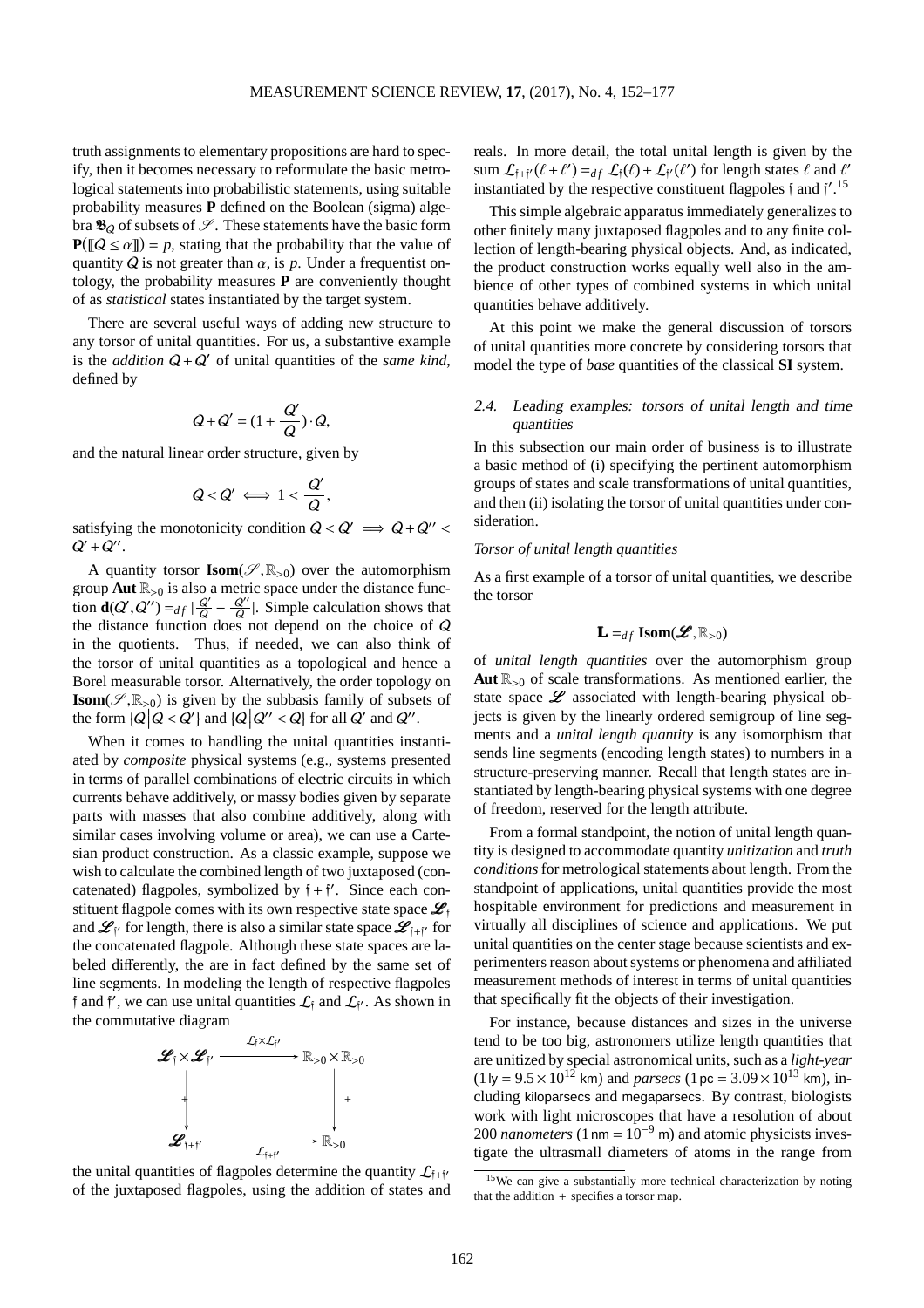about 0.1 nm to 0.5nm. The average distance between the centers of the nuclei of two bonded atoms in a molecule is even smaller and is commonly expressed in *Ångstrom* units  $(1 \text{Å} = 10^{-10} \text{ m})$ . A similar pragmatic unitizing strategy applies also to time, mass, energy, electric current, and so forth.

Somewhat naively, the torsor **L** of unital length quantities over **Aut**  $\mathbb{R}_{>0}$  can be viewed as families of positive real numbers annotated with various measurement units (a.k.a. dimensioned scalars), including  $\{\alpha \text{ meters} | \alpha > 0\}$  =  ${\beta \text{ inches} |\beta > 0} = {\gamma \text{ kilometers} |\gamma > 0}$ , and similarly for mass:  $\{\alpha\}$  kilograms  $\{\alpha > 0\} = \{\beta \text{ tons} | \beta > 0\} = \{\gamma \text{ pounds} | \gamma > 0\}$ , and so forth. Note that on this account the notion of unital quantities involves only the *names* of certain measurement units without specifying their actual physical-geometric referents. For us, the torsor **L** is best seen as the *length quantity type*, i.e., the type of quantities unitized by a length unit of measure.

Now, if the interest is in length values involving a specific measurement unit of length, e.g., given by the unital length quantity  $\mathcal{L}$ , then without any loss of generality one can employ an alternative (albeit less convenient) torsor notation  $\mathbb{R}_{>0} \mathcal{L} =_{df} {\alpha \cdot \mathcal{L} \mid \alpha > 0}$  for the length torsor **L** that explicitly displays the chosen reference unital quantity L.

The situation becomes somewhat more complicated when we consider the *unitized* length of curves, perimeters of areas and other length-bearing geometric objects. For example, it is well known that the numerical value of the circumference of an ellipse is given by a complete elliptic integral of the second kind that cannot be evaluated in terms of elementary functions. Even if the unital length values of the semiminor and semimajor axes of the ellipse (used in defining the elliptic integral) are known exactly, the value of the circumference is available only approximately.[16](#page-11-0)

Suppose the earlier discussed flagpole f has an elliptical crossection (constant along its length) and the interest is in determining the flagpole's perimeter. Theoretically, the unital perimeter of physical rods with elliptical crossections may be specified by the composite of two maps:

$$
\mathsf{Rods} \xrightarrow{\text{instantiate}} \mathsf{Ellipses} \xrightarrow{\mathsf{C}} \mathbb{R}_{>0} \mathcal{L}
$$

In the diagram, the first map indicates the instantiation of an ellipse by the crossection of a target physical rod.<sup>[17](#page-11-1)</sup> And the second map C refers to the circumference of the (instantiated) ellipse with a numerical value measured in the units of length quantity  $\mathcal L$  chosen for the lengths of axes of the ellipse. In terms of our setting, the flagpole's perimeter is given by the equation Perimeter(f) =  $C(E_f) \cdot \mathcal{L}$ , where  $C(E_f)$ denotes the circumference of the ellipse  $E_f$  instantiated by  $\frac{1}{2}$  in the length unit of  $\mathcal{L}$ . Unitized Jordan and Lebesgue measures of geometric objects, including their areas and volumes, and unitized probability densities are handled similarly.

#### *Torsor of unital time quantities*

As another important example of a torsor of quantities we now consider the torsor of *unital time quantities*. A minor complication arises from the fact that physical time has two distinct ontologies, as immediately seen in conceptually diverging answers to questions such as "What is the time?" and "How long will it take?". In contrast to many other views, we find the following two-sorted temporal ontology to be of overwhelming importance in quantity calculus:

- (i) The *point-based* ontology, intended to capture the instantaneous occurrence of classical idealized *point events* in terms of temporal moments *when* they occur at any place in a three-dimensional Euclidean simultaneity space. Typical colloquial examples of such point events include flipping a light switch, collision of two particles, firing a gun, and so on.
- (ii) The *interval-based* ontology that treats time in terms of *durations* (i.e., finitary lapses of time) of various *interval events*, happenings or spatial *processes*, confined to a finite bounded region of classical space. Often-discussed examples are falling bodies, earthquakes, and the cyclic behaviors of pendulums, quartz crystals, cesium atomic clocks and stopwatches.

These temporal ontologies are often crafted in a mutually reductionist manner, so that durations can be viewed as finitary closed convex continuum-type subsets of the space of instants (with *bona fide* initial and terminal boundaries) and conversely, temporal instants are thought of as constitutive elements in the form of slices of durations. Since clocks usually indicate time instants and measure temporal durations, we shall integrate these two approaches within a single geometric framework.

In conformity with neo-Newtonian space-time theory, it is customary to model physical time in terms of a one-dimensional future-oriented affine Euclidean space.<sup>[18](#page-11-2)</sup>

There is a simple alternative approach that exploits the torsor structure introduced earlier. To characterize the twosorted ontology of time, we need two spaces: (i) the onedimensional linearly ordered continuum  $\langle T, \prec \rangle$  of *time instants*[19](#page-11-3) instantiated by point events associated with motions of and interactions between physical entities (e.g.,bodies and

<span id="page-11-0"></span><sup>16</sup>Alternatively, the circumference of an ellipse can also be characterized in terms of various slow-converging infinite series.

<span id="page-11-1"></span> $17$ Recall that in continuum mechanics a physical body is assumed to occupy a compact spatial region delineated by a boundary.

<span id="page-11-2"></span><sup>&</sup>lt;sup>18</sup>It is important to emphasize that we are not identifying the selected mathematical structure of time with the objective physical time it purports to model and we are not assuming that these two entities are "isomorphic" in any useful sense. Simply, we regard physical space-time as something that exists in its own right and with its own manner, and is endowed with certain physical-geometric structures that classical neo-Newtonian models are able to capture to an acceptable degree of adequacy. In this paper we are ontologically committed only to space-time structures that are minimally required in characterizing unital quantities in the context of kinematics and dynamics of classical bodies, particles and fields.

<span id="page-11-3"></span><sup>&</sup>lt;sup>19</sup>It should be clear that the continuum time line's points model physical time instants and they are not numbers. Real numbers are used to *coordinatize* the linearly ordered topological time line relative to some unit.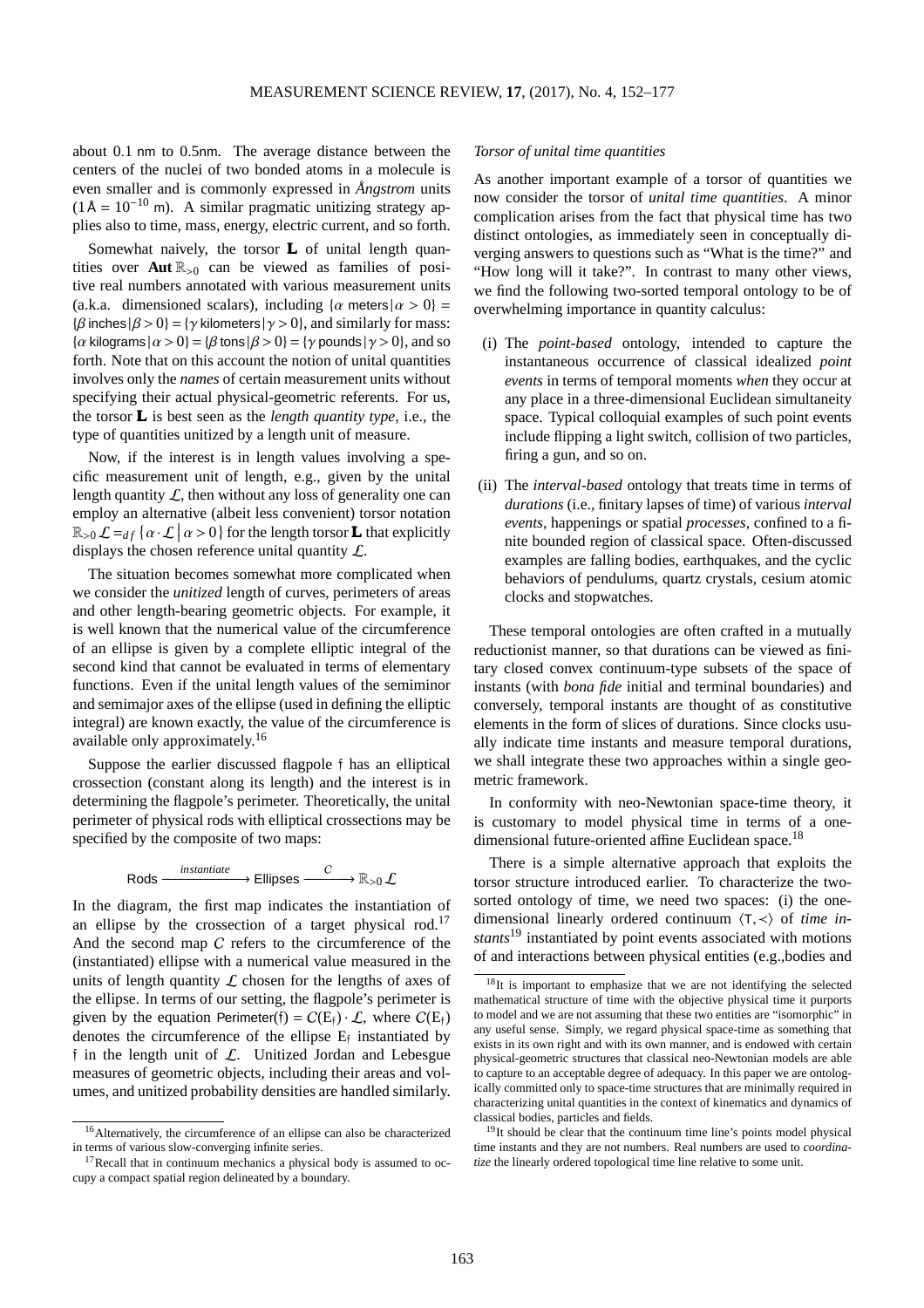particles), and (ii) the one-dimensional, future-oriented, linear space  $\langle \mathcal{T}, \langle ,+\rangle$  of *temporal intervals*, instatiated by durations (modulo temporal congruence) that are realized by realworld interval events involving bodies, particles or fields.

By analogy between line segments and temporal intervals, two time intervals are *temporally congruent* when there is a temporal translation that uniquely translates the first interval into the second interval. Since temporal congruence is compatible with the ordinary composition of temporal intervals (the addition of equivalence classes of two time intervals is given by the equivalence class of addition of their representatives), it is straightforward to interpret the addition  $\tau + \tau'$ of time intervals  $\tau$  and  $\tau'$  in  $\mathscr T$  as a sequential combination of durations of instantiating events. We also need a structure that allows to prolong or shorten time intervals. That structure is the scalar product in the linear space  $\mathscr{T}$ . Finally, time intervals (modulo congruence) are linearly ordered by the *shorter-than* temporal order relation  $\tau < \tau'$ .

The point to be taken away from all this is that the underlying structure of the physical time is more richly structured than the state space apparatus for length, and therefore it requires some extra stage-setting. As we shall now see, rather than referring to a state space, reference is made to the underlying torsor  $T\curvearrowleft \mathscr{T}$  of time instants over the group of durations, given by the *right* (free and transitive) action

$$
T \times \mathscr{T} \xrightarrow{\quad \ \ \, \textbf{F}} T,
$$

of the additive group  $\langle \mathcal{F}, 0,+\rangle$  (underlying the linear space  $\langle \mathcal{F}, \langle \cdot, + \rangle$  on the space T of time points. This action assigns to each time instant t and a duration  $\tau$  a unique instant, denoted by  $t \star \tau$ , obtained from t by means of temporal translation given by the duration  $\tau$ . Here is a simple illustrating example: we know that the equation "2 o'clock  $\ast$  3 hours  $= 5$  o'clock" is meaningful but the equation "2 o'clock  $+ 3$ o'clock = 5 o'clock" of adding two temporal moments is not.

Recognizing that the just exemplified action of durations defines the torsor  $T \cap \mathcal{T}$  means that it satisfies the following action axioms for all time instants t and durations  $\tau$  and  $\tau'$ :

- (i) *Identity*:  $t \neq 0 = t$ ;
- (ii) *Composition:*  $(t \cdot \tau) \cdot \tau' = t \cdot (\tau + \tau')$ .

In addition, in view of transitivity and freeness properties, for any pair of time instants t and t' there is a unique time lapse between them, henceforth denoted by the temporal *di*ff*erence*  $t'$  – t, satisfying the equation  $t + (t'-t) = t'$ . To recover the duration from two time instants, consider the toy-example of the temporal difference of two time instants (dates): 11 o'clock - 6 o'clock = 5 hours. So we have an important *di*ff*erence* map  $-:\mathsf{T} \times \mathsf{T} \longrightarrow \mathscr{T}$  that assigns to each pair  $(\mathsf{t}, \mathsf{t}')$  of time instants the time lapse  $t'$  – t between the instants.

When working with physical time, it is extremely important to introduce its temporal orientation, commonly motivated by the human experience-based *before-after* temporal linear order  $t < t'$ , stating that instant t is earlier than instant

t ′ . Of course, we could, somewhat arbitrarily, choose the reverse linear order. To make a better sense of this dilemma, we show that the spatial orientation of space T is actually inherited from the orientation of the one-dimensional linear space of time intervals capturing durations. The upshot of this for our discussion is that orientation is an important (albeit regularly ignored) additional structure of linear spaces that isomorphisms between them are not required to preserve. Fortunately, since in the case of the linear space  $\mathscr T$  of durations there are only two possible orientations, namely the *future* and *past* orientation, the problem is quite simple.

In sum, the temporal linear order of time instants in T is obtained from the ordering of durations in the following way: t < t' if and only if t' = t  $\star \tau$  holds for a future-oriented duration  $\tau$ .

After this somewhat abstract and fussy account of the torsor setup for physical time we now turn to the task of introducing the torsor of unital time quantities. The situation is analogous to unital length. Specifically, unital time quantities are given by the set  $\text{Isom}(\mathcal{T},\mathbb{R})$  of isomorphism maps from the one-dimensional linear space  $\mathscr T$  of time intervals (encoding durations) to the space  $\mathbb R$  of reals. However, we must not forget that the numerical coordinatization of physical time includes both time instants and durations. A natural strategy is to treat them in parallel, as shown in the commutative diagram



in which

- (i) ¢ is a *coordinatizing* (a.k.a. dating) isomorphism map from the linearly ordered structure  $\langle T, \prec \rangle$  of time instants to the ordered structure  $\langle R, \langle \rangle$  of reals with a unique starting moment of time, i.e., the *temporal origin* given by  $t_0 = \phi^{-1}(0)$ , and
- (ii)  $\mathcal T$  is a unital time quantity, defined as a linear isomorphism map from the linear space  $\mathscr T$  of durations to the linear space  $\mathbb R$  of reals. It is unitized by the duration  $\tau_1 = \mathcal{T}^{-1}(1).$

In more technical terms, in the above diagram the pair  $(c, \mathcal{T})$ presents a basic isomorphism relationship between the torsor  $T\curvearrowleft \mathscr{T}$  of physical time and the torsor  $R\curvearrowleft \mathbb{R}$  of reals, expressed by the equation  $\phi(t \star \tau) = \phi(t) + \mathcal{T}(\tau)$ .<sup>[20](#page-12-0)</sup> In particular, if physical time is assumed to start at instant  $t_0$  with coordinate value 0 (e.g., 0 second or 0 hour) and the time that elapsed between t<sub>0</sub> and a later moment, say t, is equal to  $\tau = t-t_0$ , then the time at t is exactly  $\dot{\varphi}$  (t) =  $0 + \mathcal{T}(\tau)$ , measured in the unit of  $\mathcal{T}$ , added to time "zero".

So as to suit the intended interpretation of unital time quantities, we now look closely at the base measurement unit of

<span id="page-12-0"></span><sup>&</sup>lt;sup>20</sup>Since physical time instants cannot be added,  $\overline{R}$  is just the ordered set of reals, whereas  $\mathbb R$  is the vector space of reals.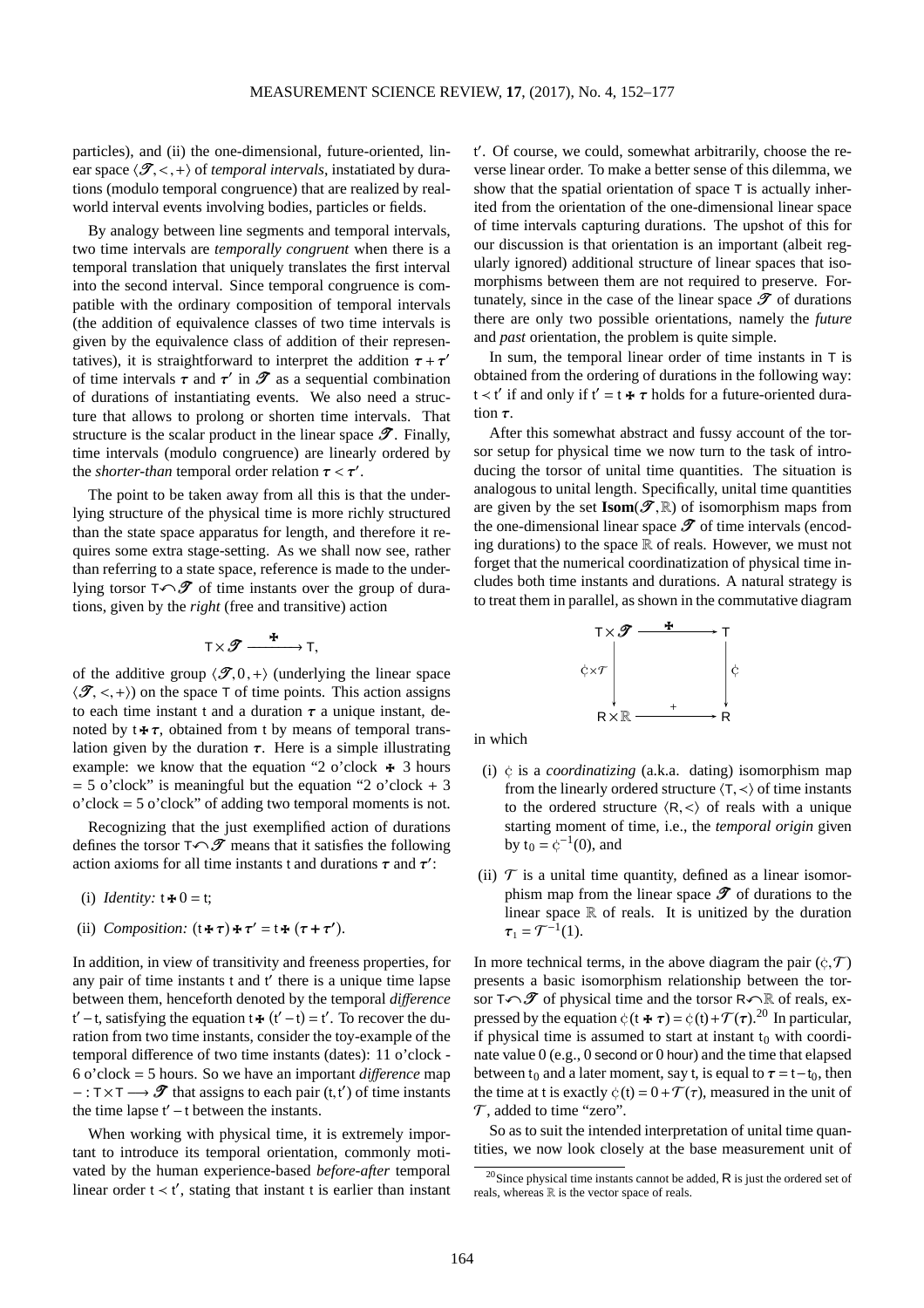time. As well known (see, e.g., page 19 in [\[9\]](#page-25-9)), in **SI** the standard unit of time is 1 second and it is defined, using our notation, as follows:

The time quantity  $\mathcal{T} : \mathcal{T} \longrightarrow \mathbb{R}$  is *unitized* by 1 second provided that the future-oriented time interval  $\tau_{\text{sec}} =_{df} \mathcal{T}^{-1}(1)$  in  $\mathcal{T}$ , modulo temporal congruence, encodes the *duration* of a cesium (Cs 133) atom (at rest and at temperature 0 Kelvin in the ground state) to perform exactly 9,192,631,770 complete microwave oscillations.

As in the case of length, all unital time quantities  $\mathcal{T}'$ have the form  $T' = \alpha \cdot T$  with a unique time scale-changing nonzero real number  $\alpha$ , given by the automorphism group **Aut**  $\mathbb{R} =_{df}$  **Isom**( $\mathbb{R}, \mathbb{R}$ ) of the one-dimensional linear space of reals, known to be isomorphic to the multiplicative group  $\langle \mathbb{R}_{\neq 0}, 1, \cdot \rangle$  of nonzero reals. In a dual manner, to obtain all unital time quantities from a reference unital time quantity, we can utilize the automorphism group **Aut**  $\mathscr{T}$  of transfomations on time intervals.

At this point we might ask the question: When is the metrological statement "Physical event **e** lasted 37.8 seconds" true? The answer to this question involves a temporal time interval and a unital time quantity. Concretely, the statement is true provided that (i) the above mentioned physical event's actual duration is faithfully encoded by the time interval  $\tau_e$ , modulo temporal congruence, belonging to  $\mathcal{T}$ , and (ii) the unital time quantity  $\mathcal T$  unitized by 1 second satisfies the equation  $\mathcal{T}(\tau_e) = 37.8$ . Using time instants and coordinatizing "date" maps  $\dot{\varphi}$  : T  $\longrightarrow$  R, these same ideas can also be applied to truth conditions for metrological statements about the time of occurrence of point events.

There is a crucial distinction between continuous unital time quantities belonging to the torsor

# $\mathbf{T} =_{df} \textbf{Isom}(\mathscr{T}, \mathbb{R})$

over the group **Aut**  $\mathbb R$  of temporal scale transformations and the associated discrete-valued *pointer* time quantities realized by a clock, stopwatch or other analog or digital instrument together with a display module, designed to detect or measure time. We know that clocks provide only a good approximation of the time at which an event actually occurs or endures in the clock's neighborhood. If not calibrated properly, even ideal clocks may give different readings, due to different time settings or time units. More importantly, even if the analog measuring clock's pointer rotates continuously with constant angular speed, there is always a discrete, nonzero, finite, observationally accessible time lapse between any pair of consecutive ticks or marks. Naturally, one can get a gradually better approximation of the time of occurrence of the event of interest with increasingly shorter lapses between consecutive ticks or marks, but in the end the approximation is halted by the Planck's measure of time. Theoretical physicists working in the classical areas of physics usually circumvent this type of restriction by passing to pragmatically more accommodating models of time.

The earlier developed pattern for defining torsors of unital length and time quantities is the same for all base quantities, including in particular the torsor  $\mathbf{M} =_{df} \text{Isom}(\mathcal{M}, \mathbb{R}_{>0})$ of unital *mass* quantities and the torsor  $I =_{df}$  **Isom**( $\mathcal{I}, \mathbb{R}_{>0}$ ) of unital *electric current* quantities over the automorphism group **Aut**  $\mathbb{R}_{>0}$  of scale transformations. The structure of state spaces for mass and electric current is discussed in [\[4\]](#page-24-5). In this way we obtain the required torsor-theoretic background for the MKSA system of quantities.

We can now make a fundamental distinction between two sorts of unital quantities. For example, in the case of time, we can characterize time quantity in terms of the torsor **Isom**( $\mathscr{T}, \mathbb{R}$ ) of real-valued unital time quantities over the automorphism group  $\text{Aut} \, \mathbb{R}$  of scale transformations or in terms of a subtorsor **Isom**( $\mathscr{T}_{>0}, \mathbb{R}_{>0}$ ) over the automorphism group Aut  $\mathbb{R}_{>0}$  that employs only future-directed temporal units. Here we can also think of torsor  $\textbf{Isom}(\mathcal{T},\mathbb{R})$  as an *extension* of time torsor **Isom** $(\mathscr{T}_{>0}, \mathbb{R}_{>0})$ .

The construction of unital length and time quantities described here can be generalized far beyond the scope of the current paper. For example, treatments of unital temperature, unital energy, unital potential difference, and a host of other quantities can be subsumed in a unified manner under the above presented torsor-theoretic framework.

Our effort to develop a torsor framework for unital quantities would not be worthy of serious attention if we could not effectively handle the structure of *derived* unital quantities. This is our next topic.

#### 3. Torsors of derived unital quantities

In this section we look more closely at the family of derived quantities, definable in terms of torsors of given base unital quantities. Once we accept the torsors of base unital quantities (over the shared group of scale transformations) as basic structures of quantity calculus, our next task is to specify the algebraic operations on these and other torsors, needed for reasoning about dimensional analysis in general and derived unital quantities in particular. In contrast to the Drobot style top-down approach, here we proceed bottom-up from chosen base quantities to derived quantities.

#### 3.1. Products of unital quantities

We begin this subsection with a brief overview of products of unital quantities. First, there is the tensor product of torsors, used, e.g., in formulating the notions of unital area and unital volume quantities. If **X** and **Y** are torsors over the group  $\mathcal{G}$ , then their *tensor product* is a torsor over the same group  $G$ , denoted  $X \otimes Y$ , given by the following two conditions for all elements  $X \in \mathbf{X}$ ,  $Y \in \mathbf{Y}$  and  $g \in G$ :

(i) The tensor product is defined by the quotiented Cartesian product

$$
\mathbf{X} \otimes \mathbf{Y} =_{df} \mathbf{X} \times \mathbf{Y}_{f} \sim
$$

that employs the equivalence relation specified by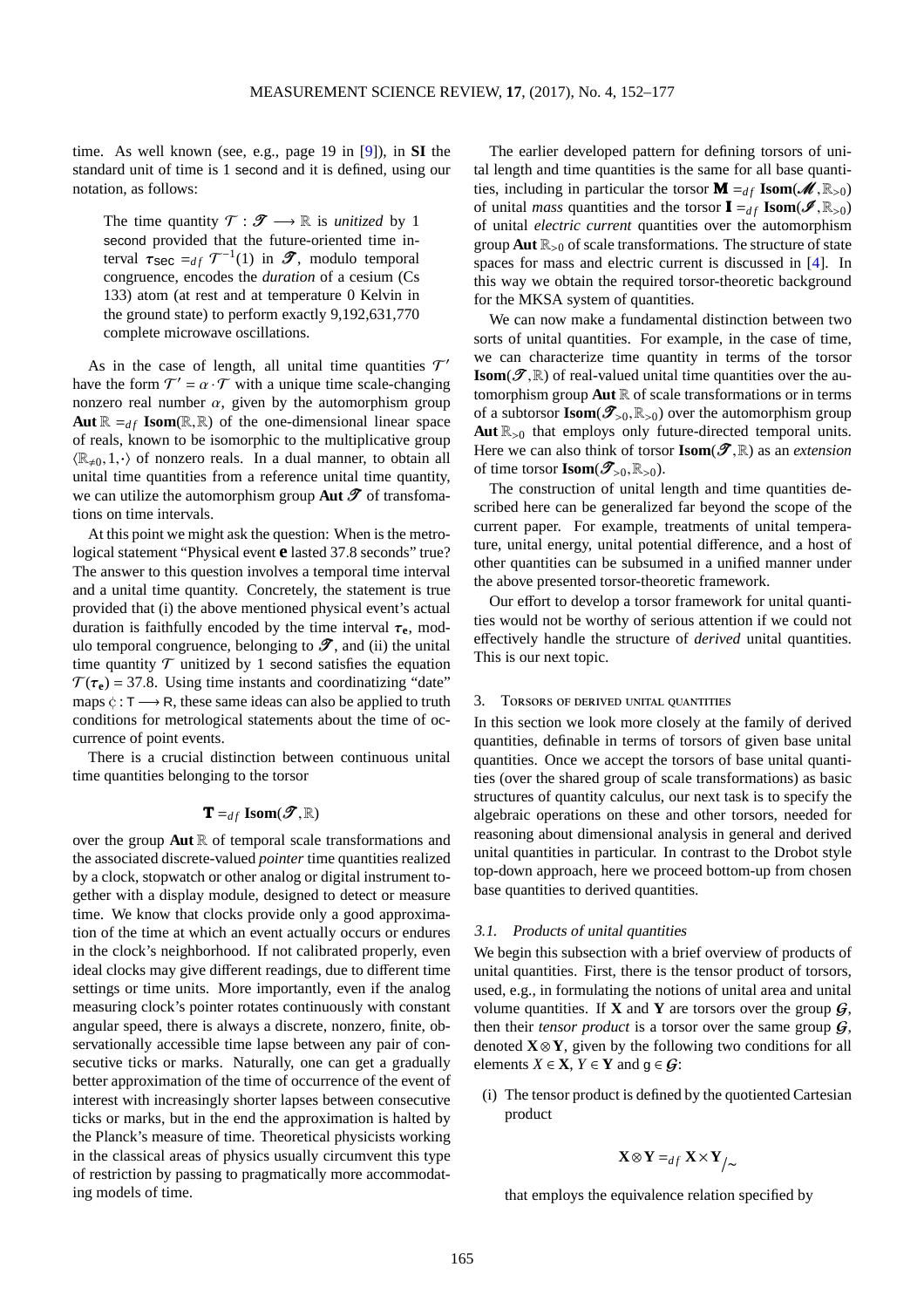$(g \triangleright X, Y) \sim (X, g \triangleright Y)$ . The elementary tensor members of **X** ⊗ **Y**, defined by the equivalence classes of pairs  $(X, Y)$ , are symbolized by  $X \otimes Y$ . Note that the tensor product is neither commutative nor associative in the usual strict sense, but it satisfies these crucial properties up to a *unique* isomorphism. Below we will spell out in more detail the algebraic properties of tensor products.

(ii) The left action of  $\mathbf{G}$  on **X**⊗**Y** is given by the map

$$
\mathcal{G}\times (X\otimes Y)\xrightarrow{\qquad\triangleright\qquad} X\otimes Y,
$$

where  $g \triangleright (X \otimes Y) =_{df} (g \triangleright X) \otimes Y = X \otimes (g \triangleright Y)$ .

Based on these conditions, it is routine to check that the tensor product  $X \otimes Y$  is a torsor over  $G$ . Even though the definition of the tensor product of torsors looks weak and abstract, it satisfies the following natural isomorphism conditions:

*Proposition 1* For all torsors **X**, **Y**, and **Z** over the same group G the following torsor isomorphism relations hold:

- (i) **X**⊗**Y Y**⊗**X**;
- (ii) (**X**⊗**Y**)⊗**Z X**⊗(**Y**⊗**Z**);
- $(iii)$   $X \cong Y \implies X \otimes Z \cong Y \otimes Z;$

(iv) 
$$
X \cong Y \implies Z \otimes X \cong Z \otimes Y;
$$

- (v)  $\mathbf{G} \otimes \mathbf{X} \cong \mathbf{X}$ ; and
- (vi)  $X \otimes G \cong X$ .

*Proof:*

- (i) The torsor isomorphism map for the commutativity condition is given by the assignment  $X \otimes Y \longmapsto Y \otimes X$ .
- (ii) The natural isomorphism map for the associativity property is specified by the assignment  $(X \otimes Y) \otimes Z \longmapsto X \otimes Z$ (*Y* ⊗*Z*).
- (iii) Given an assignment  $X \mapsto Y$ , we automatically obtain the assignment  $X \otimes Z \longrightarrow Y \otimes Z$ .
- (iv) The justification is the same as above.
- (v) The left torsor isomorphism is specified by the assignment  $g \otimes X \mapsto g \triangleright X$ .
- (vi) The right torsor isomorphism is specified by the assignment  $X \otimes g \longmapsto X \triangleleft g$ .

Based on these unique universal torsor isomorphisms and knowing that the isomorphism  $\approx$  is an equivalence relation on the class of torsors over  $G$ , we can now safely write the tensor product  $X \otimes Y \otimes Z$  of three torsors without putting in the parentheses and we might even write  $\mathbf{Z} \otimes \mathbf{X} \otimes \mathbf{Y}$  for the same tensor product, modulo isomorphism.

In what follows, this parenthesis-free notational simplification will be used freely in all iterated tensor products. With a unique "witness" natural torsor isomorphism map between

two product torsors in hand, it is possible to introduce a *unit congruence* relation  $\dot{=}$  on the elements of product torsors and write  $X \otimes Y = Y \otimes X$ ,  $(X \otimes Y) \otimes Z = X \otimes (Y \otimes Z)$ , and so forth.<sup>[21](#page-14-0)</sup> The idea is quite straightforward. For example, although the product unital quantities  $\mathcal{L} \otimes \mathcal{T}$  and  $\mathcal{T} \otimes \mathcal{L}$  for length and time are formally distinct, they are nevertheless *unit congruent*  $\mathcal{L} \otimes \mathcal{T} = \mathcal{T} \otimes \mathcal{L}$ , meaning that from the standpoint of unitization both product quantities exemplify the same unit of measure. We will take up this issue with more precision in the next subsection.

The last two conditions in *Proposition 1* show that the shared group  $\mathcal G$  can be viewed as a two-sided "unit" for the tensor product operation, modulo isomorphism. With the basic product operation on torsors in place, we can now define torsors for area, volume, and a host of other familiar geometric quantities.

To define the notion of a unital area quantity, we only need the underlying torsor  $\mathbf{L} = \text{Isom}(\mathcal{L}, \mathbb{R}_{>0})$  of unital length quantities over the automorphism group **Aut**  $\mathbb{R}_{>0}$  of scale transformations. Given **L**, the torsor of unital *area* quantities is given by the tensor product torsor  $\mathbf{L} \otimes \mathbf{L}$  over  $\mathbf{Aut} \mathbb{R}_{>0}$ . So, for example, the area of a rectangular carpet is expressed in terms of the "length  $\times$  width" tensor product  $\mathcal{L} \otimes \mathcal{L}' =$  $\alpha \cdot L \otimes L$  unital quantity, using the *square* of the length unit of  $\mathcal L$  and a conversion factor  $\alpha > 0$ .

Let  $\ell_{\text{length}}$  and  $\ell_{\text{width}}$  be the respective line segments instantiated by the rectangular carpet under consideration. Then the equation for identifying the carpet's area in the square units of  $\mathcal{L}$  is given by the product  $[\mathcal{L} \otimes \mathcal{L}'](\ell_{\text{length}}, \ell_{\text{width}}) =$  $\alpha \cdot \mathcal{L}(\ell_{\text{length}}) \cdot \mathcal{L}(\ell_{\text{width}})$  for some  $\alpha > 0$ .

Incidentally, the tensor product of unital length quantities is strictly commutative, i.e., we have  $\mathcal{L} \otimes \mathcal{L}' = \mathcal{L}' \otimes \mathcal{L}$ . To see this, all we have to do is verify the elementary equalities in  $\mathcal{L} \otimes \mathcal{L}' = \mathcal{L} \otimes (\alpha \cdot \mathcal{L}) = (\alpha \cdot \mathcal{L}) \otimes \mathcal{L} = \mathcal{L}' \otimes \mathcal{L}$  for some  $\alpha > 0$ .

Because strictly commutative tensor products are genuinely useful in their own right, we shall use the notation  $\mathcal{L} \odot \mathcal{L}'$  instead of  $\mathcal{L} \otimes \mathcal{L}'$ . It might also be noted that unital volume quantities are elements of the tensorial power torsor **L**<sup>⊙3</sup> = $df$  (**L** ⊙**L**) ⊙**L**, known in dimensional analysis as the dimension of volume. By induction, we arrive at tensorial *powers*  $\mathbf{L}^{\odot n}$  of any integer degree  $n > 0$ . From granted torsors of base quantities we may construct iterated tensor product torsors such as (**L** ⊗**T**)⊗**M**, **L** <sup>⊙</sup><sup>3</sup> <sup>⊗</sup>**<sup>T</sup>** <sup>⊙</sup><sup>2</sup> <sup>⊗</sup> **<sup>M</sup>**, and so forth.

Oddly, the classical approach does not address the issue of ontology of physical dimensions. In the classical paradigm it is assumed that physical quantities have dimensions, even though the relationship between them is not one-to-one, as exemplified by *energy* and *torque* quantities that are known to share the same dimension, namely **M L**<sup>2</sup> **T** −2 expressed in the traditional notation, even though structurally energy is a scalar and torque is a vector, and thereby their associated state spaces are different. As desired, congruence relations provide

<span id="page-14-0"></span> $21$  Here a congruence relation is an equivalence relation on torsor elements which preserves the product operation in the sense of conditions 3 and 4 of *Proposition 1*.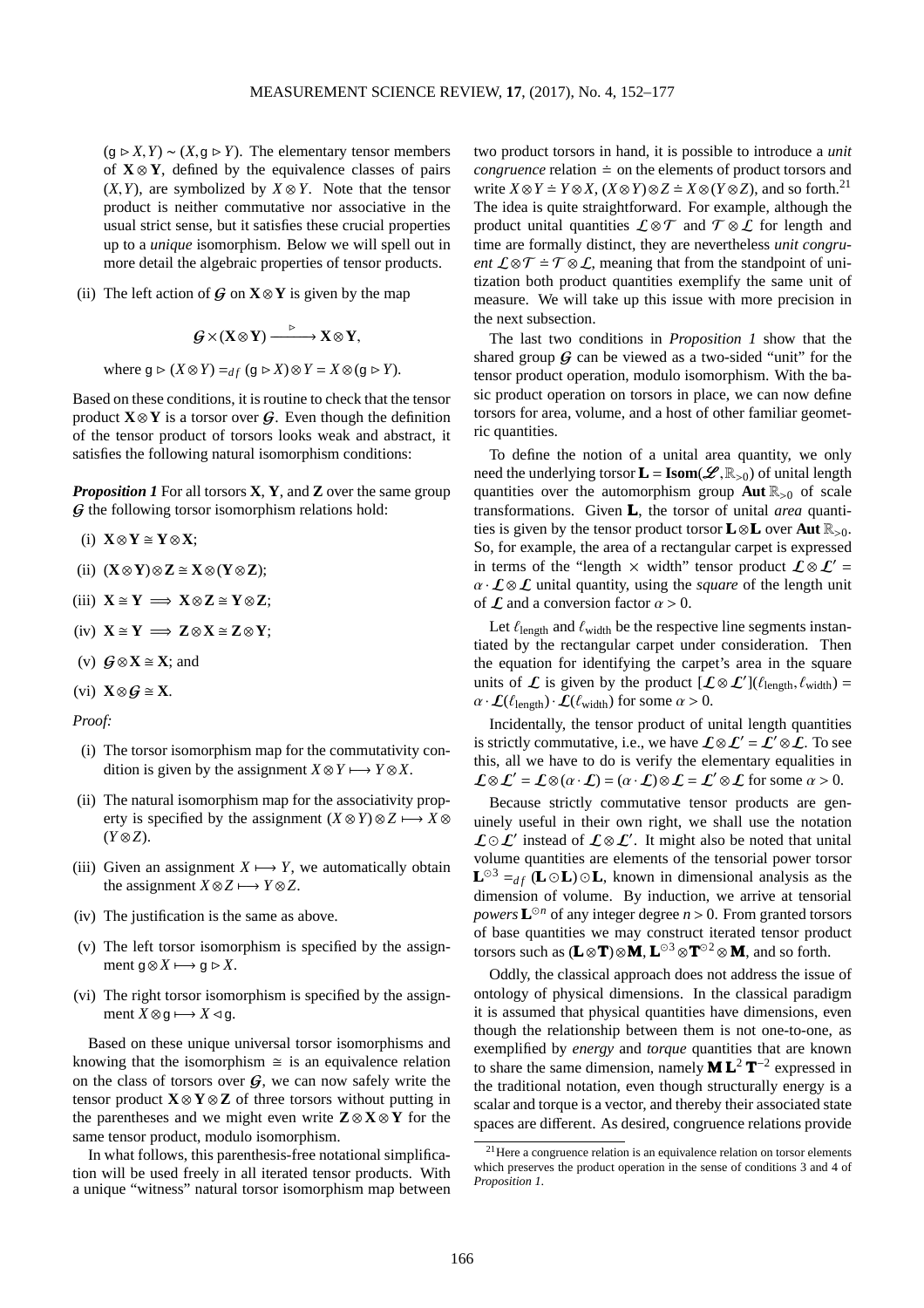the extra degree of freedom, often needed for semantic distinctions between quantities sharing the same dimension.

To get a more precise account of physical dimensions, it is customary to start with a rather small set of base quantities, say length, time and mass, chosen by convention, and assign certain so-called *base* (albeit semantically undefined) dimensions to them, commonly symbolized by **L**, **T**, and **M**, respectively.[22](#page-15-0) To specify the dimensions of so-called *derived* physical quantities, it is standard to posit suitable group operations that generate products  $\mathbf{D} \otimes \mathbf{D}'$  and inverses  $\mathbf{D}^{-1}$ ,  $\mathbf{D}'^{-1}$ of given dimensions **D** and **D** ′ . The resulting group structure of dimensions also includes the "dimensionless" product unit element 1l (the algebraic shorthand notation for the real line R) and is regarded as the centerpiece of dimensional analysis. This strictly syntactic (symbolic) dimension-theoretic apparatus is regularly used in classifying quantities and testing the dimensional consistency of equational laws of physics.

What is essential about the proposed torsor approach is the explicit (semantic) definition of the notion of physical dimension as a *quantity type*, i.e., as the physical-geometric *type* of unital quantities of the same kind, exemplified by quantity torsors **L**, **T**, **M** and their product and inverse combinations over **Aut**  $\mathbb{R}_{>0}$ , modulo universal torsor isomorphisms. From the humble list of base torsors we advance to the notion of tensor product of torsors that takes care of the product structure of derived quantity types, modeling the basic taxonomy of physical dimensions. In addition, using suitable inverse operations on torsors, we can explicitly form quantity types with exponents, corresponding to syntactically built dimensions raised to integer powers. For us, quantity types (dimensions) are to physics what types are to logic and programming languages. Just as in logic type checking of a formula ensures its wellformedness, in physics dimensional consistency upholds the physical meaningfulness of a quantity equation.

One apparent stumbling block in handling products of unital quantities of the same kind (e.g., length) may be encountered in their additive combination. Fortunately, as validated by the easy-to-follow chain of equalities

$$
\mathcal{L}_1 \otimes \mathcal{L}'_1 + \mathcal{L}_2 \otimes \mathcal{L}'_2 = \mathcal{L}_1 \otimes \mathcal{L}'_1 + (\alpha \cdot \mathcal{L}_1) \otimes (\alpha' \cdot \mathcal{L}'_1) =
$$
  

$$
(1 + \alpha \cdot \alpha') \cdot \mathcal{L}_1 \otimes \mathcal{L}'_1 = \mathcal{L} \otimes \mathcal{L}'_1,
$$

any additive combination of elementary tensor unital quantities reduces to an elementary tensor unital quantity. Thus, even if the physical area is made up of several rectangular subareas, the resulting area is determined by the sum of tensor product factors that reduces to a commutative tensor product of just two unital length quantities. And as anticipated, the tensor structure of physical volume is the same – just replace  $\mathcal{L} \otimes \mathcal{L}'$  with  $(\mathcal{L} \otimes \mathcal{L}') \otimes \mathcal{L}''$ . It is straightforward to see that the distributive law  $(L+\mathcal{L}')\otimes \mathcal{T} = \mathcal{L}\otimes \mathcal{T} + \mathcal{L}'\otimes \mathcal{T}$  holds on both sides as usual.<sup>[23](#page-15-1)</sup>

Having made this foray into products of quantities, we now introduce the notion of *inverse* unital quantity of a given quantity and then move on to defining more complex derived unital quantities. With the help of inverse quantities we will be able to produce a more fine-grained inventory of derived quantities than we had in the framework of products. Thanks to semantically specified product and inverse operations, we can define the notions of mean unital velocity, mean density and many other commonplace derived unital quantities.

It is common knowledge that physicists and engineers use meter per second (in symbols m/s) as a typical metric *derived measurement unit* to unitize a mean velocity quantity. Evidently, unital velocities require everyday inverse or *dual* units of time, such as "per second"  $\frac{1}{\text{second}}$  or "per hour"  $\frac{1}{\text{hour}}$ . Similarly, units for unital pressure quantities are conceived in terms of "per meter square"  $\frac{1}{\text{meter}^2}$ , and related inverse units.

#### 3.2. Inverse unital quantities

In this subsection we give a brief introduction to inverse unital quantities. Our first examples involving inverse quantities were distance per second and pressure per area. As alluded to above, before turning to the concept of mean velocity, we need to introduce the notion of torsor of *inverse* unital quantities.

Given a unital quantity  $Q$  in torsor

$$
\mathbf{Q} =_{df} \mathbf{Isom}(\mathcal{S}, \mathbb{R}_{>0})
$$

over the automorphism group  $\text{Aut } \mathbb{R}_{>0}$ , its *inverse* unital quantity, suggestively denoted by  $\frac{1}{0}$ , is a real-valued *isomor*phic torsor map of the form  $\frac{1}{Q}$  :  $\mathbf{Q} \longrightarrow \mathbb{R}_{>0}$ , specified by the ratio formula

$$
[\frac{1}{Q}](Q') =_{df} \frac{Q'}{Q}
$$

for all  $Q' \in \mathbf{Q}^{24}$  $Q' \in \mathbf{Q}^{24}$  $Q' \in \mathbf{Q}^{24}$  It is easy to see that the function-theoretic inverse of quantity  $\frac{1}{Q}$  is the map  $(\frac{1}{Q})^{-1} : \mathbb{R}_+ \longrightarrow \mathbf{Q}$ , specified by  $\left(\frac{1}{Q}\right)^{-1}(\alpha) = \alpha \cdot Q$ , so that  $\left(\frac{1}{Q}\right)^{-1}(1) = Q$ . According to the terminology we have just adopted, if unital time  $\mathcal T$  is unitized by 1 second, then  $\frac{1}{\tau}$  is unitized by its "dual" 1/second, and similarly in the case of other temporal units.

The commutative diagram



quantities. Usually, the product Boolean algebra  $\mathcal{B}_Q \otimes \mathcal{B}_{Q'}$  (supporting product probability measures) is sufficient.

<span id="page-15-0"></span> $22$ Drobot in [\[5\]](#page-24-0) and others specify dimensions by partitioning a quantity space into equivalence classes of quantities having the same dimension.

<span id="page-15-1"></span> $^{23}$ In order to be able to reason about the values of product quantities, we need to associate Boolean (sigma) algebras  $\mathcal{B}_{\alpha\alpha}$  of propositions with product quantities in exactly the same way that we have done before for base

<span id="page-15-2"></span><sup>&</sup>lt;sup>24</sup>One might ask why are *inverse* unital quantities treated as isomorphic mappings on unital quantities instead of mappings on states? Because, as we have seen, it is possible to code up the same information that is contained in a state S in terms of its corresponding unital quantity  $Q'$  satisfying  $S = Q'^{-1}(1)$ .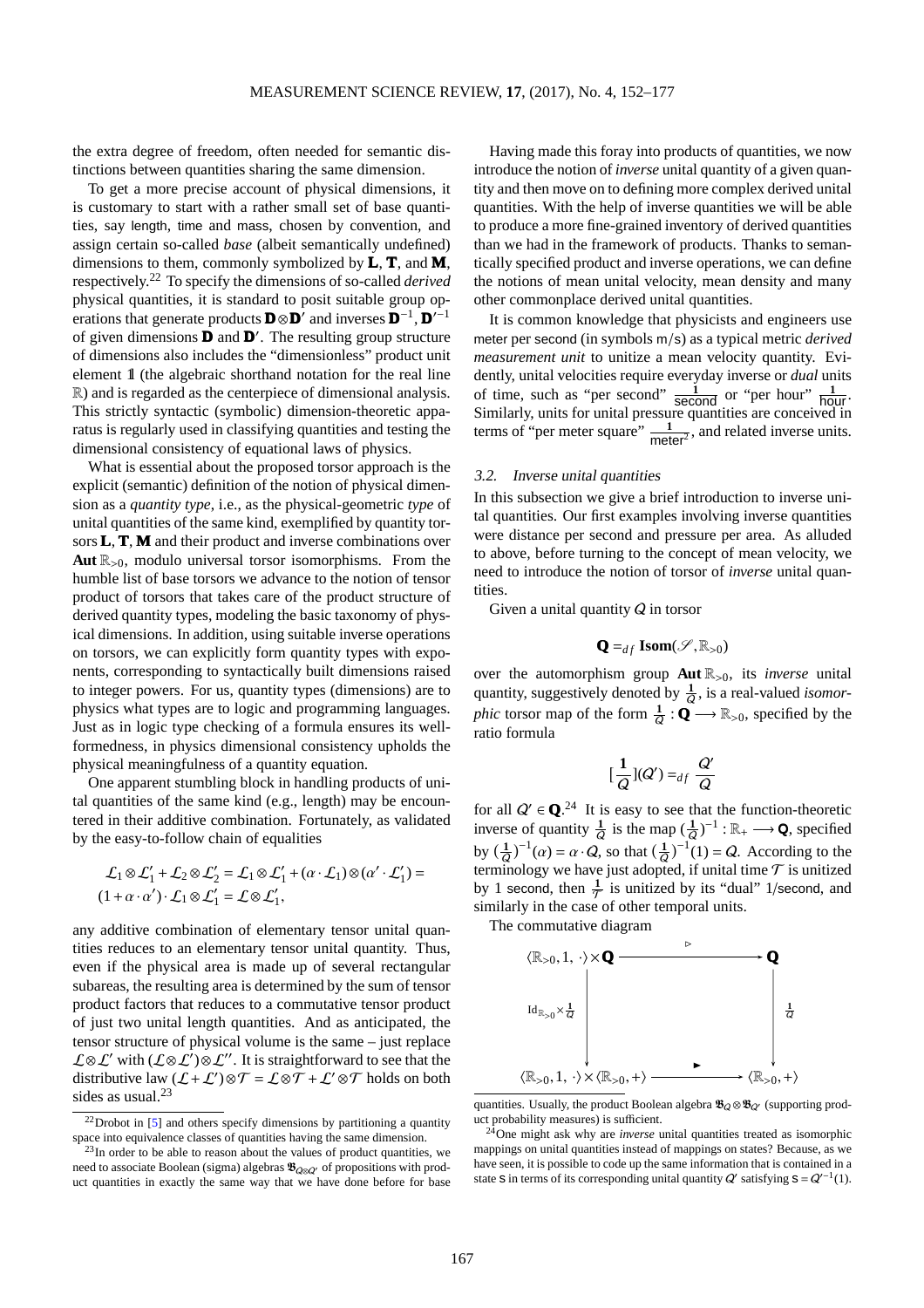verifies that the inverse unital quantity  $\frac{1}{\Omega}$  is an isomorphic Q torsor map, satisfying the required commutativity condition

$$
\frac{1}{Q}(\alpha \triangleright Q') = \alpha \blacktriangleright \frac{1}{Q}(Q'),
$$

where the new group action  $\triangleright$  of the multiplicative group  $\langle \mathbb{R}_{>0}, 1, \cdot \rangle$  on the additive group  $\langle \mathbb{R}_{>0}, + \rangle$  (shown in the bottom part of the diagram) is defined by

$$
\alpha \blacktriangleright \frac{1}{Q}(Q') =_{df} \frac{1}{\alpha} \cdot \frac{1}{Q}(Q').
$$

Thus, the equality  $\frac{Q'}{\alpha \cdot Q} = \frac{1}{\alpha} \cdot \frac{Q'}{Q}$  $\frac{Q'}{Q}$  holds for all Q' in **Q** and  $\alpha > 0$ . Now that we have a reasonable semantic concept of an in-

verse unital quantity, it is natural to introduce the torsor

$$
\mathbf{Q}^{-1} =_{df} \mathbf{Isom}_{tor}(\mathbf{Q}, \mathbb{R}_{>0}) = \{ \frac{1}{Q} \mid Q \in \mathbf{Q} \}
$$

of all inverse unital quantities associated with unital quantities of type Q. It is given by the class of isomorphic torsor maps from torsor  $Q$  to the trivial torsor  $\mathbb 1$  of positive reals. Here the required group action is given by the map

$$
\langle \mathbb{R}_{>0},1,\,\cdot \rangle \!\times\! \mathbf{Q}^{-1}\xrightarrow{\quad \blacktriangleright\quad \qquad } \mathbf{Q}^{-1},
$$

where  $\alpha \triangleright \frac{1}{6}$  $\frac{1}{Q} = df \frac{1}{\alpha \cdot Q} = \frac{1}{\alpha} \cdot \frac{1}{Q}$  $rac{1}{Q}$  for all  $\alpha > 0$  and Q.

The respective automorphism transformations of torsors Q and  $\mathbf{Q}^{-1}$  are related by the commutative diagram



satisfying the equalities

$$
\frac{1}{(\cdot)} \circ \sigma_{\alpha}(Q) = \frac{1}{\alpha \cdot Q} = \frac{1}{\alpha} \cdot \frac{1}{Q} = \sigma_{\alpha^{-1}} \circ \frac{1}{Q}
$$

for all Q and  $\alpha > 0$ .

Therefore, relative to a given inverse reference quantity  $\frac{1}{Q}$ , all inverse unital quantities have the form  $\frac{1}{\alpha} \cdot \frac{1}{Q}$  with a unique scale conversion parameter  $\alpha > 0$ .

So far, we have avoided a mention of "division" of inverse quantities. Notice that since  $\mathbf{Q}^{-1}$  is a torsor, it has its own induced *division* map Div :  $\mathbf{Q}^{-1} \times \mathbf{Q}^{-1} \longrightarrow \mathbb{R}_{>0}$ , defined by Div $(\frac{1}{\sqrt{2}})$  $\frac{1}{Q}, \frac{1}{Q'}$ ) = df  $\frac{Q'}{Q}$  $\frac{Q'}{Q}$ , satisfying the equation  $\frac{1}{Q} = \frac{Q'}{Q} \blacktriangleright \frac{1}{Q}$  $\frac{1}{Q'}$  .

There is an intimate connection between a torsor of unital quantities and its corresponding torsor of inverse unital quantities, and tensor products, given by the following natural torsor-isomorphism conditions:

*Proposition 2* For all unital quantity torsors **Q** and **Q**′ over the same group of scale transformations, and the tensor product unit defined by the trivial torsor  $1\!\!1_{=d}$   $\mathbb{R}_{>0}$ , the following characterizations hold:

(i) 
$$
(\mathbf{Q} \otimes \mathbf{Q}')^{-1} \cong \mathbf{Q}^{-1} \otimes \mathbf{Q}'^{-1}
$$
;  
\n(ii)  $\mathbf{Q} \cong \mathbf{Q}' \implies \mathbf{Q}^{-1} \cong \mathbf{Q}'^{-1}$ ;  
\n(iii)  $\mathbf{Q}^{-1} \otimes \mathbf{Q} \cong \mathbb{I}$ ;  
\n(iv)  $\mathbf{Q} \otimes \mathbf{Q}^{-1} \cong \mathbb{I}$ ;  
\n(v)  $\mathbb{I} \otimes \mathbf{Q} \cong \mathbf{Q}$ ;  
\n(vi)  $\mathbf{Q} \otimes \mathbb{I} \cong \mathbf{Q}$ ;  
\n(vii)  $(\mathbf{Q}^{-1})^{-1} \cong \mathbf{Q}$ , and  
\n(viii)  $\mathbb{I}^{-1} \cong \mathbb{I}$ .

*Proof:*

- (i) The torsor isomorphism map is given by the assignment 1  $\frac{1}{\sqrt{Q}\otimes Q'}\longmapsto \frac{1}{Q}\otimes \frac{1}{Q}$  $\frac{1}{Q'}$ .
- (ii) In view of one-to-one correspondence between  $Q$  and  $Q^{-1}$ , the isomorphism assignment  $Q \mapsto Q'$  automatically transfers to  $Q^{-1} \longmapsto Q'^{-1}$ .
- (iii) The natural isomorphism is specified by the assignment 1  $\frac{1}{Q} \otimes Q' \longmapsto \alpha$ , where  $Q' = \alpha \cdot Q$ .
- (iv) Choose the same map as above, composed with the isomorphism map for commutativity.
- (v) Use the assignment  $\alpha \otimes Q \longmapsto \alpha \cdot Q$ .
- (vi) Start with the same assignment as above and compose it with the isomorphism for commutativity.
- (vii) By definition, the isomorphism is given by the identity map.
- (viii) Assign  $\alpha^{-1}$  to  $\alpha$ .

The foregoing isomorphism relationships between torsors justify the earlier chosen symbol 1 for the trivial torsor  $\mathbb{R}_{>0}$ of positive reals. Notice that in this new notation, 1l may be interpreted as the *unit* torsor associated with the product operation ⊗, and the inverse unital quantity is a two-sided *tensor product* inverse of the given unital quantity. To choose a unital quantity (or measurement unit) of quantity type **Q** means to specify a torsor map of the form  $\ulcorner Q \urcorner : \mathbb{I} \longrightarrow \mathbb{Q}$ , defined by  $\lceil Q^{\dagger}(\alpha) = \alpha \cdot Q$  for all  $\alpha > 0$ .

Inverse torsor constructions readily extend to negative tensor powers. For example, in the case of the inverse length quantity torsor we have  $\mathbf{L}^{\odot -2} =_{df} \mathbf{L}^{-1} \odot \mathbf{L}^{-1} \cong (\mathbf{L} \odot \mathbf{L})^{-1}$ . One can proceed in the same spirit and introduce higher negative tensor powers  $\mathbf{L}^{\odot -n} \cong \mathbf{L}^{-1} \odot \mathbf{L}^{-1} \odot \cdots \odot \mathbf{L}^{-1}$  iterated *n*-times, including  $\mathbf{L}^{\odot 0} \cong \mathbf{1}$ . So now we have tensor powers  $\mathbf{L}^{\odot m}$  of torsor **L** for all integer degrees  $m \in \mathbb{Z}$ , and similarly for all the other torsors of unital quantities.

We can now make a fundamental conclusion about quantity torsors that is of paramount importance in our investigation of dimensional analysis. Remarkably, with respect to tensor product and inverse operations, the class of quantity torsors forms a commutative group, modulo torsor isomorphism.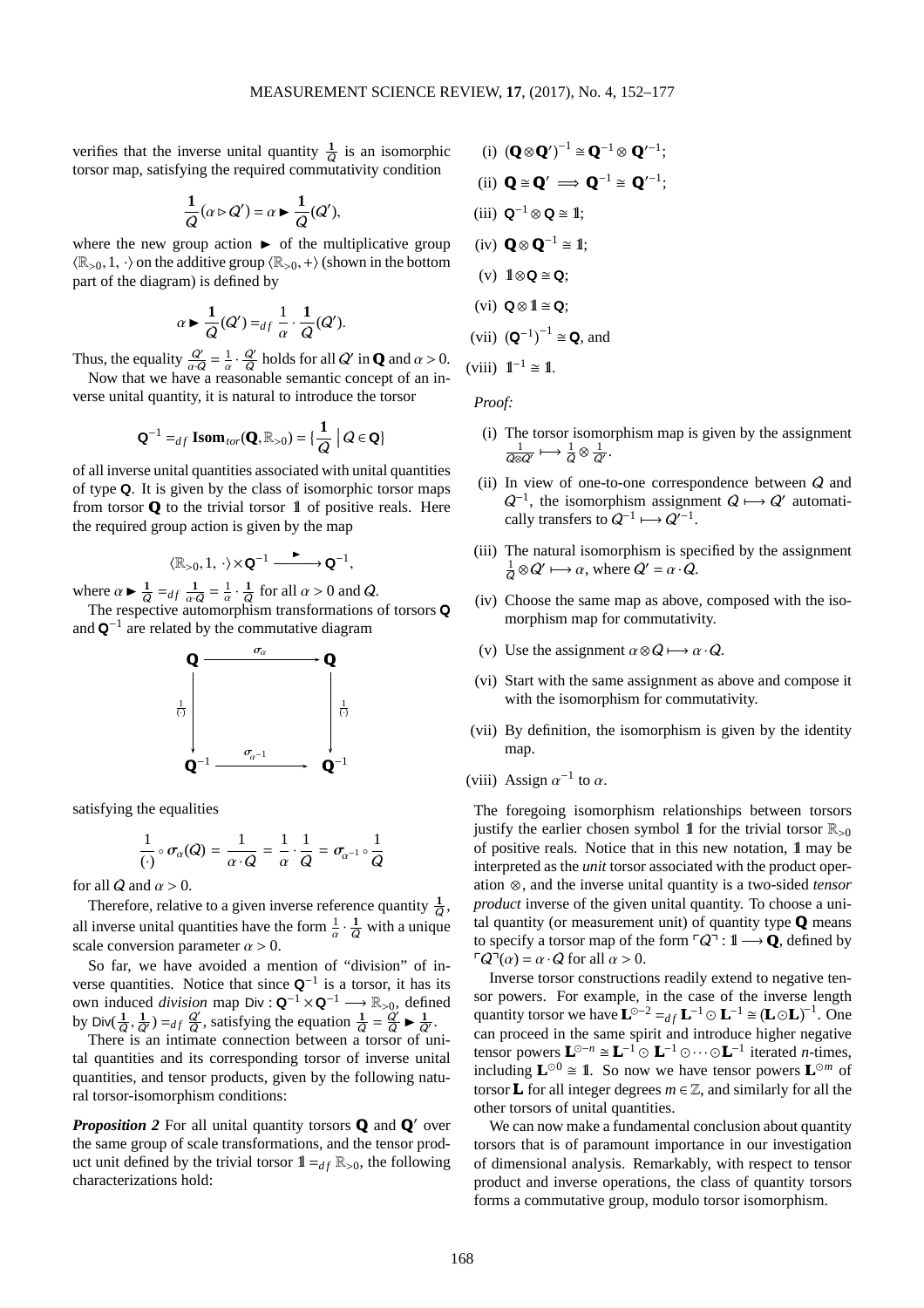In order to specify the dimensional structure of quantities, we start with a *space of quantity torsors*, say, **Tors**(**L**, **T**, **M**), generated by base quantity torsors **L**,**T** and **M** of the respective length, time, and mass unital quantities, closed under tensor products and integer exponentiation operations. So this space of torsors includes product terms of the familiar form **M** ⊗ ( $L^{©2}$  ⊗ **T**<sup>-1</sup>) and all of their torsor-isomorphic variants. Now by simple algebraic considerations we arrive at the following proposition:

*Proposition 3* The *dimension space* **Dims L**,**T**,**M** of *quantity torsors* defined by the quotient

$$
\mathbf{Dims}(\mathbf{L}, \mathbf{T}, \mathbf{M}) =_{df} \mathbf{Tors}(\mathbf{L}, \mathbf{T}, \mathbf{M}) \Big/ \simeq
$$

of the space of quantity torsors **Tors L**,**T**,**M** , generated by base quantity torsors **L**,**T** and **M** together with the *quotient* map Dim : **Tors**(**L**,**T**,**M**) →→ **Dims**(**L**,**T**,**M**), is a commutative (Picard) group under the operations specified by the conditions

1. Dim  $\mathbf{Q} \cdot \text{Dim } \mathbf{Q}' = \text{Dim } (\mathbf{Q} \otimes \mathbf{Q}')$ , and

2. 
$$
(\text{Dim } \mathbf{Q})^{-1} = \text{Dim } (\mathbf{Q}^{-1}).
$$

*Proof:* It is well known (see, e.g., [\[1\]](#page-24-6)) and easy to verify that the category of torsors over a group  $G$  forms a symmetric tensor category in which every object is invertible (i.e., all torsors have an inverse counterpart) with respect to the tensor product unit  $G$ . Furthermore, it is also known that under the smallest congruence relation  $\simeq$  generated by the natural isomorphisms for commutativity  $\mathbf{O} \otimes \mathbf{O}' \cong \mathbf{O}' \otimes \mathbf{O}$ , associativity and inverse  $\mathbf{Q} \otimes \mathbf{Q}^{-1} \cong \mathcal{G}$  properties, the category of torsors over  $\mathcal{G}$  becomes a commutative (Picard) group. The congruence class  $\text{Dim } \mathbf{Q} =_{df} \{ \mathbf{Q}' \mid \mathbf{Q}' \simeq \mathbf{Q} \}$  of quantity torsor **Q** is an element of the dimension space **Dims L**,**T**,**M** , interpreted as a physical dimension, i.e., the physical type of a quantity.

Notice that the torsor-isomorphism  $\mathbf{L} \otimes \mathbf{T} \cong \mathbf{T}^{\odot 2} \otimes (\mathbf{L} \otimes \mathbf{T}^{-1})$ induces a unit congruence  $\mathcal{L} \otimes \mathcal{T} = \mathcal{T}^{\odot 2} \otimes (\mathcal{L} \otimes \mathcal{T}^{-1})$  between the corresponding unital quantities.

It should be obvious that the unit congruence relation  $Q \doteq$  $Q'$  between any pair of unital quantities  $Q$  and  $Q'$  belonging to a congruent pair of torsors  $Q \approx Q'$  in space  $Tors(L, T, M)$ , is formally equivalent to the unit congruence relation  $Q \otimes Q'^{-1}$  ≐  $\alpha$  for some  $\alpha > 0$  over the isomorphic pair  $\mathbf{Q} \otimes \mathbf{Q}'^{-1} \cong \mathbf{I}$ , stating that the unital quantities  $Q$  and  $Q'$  have the same physical dimension.

This leaves us still with the question of existence of rational powers of torsors, modeling more general derived quantity types. Specifically, do torsors admit square root and related algebraic operations? Evidently, the inverse operation does not directly extend to exponentiating unital quantities by arbitrary rational numbers. But we need these types of nonlinear operations on unital quantities to calculate, say, the period of a simple pendulum as the square root of unital length divided by earthbound acceleration or the length of the chosen side of a square-shaped region in terms of the square root of its area. Next, we turn to the construction of rational powers of unital quantities, pausing first for a more detailed look at how to express complex rational powers in terms of products, inverses and roots.

#### 3.3. Rational powers of unital quantities

The purpose of this subsection is to discuss rational powers of unital quantities. In order to specify the algebraic structure of torsors  $\mathbf{Q}^{\frac{m}{n}}$  of derived unital quantities with rational exponents  $\frac{m}{n}$  for  $m \in \mathbb{Z}$  and  $n \in \mathbb{N}_{>0}$ , we will follow the strategy used above for derived unital quantities with integer powers. We saw that all negative integer-powered quantity torsors can be described by reference to iterated products of inverse quantity torsors. So if we have a definition of the  $n<sup>th</sup>$  root torsor  $\sqrt[n]{\mathbf{Q}} = \mathbf{Q}^{\frac{1}{n}}$  of unital quantities for all  $n \in \mathbb{N}_{>0}$ , then we get all torsors with positive rational exponents for free, i.e., they can be specified by the iterated product

$$
\mathbf{Q}^{\frac{m}{n}} =_{df} \sqrt[n]{\mathbf{Q}} \odot \sqrt[n]{\mathbf{Q}} \odot \cdots \odot \sqrt[n]{\mathbf{Q}}
$$

in which the  $n^{\text{th}}$  root  $\sqrt[n]{\mathbf{Q}}$  is iterated *m* times. And similarly, upon setting  $\mathbf{Q}^{-\frac{1}{n}} =_{df} (\mathbf{Q}^{-1})^{\frac{1}{n}} \cong (\mathbf{Q}^{\frac{1}{n}})^{-1}$ , we can define  $\mathbf{Q}^{-\frac{m}{n}} =_{df} (\mathbf{Q}^{-1})^{\frac{m}{n}}$  for all negative rational exponents. Therefore, to specify unital quantities with arbitrary rational exponents, all we need is a definition of the notion of the *n*<sup>th</sup> root of unital quantities with  $n \in \mathbb{N}_{>0}$ . We should always keep in mind that although most unital quantities with rational exponents do not have any direct physical significance, we do not expunge them from the class of mathematically specified torsors. For example, even if we agree that the  $17<sup>th</sup>$  root of unital length to the power of 11 has no known direct physicalgeometric meaning, it is nevertheless a legitimate element of a quantity torsor. In order to get a quantitative account of a given phenomenon, we focus only on unital quantities that are theoretically and experimentally significant in that account.

While it is a mathematical fact the  $n<sup>th</sup>$  root must be used in defining all unital quantities with rational exponents, in our exposition we will introduce only the square root unital quantities because we can calculate them easily. Happily, following the construction method for square roots, one can specify exactly in the same way the  $n<sup>th</sup>$  root of quantity types for any natural number  $n > 0$ .

To complete our torsor-theoretic account of the *square root*  $\sqrt{Q}$  quantity of a given unital quantity  $Q$ , we have to specify the *square root* torsor, written  $\sqrt{\mathbf{Q}} = \mathbf{Q}^{\frac{1}{2}}$ , of torsor **Q**. The key to the notion of square root of unital quantities lies in the idea of isomorphic torsor maps of the form  $H: \mathbf{Q} \longrightarrow \mathbb{R}_{>0}$  satisfying the condition  $H(\alpha \triangleright Q) = \sqrt{\alpha} \cdot H(Q)$ , as the commutative diagram

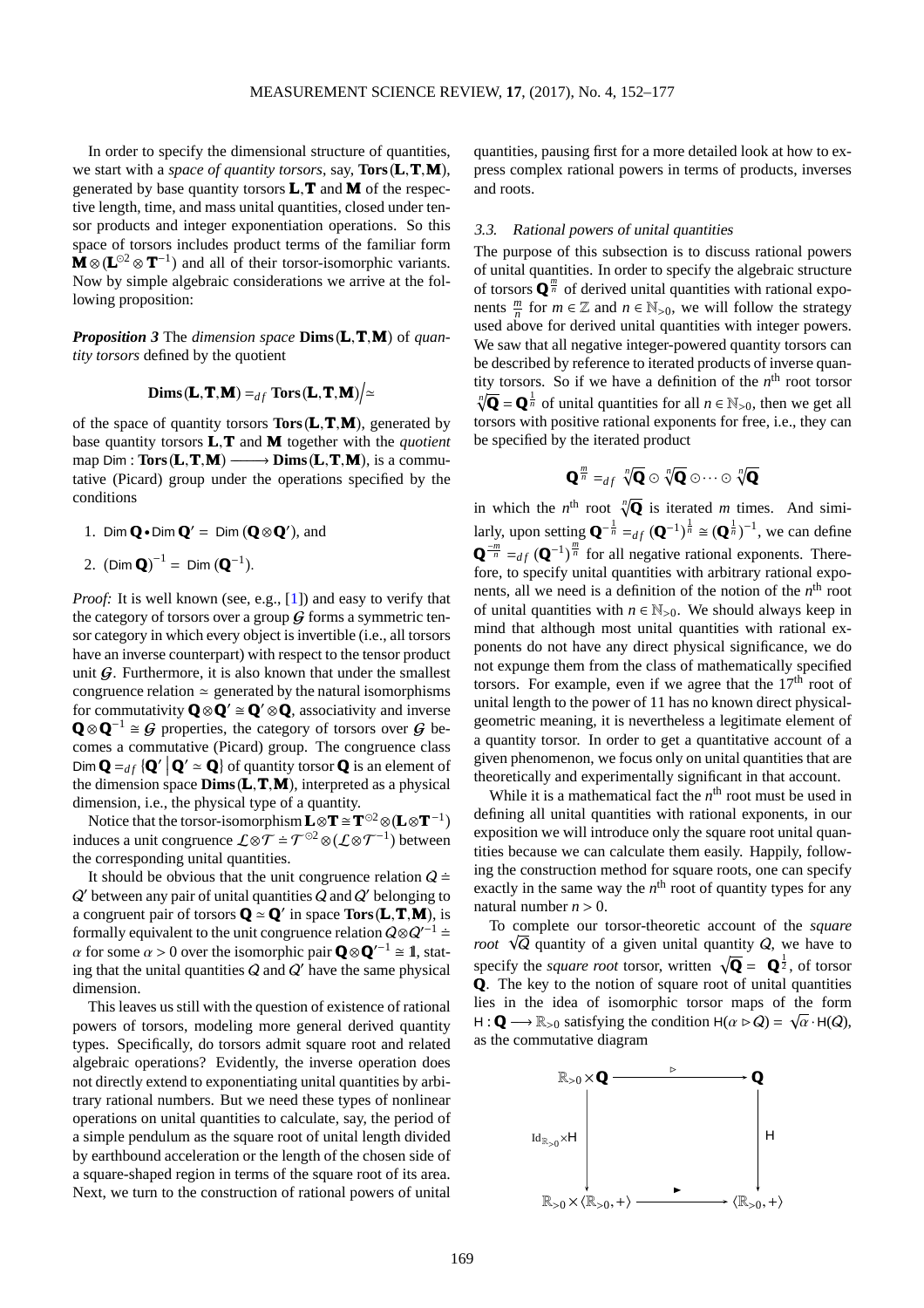illustrates. Here the required special group action is defined by  $\alpha \triangleright H(Q) =_{df} \sqrt{\alpha} \cdot H(Q)$  for all Q and  $\alpha > 0$ . It is obvious that the key axiom which the new left action  $\blacktriangleright$  must satisfy is the following:  $\sqrt{\alpha'} \blacktriangleright (\sqrt{\alpha} \blacktriangleright H(Q)) = \sqrt{\alpha' \cdot \alpha} \blacktriangleright H(Q)$  for all positive  $\alpha$  and  $\alpha'$ . We now have all of the conceptual machinery we need to define the square root torsor of a given quantity torsor.

Let  $\mathbf{Isom}\frac{1}{2}(\mathbf{Q},\mathbb{R}_{>0})$  be the set of all isomorphic torsor maps from torsor  $\bf{Q}$  to the trivial torsor  $\mathbb{R}_{>0}$ , satisfying the torsor map requirement  $H(\alpha \triangleright Q) = \alpha \blacktriangleright H(Q) =_{df} \sqrt{\alpha} \cdot H(Q)$ .

Upon examining the elements of  $\mathbf{Isom}^{\frac{1}{2}}(\mathbf{Q}, \mathbb{R}_{>0})$  for a moment, we can see that each isomorphic torsor map H is determined by the value it takes on a given (fixed) reference unital quantity in **Q** and conversely, each quantity  $Q \in \mathbf{Q}$  determines a unique map H<sub>Q</sub> by the rule H<sub>Q</sub>(Q) = 1, so that H<sub>Q</sub>( $\alpha \cdot Q$ ) =  $\sqrt{\alpha}$ holds. What is essential here is the crucial one-to-one and onto correspondence between the elements of torsor **Q** and  $\mathbf{Isom}^{\frac{1}{2}}(\mathbf{Q},\mathbb{R}_{>0}).$ 

Now, to arrive at the concept of a *square root unital quantity*  $\sqrt{Q} : \mathbf{Q} \longrightarrow \mathbb{R}_{>0}$ , all we need to do is to emulate the foregoing construction of isomorphic torsor maps H and accordingly set for all unital quantities Q

$$
\sqrt{Q}(Q) =_{df} 1 \& \sqrt{Q}(Q') =_{df} \sqrt{\alpha},
$$

where  $Q' = \alpha \cdot Q$  for some  $\alpha > 0.25$  $\alpha > 0.25$ 

We now have the conceptual resources to define the notion of a *square root quantity torsor*  $\sqrt{Q}$  as follows:

$$
\sqrt{\mathbf{Q}} =_{df} \mathbf{Isom}^{\frac{1}{2}}(\mathbf{Q}, \mathbb{R}_{>0})
$$

To be concrete, for this purpose we use the commutative diagram



in which  $\sqrt{Q} = Q^{\frac{1}{2}}$  is a torsor over **Aut**  $\mathbb{R}_{>0}$  and the *square root* map  $\sqrt{\ }$  is an isomorphic torsor map satisfying the equality  $\sqrt{\alpha} \triangleright \overline{\mathsf{Q}} = \alpha \triangleright \sqrt{\overline{\mathsf{Q}}} = \sqrt{\alpha} \cdot \sqrt{\overline{\mathsf{Q}}}$ , in which we employ the definition  $\alpha \triangleright \sqrt{Q} =_{df} \sqrt{\alpha} \cdot \sqrt{Q}$  for all  $\alpha > 0$  and Q in **Q**. Torsor  $\sqrt{Q}$  consists of all square root unital quantities of the form  $\sqrt{\overline{Q}}$ .

We note in passing that there is a dual relationship between *quadratic* and *square root* isomorphic torsor maps, as indicated by the diagram

$$
\sqrt{\mathbf{Q}}\xrightarrow[\sqrt{\mathbf{Q}}]{\mathbf{Q}}
$$

In particular, we have the following obvious isomorphism relationships between quantity torsors:  $\sqrt{Q} \odot \sqrt{Q} \cong (\sqrt{Q})^{\odot 2} \cong$  $\sqrt{Q \odot Q} \cong Q$ .

Once a unital quantity has been chosen for prediction or measurement, dynamical laws involving square roots (e.g.,  $\sqrt{Q}$ ) can be stated in an algebraic form relative to  $Q$ . This is what is commonly done in concrete calculations. For example, consider the calculation of the length of one side of a square area in the meter unit:  $\sqrt{9m^2} = 3$  m.

In the setting of square root torsors the automorphism transformations are related by the commutative diagram



satisfying the equality  $\sqrt{\sigma_{\alpha}(Q)} = \sigma_{\sqrt{\alpha}}(\sqrt{Q})$  for all unital quantities Q. Alternatively and more intuitively, we have  $\sqrt{\alpha \cdot Q} = \sqrt{\alpha} \cdot \sqrt{Q}$ . Complete understanding of physical dimensions would require a detailed account of the extension of congruence relations to rational power constructions on torsors. Due to space constraints we leave it as an exercise.

The next step in the development of the torsor approach to quantities is a natural generalization to *time-dependent* and other types of *variable* unital quantities.

## 4. Torsors of variable unital quantities

In this section we consider quantities that depend on or vary with other quantities. It is undeniable that in theoretical and applied sciences, dynamical laws of motion and continuous measurement results are regularly formulated in terms of appropriate functions of *continuously* or *smoothly* varying unital quantities, endowed with suitable domains of variation, such as time, space and temperature. Quantities used in signal theory in particular are regularly presented through the medium of time-dependent quantities.

Since we have already laid the groundwork in the static case of unital quantities, we want at this point to proceed with the introduction of a dynamical variant of quantities.

To give a simple illustration, we consider the question of what happens when we replace the notion of *mean* unital quantity (e.g., mean velocity) with the concept of *di*ff*erentiable* unital quantity (e.g., instantaneous unital velocity). We only discuss time-dependent quantities because they are quite simple and are most frequently encountered in applications.

<span id="page-18-0"></span> $25\text{As}$  we noted earlier, since there is a one-to-one correspondence between states and unital quantities, we are free to use either of them in our definitions. A further point is that if quantity  $Q$  is unitized by 1 cm (centimeter), then the square root quantity  $\sqrt{Q}$  is unitized by unit  $\sqrt{cm}$ , satisfying the equality  $(\overrightarrow{\sqrt{cm}})^2 = \overrightarrow{\text{cm}}$ .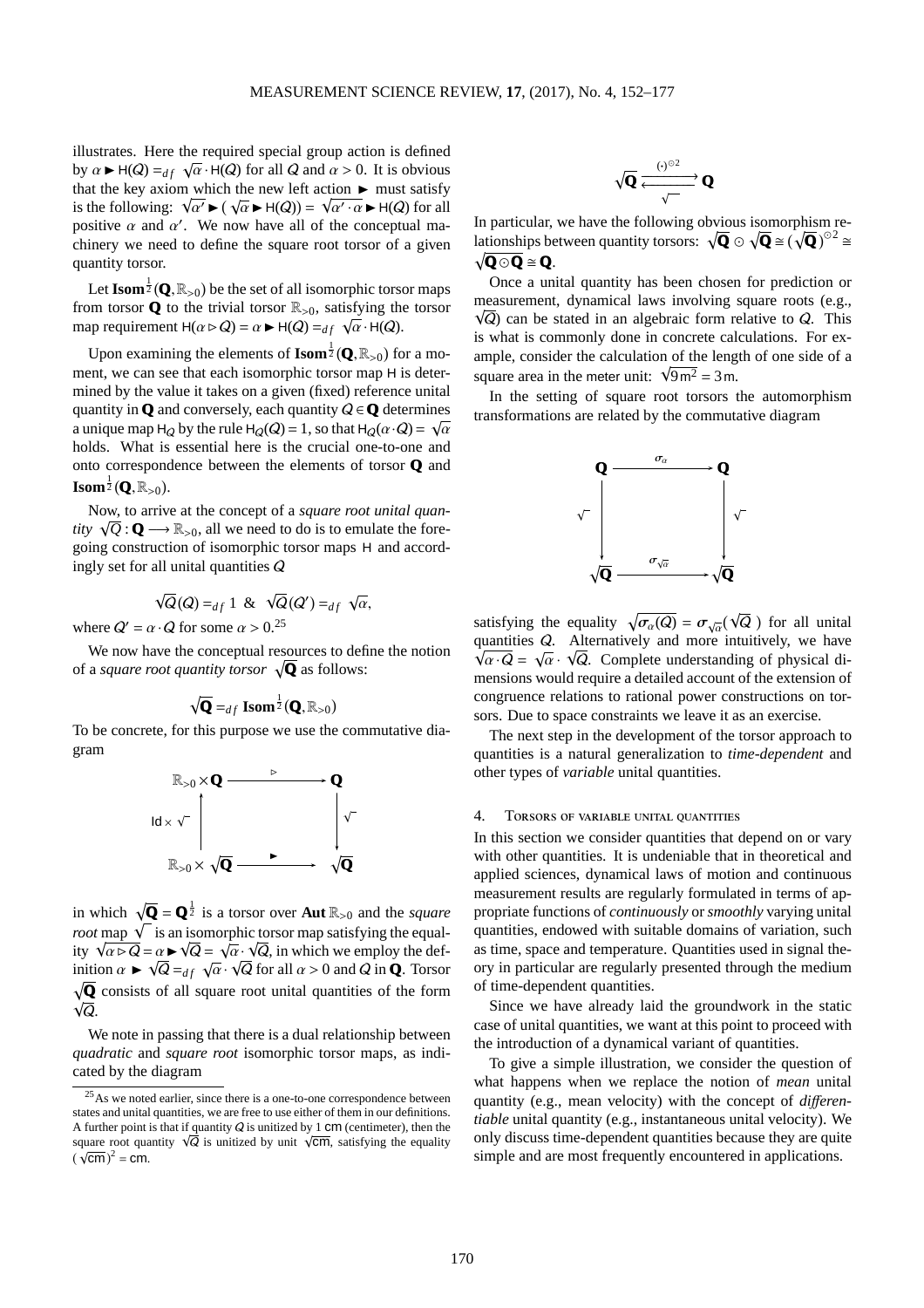## 4.1. <sup>A</sup> paradigmatic example of mean versus instantaneous unital quantities

Before turning to the investigation of variable quantities, we consider the basic difference between the definitions of mean and instantaneous unital velocities in the framework of torsors. We take velocity to be a common attribute of moving bodies or particles, captured by their spatial paths through time. The most obvious modeling route is though torsors for length  $\mathbf{L} = \text{Isom}(\mathcal{L}, \mathbb{R}_{>0})$  and *inverse* time

$$
\mathbf{T}^{-1} =_{df} \mathbf{Isom}(\mathcal{T}_{>0}, \mathbb{R}_{>0})^{-1} \cong \mathbf{Isom}_{tor}(\mathbf{T}_{>0}, \mathbb{R}_{>0}).
$$

We begin with the most elementary example of a single classical particle, moving uniformly on a straight spatial line, considered between the line's two distinct designated points. By definition, the *unital mean velocity* is given by the product  $\mathbf{\hat{V}} =_{df} \mathcal{L} \otimes \frac{1}{\mathcal{T}}$ , where  $\mathcal{L}$  is a unital length quantity in the torsor **L** = **Isom**( $\mathcal{L}, \mathbb{R}_{>0}$ ) of length and  $\frac{1}{T}$  is the inverse of the unital time quantity  $T$  belonging to the torsor **T** = **Isom**( $\mathscr{T}_{>0}, \mathbb{R}_{>0}$ ) of time.

As desired, the additive property of unital velocity is given by

$$
(\mathcal{L} + \mathcal{L}') \otimes \frac{1}{\mathcal{T}} = \mathcal{L} \otimes \frac{1}{\mathcal{T}} + \mathcal{L}' \otimes \frac{1}{\mathcal{T}}
$$

and the scale conversion satisfies

$$
(\alpha \cdot \mathcal{L}) \otimes \frac{1}{\alpha' \cdot \mathcal{T}} = \frac{\alpha}{\alpha'} \cdot (\mathcal{L} \otimes \frac{1}{\mathcal{T}}).
$$

Suppose the line segment instantiated by the particle's motion between the line's two designated points is  $\ell$  with length  $\mathcal{L}(\ell)$ in meter base units. In addition, let the elapsed time between the successive moments of the particle's passing through the respective initial and final points be realized by  $\tau$  with duration  $\mathcal{T}(\tau)$  in second base units. Then the particle's mean velocity in its instantiated physical-geometric state of motion  $(\ell, \tau)$ , unitized by meter per second unit, is given by the equalities

$$
\mathcal{V}(\ell,\tau) = \mathcal{L} \otimes \frac{1}{\mathcal{T}}(\ell,\tau) = \mathcal{L}(\ell) \cdot \frac{1}{\mathcal{T}}(\tau^*) = \mathcal{L}(\ell) \cdot \frac{\mathcal{T}_{\tau}}{\mathcal{T}} = \frac{\mathcal{L}(\ell)}{\mathcal{T}(\tau)},
$$

where  $\tau^* =_{df} \mathcal{T}_{\tau}$  denotes the unital time quantity unitized exactly by the time interval  $\tau$ , satisfying  $\mathcal{T}(\tau) \cdot \mathcal{T}_{\tau} = \mathcal{T}$ , i.e.,  $\frac{1}{\mathcal{T}(\tau)} = \frac{\mathcal{T}_{\tau}}{\mathcal{T}}$  $\frac{\overline{r}_{\tau}}{\overline{T}}$ . [26](#page-19-0)

From the relatively simple notion of unital mean velocity we now want to advance to the significantly more powerful notion of *instantaneous* unital velocity.

So far, we have examined a rather narrow *static* aspect of unital quantities. In particular, we discussed the lengths of rods and beams in terms of their constant values, and similarly, we focused on the fixed durations of events and processes. There is, however, an entirely different line of reasoning about quantities that concentrates on *variable* or *dependent* unital quantities that vary with (and hence depend on) time, space, temperature or some other indicator of variation.

The basic example is the instantaneous velocity of a single moving particle, e.g., moving in a time-varying gravitational potential during a given time period. The particle's *state of motion* is encoded by a mapping  $x : T \longrightarrow L$  that assigns to each instant of time t the particle's unique position x(t) on the Euclidean spatial line L on which the particle moves. We take the function space  $\mathcal{M}(T,L)$  of mappings x to be the space of all potential smooth paths or trajectories that can be instantiated by a particle moving in the one-dimensional space L. In order to get a concrete account of motion, these trajectories may be specified as solutions to Newton's second law of motion.

The key to the whole analysis of motion is the recognition that (i) velocity is a unital quantity  $V(x) = \frac{dL}{d\tau}(x)$  that is associated with each particle-path x, encoding the particle's motion in its entirety, and (ii) in addition, it is also associated with temporal points. Here is the definition of the particle's instantaneous unitized velocity in state of motion x and at time  $t_0$ :

$$
\frac{\mathrm{d}\mathcal{L}}{\mathrm{d}\mathcal{T}}(x)\Big|_{t=t_0} =_{df} \lim_{t \to t_0} \frac{\mathcal{L}(x[t] - x[t_0])}{\mathcal{T}(t - t_0)}
$$

In the definition,  $x[t] =_{df} \epsilon(x,t)$  denotes the *evaluation* of trajectory x at time instant t, obtained from the evaluation function  $\epsilon$  :  $\mathcal{M}(T,L)\times T \longrightarrow L$ . If time instants are not specified, then the unital velocity associated with the *state of motion* x can be viewed as a time-dependent map of the form

$$
\frac{d\mathcal{L}}{d\mathcal{T}}(x):T\longrightarrow \mathbf{L}\otimes \mathbf{T}^{-1},
$$

modeling the "velocity field" which upon evaluation at a chosen time instant gives the particle's instantaneous velocity at that instant along the particle's path x.

We cannot conclude this subsection without mentioning the nature of truth makers of statements about velocity values. When we say that the straightline mean velocity of a projectile in a given Galilean coordinate frame is 15 meters in 3 seconds, what we mean is that (i) the projectile traverses a spatial interval of 15 meters, and (ii) the projectile's journey lasts for the time interval of 3 seconds. Thus, metrological propositions about the mean velocity of a moving object involve two kinds of truth-makers: *spatial* and *temporal*. The first kind instantiates the object's traversed spatial interval,

<span id="page-19-0"></span><sup>26</sup>It cannot be emphasized strongly enough that in order to be able to perform any kind of classical measurement of most common derived physical quantities (e.g., velocity, acceleration and energy), first we must specify a designated Newtonian space-time *coordinate system* that fixes the simultaneous spatial location of the target system, measuring instrument, and experimenter, without significantly affecting the measurement operations. Of course, there is no privileged coordinate frame and the experimenter can select the one that best suits his or her measurement needs. Also, remember that experimenters situated in different coordinate frames will generally observe the target system in different shapes, sizes and states of motion. For example, since velocity of a moving particle has different values in different (moving) frames, so will its kinetic energy and all the other velocity-dependent quantities.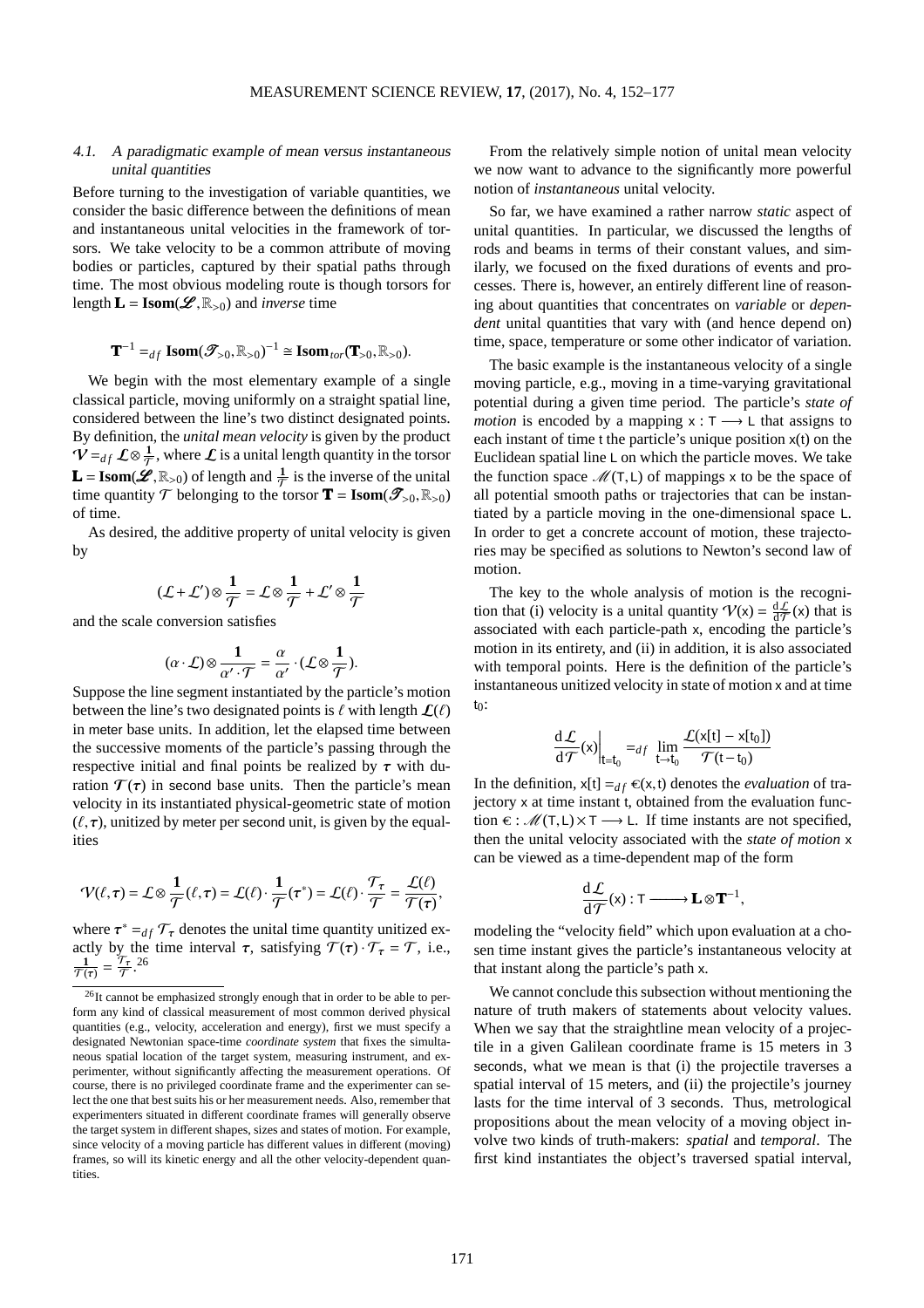and the second underwrites the object's temporal mode of existence during motion and thereby instantiates the time interval spent during its journey. We use a similar account of truth makers also for metrological statements about instantaneous velocities, involving realizations of states of motion belonging to the state space  $\mathcal{M}(T,L)$ .

We now have all of the differential calculus machinery to calculate the particle's unital *acceleration*, given by the map  $\frac{d^2\mathcal{L}}{dt^2}$  $\frac{d^2 \mathcal{L}}{d\mathcal{T}^2}$ (x) : T –——→ **L**  $\otimes \mathbf{T}^{-2}$ , and similarly for unital density, unital kinetic energy, and so forth.

We have said enough about differentiable unital quantities to see that they are not captured by the apparatus of the classical approach. The next step in the development of our torsortheoretic framework for quantities is an extension to *dependent* unital quantities that depend on other quantities.

#### 4.2. Bundles of quantity torsors over time domains

In this subsection we look more closely at temporally parametrized torsors of unital quantities. We begin with the most familiar case of variable unital length that varies with time. Consider the case of a *temporally varying* unital length quantity  $\mathcal{L}_{t}^{\text{tree}}$  :  $\mathcal{L}_{t}^{\text{tree}}$   $\longrightarrow \mathbb{R}_{>0}$ , instantiated by the variable height of, say, a tall growing tree, denoted tree and considered at time instant t. As might have already become clear, the living tree's temporally parametrized state space  $\mathcal{L}_{t}^{\text{tree}}$ plays two essential roles: (i) a *synchronic* role in the quantityconstrained specification of the target tree's mode of being at a particular time, sufficient for the determination of the quantity values of interest, and (ii) a *diachronic* role in modeling the temporal evolution of the tree's stages of growth. In this example we assume that the tree's height grows linearly with velocity  $V$ . However, in the case of a nonlinear tree growth we might demand that the height be dependent also on a fixed acceleration. A truly technical formulation of the law governing the growth may include instantaneous speed and instantaneous acceleration. However, it is obvious that since the tree grows at a particular rate, there will be just one correct law for the temporal dynamics of the tree's variable height.

How should this kind of temporal dependence of length be understood formally? One obvious possibility is to consider in place of the static torsor **Isom**( $\mathscr{L}, \mathbb{R}_{>0}$ ) of unital lengths the *parametrized* torsor **Isom** $\tau(\mathcal{L}, \mathbb{R}_{>0})$  over the scale group  $Aut \mathbb{R}_{>0}$  and *relative* to the chosen domain of variation, namely the affine space T of temporal points.

What this means is that now we have a time-indexed family (technically a principal *bundle*) of torsors on the base space T of time points, comprised of isomorphic *fibers* of the form

$$
L_t =_{df} \text{Isom}_{\textsf{T}}(\mathcal{L}, \mathbb{R}_{>0})_t \cong \text{Isom}(\mathcal{L}_t, \mathbb{R}_{>0})
$$

at each temporal base point t that vary continuously from point to point within the time domain T, as the diagram below illustrates. In more detail, the bundle (i.e., the disjoint union  $\mathbf{L} = \bigcup_{\mathbf{t} \in \mathsf{T}} \mathbf{L}_{\mathbf{t}}$  in the diagram consists of isomorphic torsors  $\mathbf{L}_{\mathbf{t}}$ , specified in terms of *fibers* located at each time instant t in T:



In addition, to each temporal path  $\tau : t \rightarrow t'$  in T (associated with the time lapse  $\tau = t' - t$  with  $t < t'$ ) there corresponds a unique torsor *connection* map  $\mathfrak{L}_{\tau}$  between the fibers of length quantities that captures the empirical law, characterizing the tree's dynamical evolution in terms of its varying unital height in the total space**L** along the paths in the base space T, related by projection. As the diagram indicates, the torsor connection map  $\mathfrak{L}_{\tau}$ , specified by duration  $\tau$ , sends the unital length  $\mathcal{L}_{t}$  in fiber  $\mathbf{L}_t$  to a unique unital length  $\mathcal{L}_{t'}$  belonging to fiber  $\mathbf{L}_{t'}$ . For example, in simple situations of tree growth with velocity V we may demand that the variable quantity  $\mathcal{L}_{t'}$  for height be defined by the linear deterministic equation

$$
\mathcal{L}_{t'}(\ell_{t'}) = \mathcal{L}_{t}(\ell_{t}) + \mathcal{V}(\ell_{t'} - \ell_{t}, t' - t) \cdot \mathcal{T}(t' - t)
$$

for all time instants t and t' and corresponding tree heights  $\ell_t$ and  $\ell_{t'}$ .

The foregoing bundle approach to variable unital quantities is completely general. For example, a similar fiber bundle diagram (and dynamical law) applies also to a unital resistance quantity that varies with temperature. And it should also be noted that in view of the underlying complete ordered semigroup or one-dimensional vector space framework it is possible to define the temporal (and spatial) derivatives  $\frac{dQ}{dt}$  of unital quantities, needed in formulating differential equations.

We have now gone as far as we can in the world of unital quantities, using only the torsor language. We will now expand the method of torsors to include the pointer (indicator) quantities of measuring instruments.

5. Bundle of semitorsors of instrument pointer quantities Up to this point, we have only investigated the torsors of unital quantities and have said little about the torsor approach to their measurement. In this section we give a brief introduction to bundles of semitorsors of unital *pointer* quantities, associated with the measurand's measuring instruments and methods, characterized by assorted degrees of deterministic uncertainty. We will confine our attention solely to single direct deterministic measurements of unital quantities.

One of the central points of measurement science is that in general the measured quantity's values cannot be known with 100% accuracy. Most of us are aware that in view of limited accuracies and resolutions of measuring instruments, parallax errors in meter reading, environmental perturbations,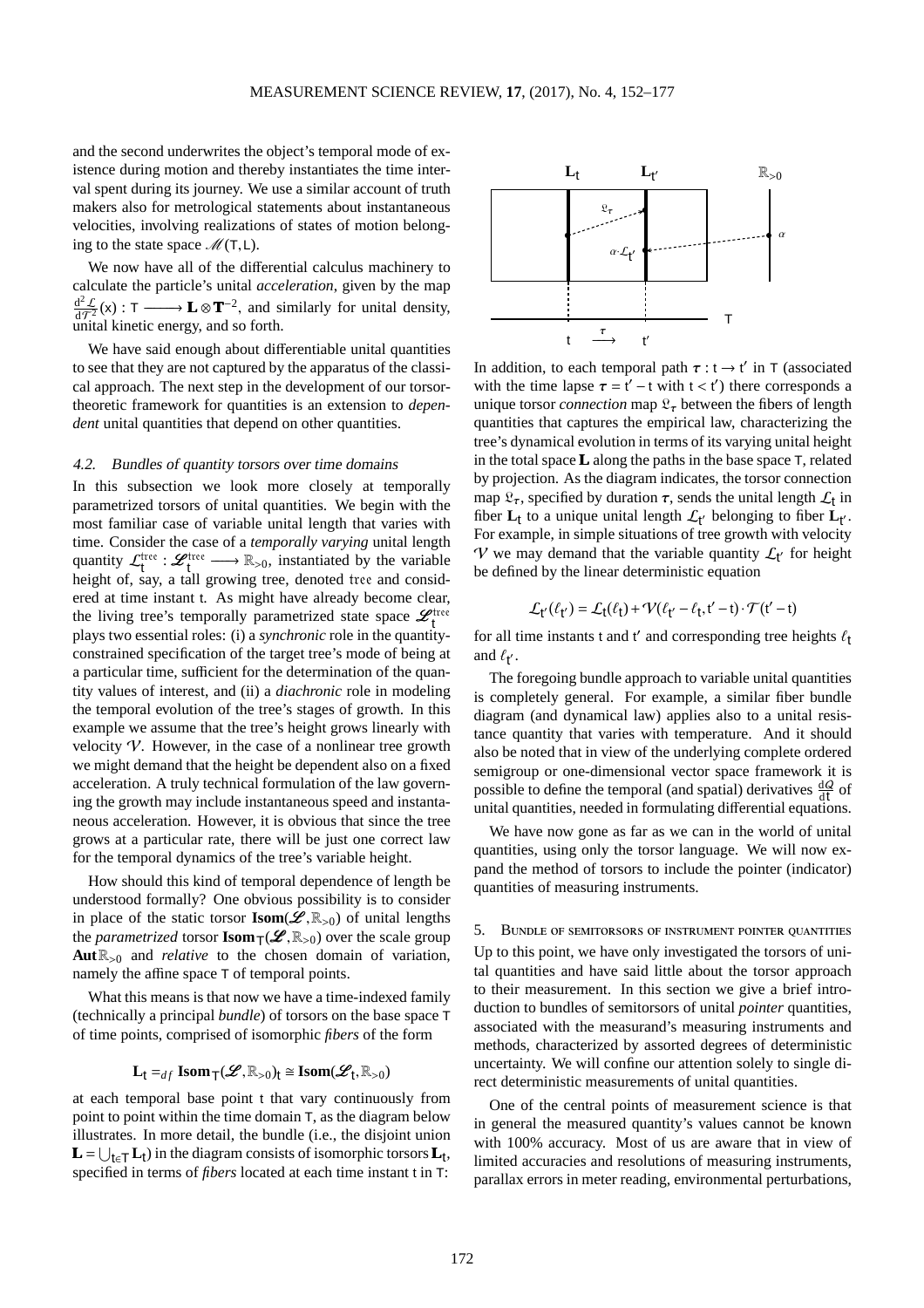imperfections of the underlying theory, and uncertainties of other kind, the outcomes of measurement operations tend to be far from being perfectly accurate. The numerical values of unitized quantities realized by target systems embody far more detail than the pointer quantities of interacting measuring devices can reproduce. Because generally the result of measurement is only a *discrete approximation* of the measurand's actual value, some original information is inevitably sacrificed. Similar losses of information are encountered in making predictions that depend on the approximate nature of initial conditions and discretized solutions of the target system's differential or integral equations.

We make a fundamental distinction between two sorts of states and two kinds of associated quantities: (i) states instantiated by the quantity-bearing system together with the quantity to be measured, i.e., the *measurand*, and (ii) the instrument's *pointer* states instantiated by the measurand's calibrated measuring device or measurement method, together with its corresponding *pointer quantity* that numerically presents the instrument's (or method's) final pointer state to the measurer, after the completion of system + instrument physical interaction.

From the standpoint of classical physics, a deterministic measurement process is commonly characterized by a dynamical interaction between the measured and measuring system that results in a post-interaction transmission of information from the measurand to the instrument's pointer quantity. The key to understanding this information transmission lies in a mapping (a.k.a. information channel) from system states to instrument states, given by the composition of input, dynamic interaction, and output maps

$$
\mathcal{S} \xrightarrow{\text{in}} \mathcal{S} \times \mathcal{S}_I \xrightarrow{\text{out}} \mathcal{S}_I
$$

For example, in the process of measuring the voltage of a battery with a voltmeter, the two systems are coupled by conducting wires to form a closed circuit. Prior to measurement, the battery is in its initial electrical state and the voltmeter is in its null state. After the circuit's activation and termination of subsequent dynamical changes in the joint system, the battery's initial state is transduced to the voltmeter's final state, captured by the pointer quantity's value on the instrument's reading scale.

It is important to note that metrologists treat this kind of measurement process *functionally* from inputs to outputs, without appeal to system and instrument states, crucial for causal explanations. In short, a typical metrologist starting point is an equationally presented *measurement model*  $\dot{\mathcal{V}} = \tilde{\mathfrak{F}}_{A/D}(\mathcal{V}')$  together with  $\mathcal{V}' = \mathcal{V} + \mathcal{N}$ , treating all pertinent unital quantities as input or output signals of some sort. In this model,  $V$  denotes the measurand, i.e., the battery's voltage, and V′ stands for the voltmeter's output, specified by the sum of the measurand and a (random thermal) "noise"  $N$  (assumed to be present in the connecting wires and voltmeter). The details of the voltmeter's governing physical laws are suppressed. And lastly, the voltmeter's pointer quantity  $\dot{V}$  is defined in terms of an analogue-to-digital conversion map, applied to the mediating quantity  $\mathcal{V}'$ . As well known, measurement operations are often far more complicated than this. But there is also a considerably simpler approach (practiced, e.g., by carpenters and electricians) which focuses only on the analogue-to-digital conversion aspects of measurement, and this is the conception that will concern us here.

On the side of quantities, this sort of simplified measurement scenario leads to modeling a deterministic measurement operation in terms of a projective transfer map from a given measurand  $Q: \mathscr{S} \longrightarrow \mathbb{R}$  to the measuring instrument's pointer quantity  $\dot{Q}: \mathscr{S}_I \longrightarrow \varepsilon \mathbb{Z}$ . The pointer quantity sends the instrument's pointer states in  $\mathcal{S}_I$  to the discrete additive group  $\varepsilon \mathbb{Z} =_{df} {\cdots, -2\varepsilon, -\varepsilon, 0, \varepsilon, 2\varepsilon, \cdots}$  of rationals (the instrument's idealized numerical reading scale), specified by integer multiples of a rational *least significant bit*  $0 < \varepsilon < 1$ . The parameter  $\varepsilon$  (encoding the smallest numerical difference between the pointer quantity's values) is commonly realized by pairs of adjacent marks displayed on the instrument's calibrated analog reading scale. Experimenters reporting their measurement results tend to round off the result to the nearest multiple of the granted unit of precision (deterministic measurement uncertainty)  $\varepsilon$ , formulated in the measurand's measurement unit. We should not forget that the main motivation for the introduction of parameter  $\varepsilon$  is to provide a theoretical basis for the earlier discussed measurement propositions of the form Length( $flagpole$ ) = Length<sub>meas</sub>( $flagpole$ ) ±  $\varepsilon$  meters.<sup>[27](#page-21-0)</sup>

To handle the botany of error and uncertainty types arising in deterministic measurement operations in a fundamental way and to numerically coordinatize the measuring instrument's state space  $\mathscr{S}_I$  (determined in part by the interacting target system's state space  $\mathscr{S}$ ), we shall regularly use a concrete version of the instrument's reading scale. Specifically, for this purpose we introduce the additive group  $\langle 10^{-n} \mathbb{Z}, 0, + \rangle$ of rationals, generated by the deterministic uncertainty interval  $\varepsilon = 10^{-n} = 0.00 \cdots 01$  with  $n > 0$  decimal places behind the decimal point, thought to encode all the available information on the upper bound of measurement errors expressed in the measurand's metric units.[28](#page-21-1)

<span id="page-21-0"></span> $27$ In view of statistical errors encountered in repeated measurements, the size of the additive uncertainty interval  $\varepsilon$  is not constant and therefore it is necessary to switch to (frequentist or Bayesian) probabilistic measurement propositions of the form  $P(\mathbb{L} \text{length}(flagpole) = \alpha \pm \varepsilon \mathbb{I}) = p$ , where the arithmetic mean value  $\alpha$  is the estimate of the length quantity's expected value and  $\varepsilon$  denotes the normalized empirical standard deviation. In this paper we shall continue to work in a deterministic setting.

<span id="page-21-1"></span><sup>&</sup>lt;sup>28</sup>For example, in the case of length measurement performed in the meter unit of measure we may visualize the numerical additive semigroup  $(10<sup>-n</sup> N, 0, +)$  as a one-dimensional discrete positively oriented uniform grid of equally spaced points, say, one millimeter apart (so the chosen *step-size* 10−<sup>3</sup> is one millimeter wide), capturing the multiply applied meter stick's uniform scale structure, starting from zero and serving as the discrete  $10^{-3}$ *approximation* of the measurand's continuum value space  $\mathbb{R}_{>0}$ . We know that when a skillful experimenter wishes to measure the length of a straight rigid rod with a meter stick to the nearest millimeter, he or she typically rounds off the displayed value on the meter's scale to the closest millimeter mark. Thus the rod's actual length will be off (i.e., shorter or longer) by a small amount, not exceeding  $\frac{1}{2}$  millimeters.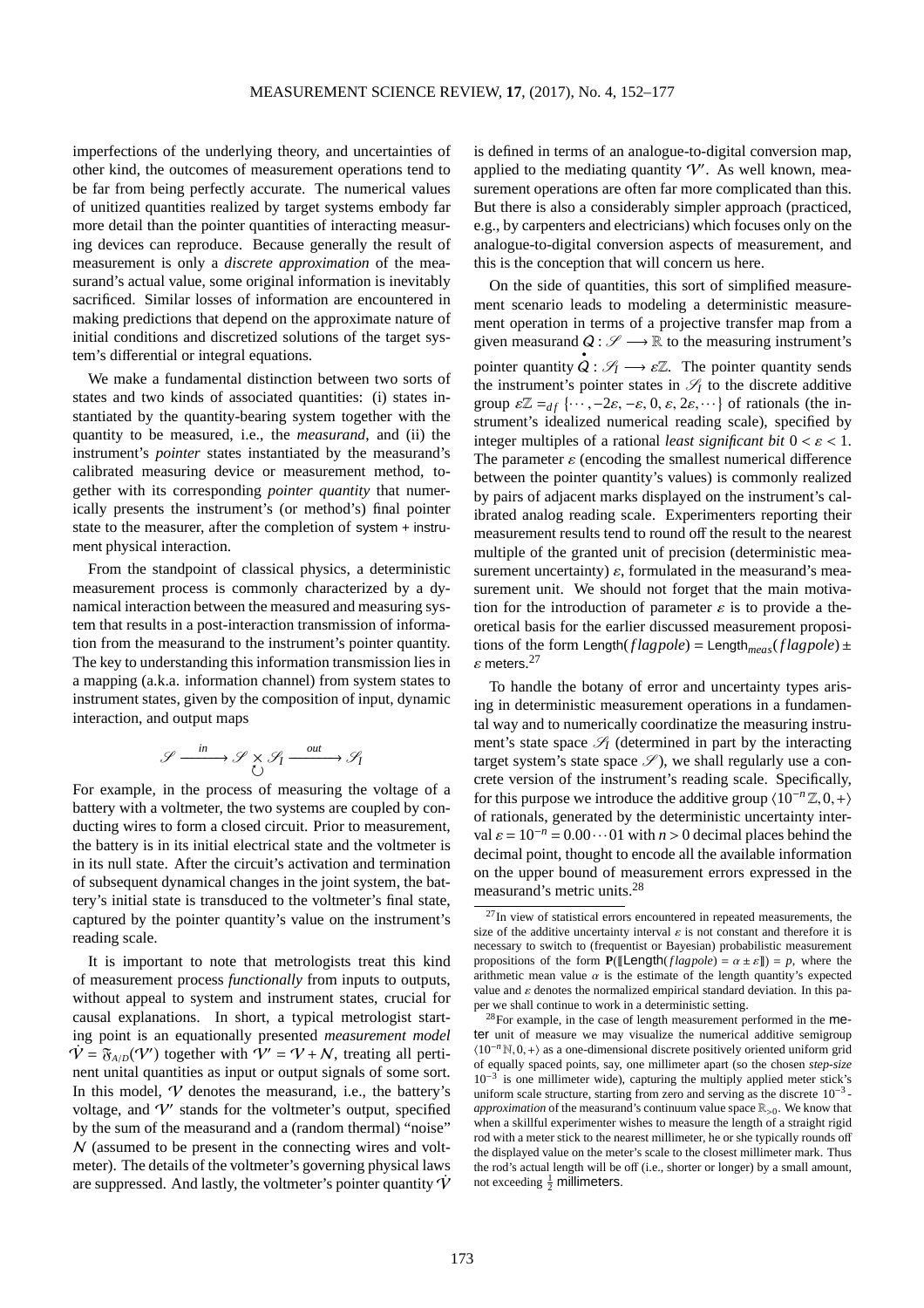In order to complete the quantity-theoretic account of deterministic measurement operations, we have to specify a transfer operator from measurands to their pointer quantities. To do this, we need two mappings: one from the measurand's target system states to instrument pointer states, and the other from the measurand's numerical values to the instrument's pointer quantity values.

Since the treatment of the respective numerical values of measurands and their pointer quantities requires some care, it will be our starting point. First, we introduce a *discretizing* (round-off) uniform transfer map  $\mathcal{R}_n : \langle \mathbb{R}, 0, + \rangle \longrightarrow$  $\langle 10^{-n}\mathbb{Z}, 0, + \rangle$  with a stipulated discretizing step size  $10^{-n}$  $(n > 0)$  that sends the measurand's values to discrete pointer quantity values. The most basic and fundamental discretizing (analogue-to-digital conversion) of the measurand's values is given by the floor function

$$
\mathfrak{R}_n(\alpha) =_{df} \frac{1}{10^n} \cdot \left[ 10^n \cdot \alpha + \frac{1}{2} \right]
$$

for all reals  $\alpha$  and natural numbers  $n > 0$ .

Recall that the floor function  $\lfloor \cdot \rfloor : \mathbb{R} \longrightarrow \mathbb{Z}$  is defined by  $\lfloor \alpha \rfloor =_{df} \text{Max} \{ n \in \mathbb{Z} \mid m \leq \alpha \}, \text{ so that } \lfloor \alpha \rfloor = n \iff n \leq \alpha$  $n+1$  for all  $\alpha > 0$ . Intuitively, the floor function returns the greatest value in  $Z$  that is less than or equal to its real number argument, and it projects an entire half-open interval of real numbers to its proximal integer.

Although there are many choices, floor function-based transfer functions provide highly effective models of measurement-induced discretizations, as apparent from the studies of analog-to-digital converters and sensors. One advantage of using such models is that they allow us to treat measurement operations as ways of extracting restricted amounts of information about the measured system's extant state. To illustrate, suppose the numerical value of measurand Q at system state s is equal to the number  $Q(s) = \alpha$  from a continuous range, encoded in the decimal system with a countably infinite number of digits. Then (in the absence of instrument errors) the *truncated* storable value of  $\alpha$ , given by *n* digits to be kept behind the decimal point, is specified by  $\mathfrak{R}_n(\alpha)$ . We can now interpret the discrete value  $\mathfrak{R}_n(\alpha)$  as the outcome of Q's measurement, executed by a measuring instrument (or method) with a pointer quantity characterized by deterministic uncertainty (quantization interval) 10−*<sup>n</sup>* .

Further advantage of the discretizing transfer map  $\mathcal{R}_n$  is provided by its crucial torsor map property



stating that the transfer map commutes with the additive group of translations of the trivial torsor 10−*<sup>n</sup>* Z. That is to say,

the torsor map condition  $\Re_n(\alpha + k \cdot 10^{-n}) = \Re_n(\alpha) + k \cdot 10^{-n}$ holds for all reals  $\alpha$  and integers  $k$ .

The key to understanding the role of  $\mathfrak{R}_n$  in measurement lies in the observation that the additive translations  $\mathcal{R}_n^{-1}(\frac{k}{10^n}) =_{df} \mathcal{R}_n^{-1}(0) + \frac{1}{10^n} \cdot k = \left[ (k - \frac{1}{2}) \cdot 10^{-n}, (k + \frac{1}{2}) \cdot 10^{-n} \right]$ (for all integers *k*) of the inverse value  $\mathbb{R}_n^{-1}(0) = \left[-\frac{1}{2}\right]$ .  $10^{-n}, \frac{1}{2} \cdot 10^{-n}$  at 0 form a uniform partition of R. And this partition stands in a one-to-one relationship with the *nindistinguishability* equivalence relation defined by the kernel biconditional

$$
\alpha \equiv_n \beta \iff \mathfrak{R}_n(\alpha) = \mathfrak{R}_n(\beta)
$$

for all  $\alpha, \beta \in \mathbb{R}$ . As a simple illustration of the importance of indistinguishability equivalence relations, note that the numerical order *m* < *n* induces a *refinement* ordering

$$
\alpha \equiv_n \beta \implies \alpha \equiv_m \beta
$$

on the corresponding equivalence relations. In general, to each unital quantity there corresponds an entire lattice of indistinguishability equivalence relations, modeling the quantity's associated pointer quantities and instruments characterized by varying levels of accuracy and resolution. It turns out, however, that generally  $\equiv_n$  is not a congruence relation.

With this line of thinking we can conclude that the measurand's actual value is an element of one of the equivalence classes specified by a half open interval.<sup>[29](#page-22-0)</sup> This is an elegant and appealing description of uncertainty in deterministic measurement operations. The only serious downside is the obvious failure of conservation of additivity. The issue can be put in terms of absolute-value inequality

$$
\left|\mathfrak{R}_n(\alpha+\beta)-(\mathfrak{R}_n(\alpha)+\mathfrak{R}_n(\beta))\right|\leq \frac{1}{10^n},
$$

which is an immediate consequence of the floor function's nonlinear property. In the circumstances described, if we consider three summands as in  $\mathcal{R}_n(\alpha+\beta+\gamma)$ , then the error bound jumps to  $\frac{2}{10^n}$ , and so forth. Simply, any increase of the number of summands leads to potentially larger errors. It is worth our while to ask whether or not there is a way to handle the lack of additivity in an insightful manner. Here one should take a clear stand and declare that pointer quantities not only fail to preserve the information about the measurand's values, but also they do not always behave additively. Fortunately, not all measurement structure is lost:  $\mathcal{R}_n$  is an isotone function that preserves the lattice operations.

By taking a clue from the above-discussed partition of R into half-open intervals generated by  $\varepsilon = \mathbb{R}_n^{-1}(0)$ , it is easy to see that the transfer map  $\mathfrak{R}_{\varepsilon} : \mathbb{R}_{>0} \longrightarrow \varepsilon \mathbb{N}$  restricted to positive reals with values in the set of positive rationals  $\varepsilon \mathbb{N} = \{0, \varepsilon, 2\varepsilon, \dots\}$  has the following staircase-shaped graph:

<span id="page-22-0"></span> $^{29}$ In a general model of deterministic uncertainty that handles offset, nonlinear and other errors, the measurand's potential values are partitioned into non-uniform equivalence classes.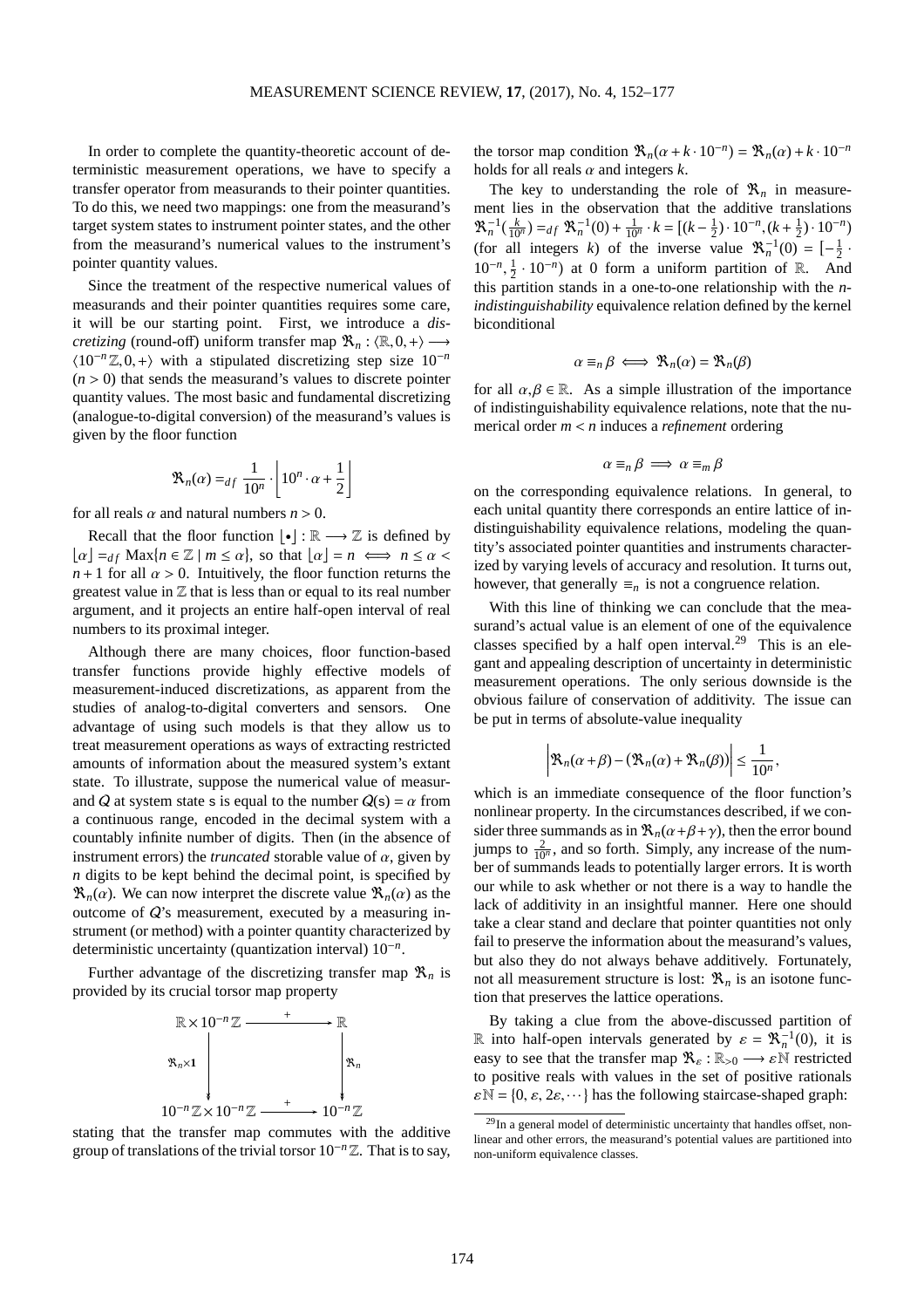*pointer*′ *s values in* 10−*<sup>n</sup>* N



Figure 1. A numerical transfer map with a shaded uniform uncertainty zone.

One can see that the round-off map always rounds up at the *step edges*, i.e., we have  $\Re_{\varepsilon} \left( (k + \frac{1}{2}) \cdot \varepsilon \right) = (k + 1) \cdot \varepsilon$ . In less idealized measurement models that include target system noise, nonlinearity, and other sources of uncertainty, the transfer maps are correspondingly more involved.

We can now advance to the problem of specifying the instrument's pointer state space  $\mathcal{S}_I$  together with a projection map  $\mathfrak{M} : \mathcal{S} \longrightarrow \mathcal{S}_I$  that sends (as part of measurement interaction) each state of the measured system to a unique pointer state. The easiest strategy is to simply regard the pointer state space as isomorphic to the measured system's quotient space  $\mathscr{S}_I \cong \mathscr{S}_{I}$  relative to the indiscernibility equivalence relation  $\equiv$  that characterizes the measuring system's deterministic uncertainty.

In our idealized version of deterministic measurement, the specification of the pointer state space is starightforward. We construct a projective transfer map  $\mathfrak{M}_n : \mathscr{S} \longrightarrow \mathscr{S}_n$  from the measured system's state space  $\mathscr S$  onto the measuring instrument's pointer state space  $\mathscr{S}_n$ , parametrized by deterministic uncertainty 10−*<sup>n</sup>* . In complete detail, the definition of the transfer map is given by the commutative diagram



indicating that the equality  $\mathfrak{R}_n(Q(s)) = \mathcal{Q}(\mathfrak{M}_n(s))$  holds for all system states s.

By inspecting the foregoing diagram, we can see that the only undefined notions are the instrument's state space  $\mathcal{S}_n$  and

the measurement projection map  $\mathfrak{M}_n$ . The main motivation for the introduction of instrument pointer state spaces is to circumvent the complex problem of having to give a detailed physical account of system + instrument interaction. Because a measurand Q is an isomorphism between a state space and reals, the earlier defined *n*-*indistinguishability* equivalence relation  $\equiv_n$  immediately carries over to the system states in  $\mathscr S$ by setting

$$
s \equiv_n s' \iff \mathfrak{R}_n(Q(s)) = \mathfrak{R}_n(Q(s'))
$$

By way of an example, our point here is that if two potential length states  $\ell$  and  $\ell'$  of a target straight rod are so proximal geometrically that the meter stick with measurement accuracy set at 10−<sup>3</sup> meters cannot discern their actual difference, i.e., the indistinguishability relationship  $\ell \equiv_3 \ell'$  holds, then the meter stick's pointer quantity reading should provide the same value for both. As presented here, the indistinguishability relation on states is directly tied to the round-off map.

Although it may seem difficult to do at first glance, in a general case it is more natural to introduce the equivalence relation  $\equiv_n$  on the state space  $\mathscr S$  as a basic partition structure that intrinsically characterizes the applied measurement operation. However, with the round-off map being available to us, we have chosen this simpler definitional alternative.

So now the measuring instrument's state space can be defined as the quotient space  $\mathscr{S}_n =_{df} \mathscr{S}_{\equiv_n}$  of the measured system's state space. As we already remarked, the state transfer map is given by the natural projection, defined by  $\mathfrak{M}_n(\mathbf{s}) =_{df} [\mathbf{s}]$ , where  $[\mathbf{s}] = {\mathbf{s}' | \mathbf{s} \equiv_n \mathbf{s}' }$ . In addition, it is clear that the pointer quantity

 $Q_n: \mathscr{S}_n \longrightarrow 10^{-n}\mathbb{Z}$  of the instrument measuring Q can be defined by the composite

$$
\mathscr{S}_{\mathbb{F}_n} \xrightarrow{Q_{\mathbb{F}_n}} \mathbb{R}_{\mathbb{F}_n} \xrightarrow{\hat{\mathbf{X}}_n} 10^{-n}\mathbb{Z}
$$

of two simple isomorphism maps, i.e., we have  $\mathbf{\dot{Q}}_n = \mathbf{\dot{R}}_n \circ$  $Q_{\ell=n}$ , where  $\mathbb{R}_n([\alpha]) = \mathbb{R}_n(\alpha)$ . Finally, we see that the measurand's measurement-based *estimate* may be reconstructed directly from the pointer quantity as a real-valued map

 $\hat{Q}_n : \mathscr{S} \longrightarrow \mathbb{R}$ , defined by  $\hat{Q}_n(\mathbf{s}) =_{df} \tilde{\mathfrak{I}}_0(\hat{Q}_n([\mathbf{s}]))$ , where  $\mathfrak{I}_0$  :  $10^{-n}\mathbb{Z} \longrightarrow \mathbb{R}$  is the obvious embedding map. Thus the quality of the measurand's estimate is determined by the measurement's deterministic uncertainty.

As shown in Figure 1, based on the discretization function  $\mathcal{R}_{\varepsilon}$ , the measurand's estimate  $\hat{Q}$  (having the geometric form of a staircase) is a non-linear approximation of the diagonal, picturing the graph of measurand  $Q$ . These concepts embody the crux of the quantity approach to deterministic measurement operations.

For the remainder of this subsection, we will investigate a bundle of semitorsors of pointer quantities over the base space of measurands. Each measurand  $Q$  of a given type in the base space **Q** comes with a countable set of associated pointer quantities  $\dot{Q} = {\dot{Q}_n, \dot{Q}_m, \dots}$ , furnished with varying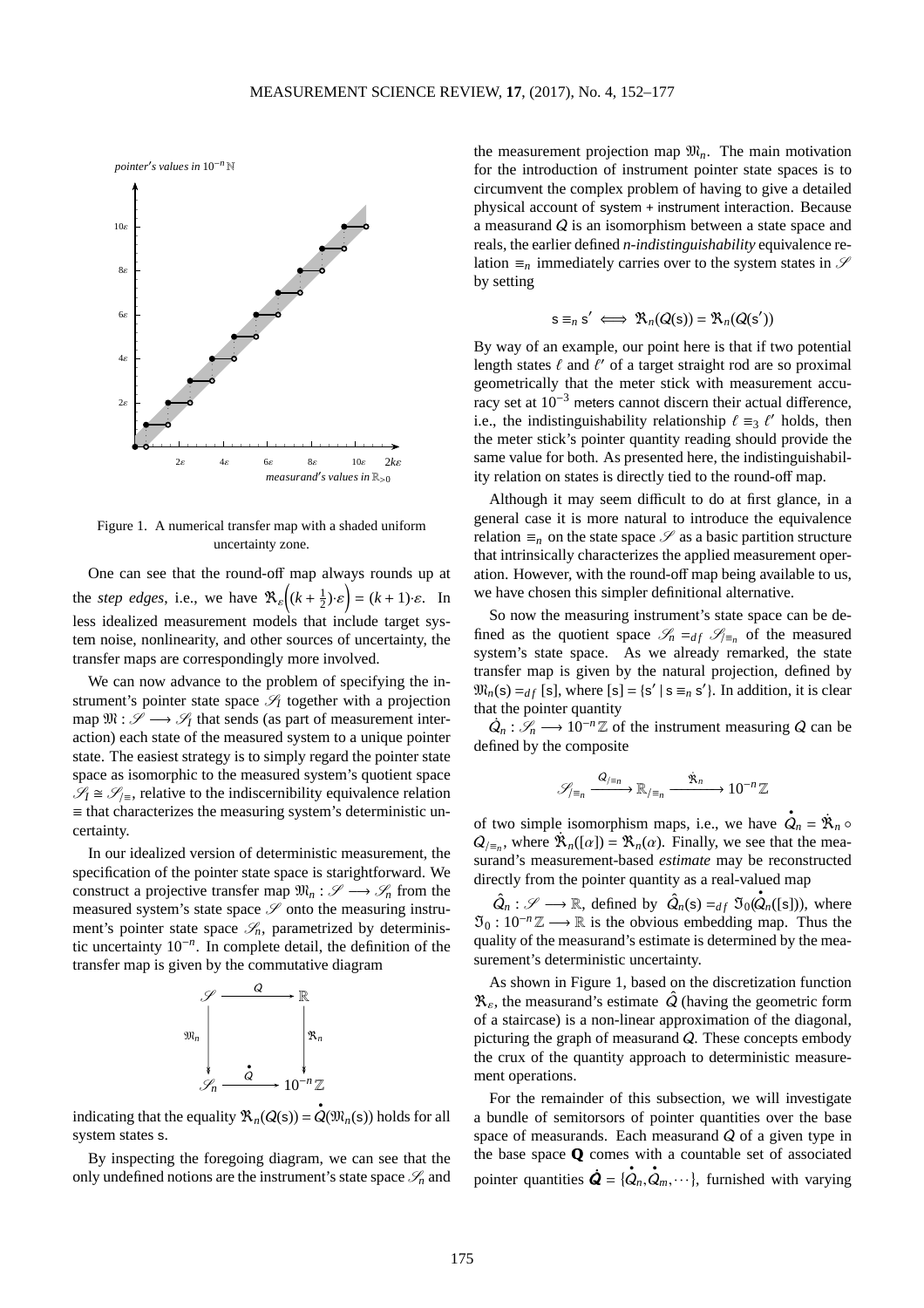degrees of deterministic uncertainty  $10^{-n}$ ,  $10^{-m}$ , ···, with positive natural numbers *n* and *m*. This set provides an unlimited catalog of staircase functions (displayed in Figure 1), modeling measurement operations at different levels of accuracy and resolution.

There is one major structural feature of pointer quantities which deserves our close attention. In the torsor regime we have a semitorsor action

$$
\dot{\mathbf{Q}} \times 10^{-\mathbb{N}} \xrightarrow{\vartriangleleft} \dot{\mathbf{Q}}
$$

on pointer quantities in  $\dot{Q}$  by the multiplicative semigroup  $\langle 10^{-\mathbb{N}}, 1, \cdot \rangle$  of rationals  $\{1, 10^{-1}, 10^{-2}, 10^{-3}, \cdots \}$ , defined by  $\dot{Q}_n \le 10^{-k} = \dot{Q}_{n+k}$  for all natural numbers *k*. So on this account, to each less accurate deterministic pointer quantity (signified by a smaller number of decimal places) there corresponds a suitably more accurate pointer quantity (indicated by more decimal places), determined by the action of semigroup  $\langle 10^{-N},1,\cdot\rangle$ . In this way, each measurand Q comes with a countable fiber  $\dot{Q}$  of pointer quantities, forming a semitorsor over  $(10^{-N},1,\cdot)$ , as indicated in the diagram below:



Mathematically, a semitorsor is less powerful than a torsor because it is defined by a partial action that does not support all inverse transformations. This must always be kept in mind when interpreting a passage from a coarse-grained pointer quantity  $\dot{Q}_n$  to a fine-grained pointer quantity  $\dot{Q}_m$ , satisfying  $n < m$ . As noted earlier, in the pointer quantity fiber of measurand *Q*, the semigroup action  $\hat{Q}_n \le 10^{-k} = \hat{Q}_m$  with  $k = m - n$ transforms each pointer quantity  $Q_n$  with a larger uncertainty interval (coarser reading scale) to a unique pointer quantity  $Q_m$  with a smaller uncertainty interval (finer reading scale) by refining the measurement operation that includes the additional *k* decimal places of accuracy. It should be noted that transitions from finer pointer quantities  $\dot{Q}_m$  to coarser ones  $\dot{Q}_n$  are not defined. This approach to pointer quantity transformations follows the actual laboratory practices that aim at constructing and using increasingly more accurate measuring devices.

Finally, as the diagram above shows, the pointer-quantity fiber of measurand  $Q' = \alpha \cdot Q$ , isomorphic to the fiber of measurand Q, is related by a *connection* map  $\mathfrak{Q}_{\alpha}$  induced by the scale change  $\alpha$ . Simply, it sends each pointer quantity  $\dot{Q}_m$  in fiber  $\dot{Q}$  to a unique  $\alpha$ -rescaled pointer quantity  $\dot{Q}'_p$  in fiber  $\dot{Q}'$ .

With this construction we bring our torsor-based investigation of unital quantities and their pointer counterparts to a close.

## 6. Concluding remarks

In this paper, we have developed a novel effective torsortheoretic framework for quantity calculus and supervening deterministic measurement operations. The calculus is based on torsors of unital quantities and accompanying state spaces that provide the truth conditions for metrological statements about quantity values. In our investigation of the structure of quantities we used length, time and velocity as illustrating examples. For simplicity's sake and for reasons of space, we have restricted our analysis to the case of deterministic measurement processes.

In bridging the gap between what experimenters regard as theoretical and what they take to be measurement-based, we have also investigated the torsor structure of pointer quantities, characterizing measuring instruments, together with tightly connected deterministic measurement uncertainties, and the formal relationship between measured unital quantities and their associated pointer quantities.

There are vast areas of the subject of unital quantity calculus and measurement uncertainty which remain unexplored, including probabilistic and stochastic extensions to repeated, combined and distributive measurements, built over measurable state spaces, random unital quantities, and their unital probability density functions. We intend to take up these topics in the near future.

#### **ACKNOWLEDGEMENT**

I thank Vadim Batitsky for his extensive comments on the earlier versions of this paper.

#### <span id="page-24-6"></span>**REFERENCES**

- [1] Arapura, D. (2012). *An introduction to etale cohomology*. Lecture notes. https://www.math.purdue.edu /∼dvb/preprints/etale.pdf
- <span id="page-24-4"></span><span id="page-24-3"></span>[2] Baez, J. (2009). *Torsors made easy*. http://math. ucr.edu/home/baez/torsors.html
- [3] Clifford, A. H. (1958). Totally ordered commutative semigroups. *Bulletin of the American Mathematical Society*, 64, 305–316.
- <span id="page-24-5"></span>[4] Domotor, Z., Batitsky, V. (2016). An algebraic approach to unital quantities and their measurement. *Measurement Science Review*, 16 (3), 103–126.
- <span id="page-24-0"></span>[5] Drobot, S. (1958). On the foundations of dimensional analysis. Studia Mathematica, 14, 84–99.
- <span id="page-24-1"></span>[6] Emerson, W. H. (2008). On quantity calculus and units of measurement. *Metrologia*, 45, 134–138.
- <span id="page-24-2"></span>[7] Hölder, O. (1901). Die Axiome der Quantität und die Lehre vom Mass. *Berichte über die Verhandlungen der Königlich Sächsischen Gesellschaft der Wissenschaften zu Leipzig, Mathematisch-Physikaliche Classe*, 53, 1– 64.